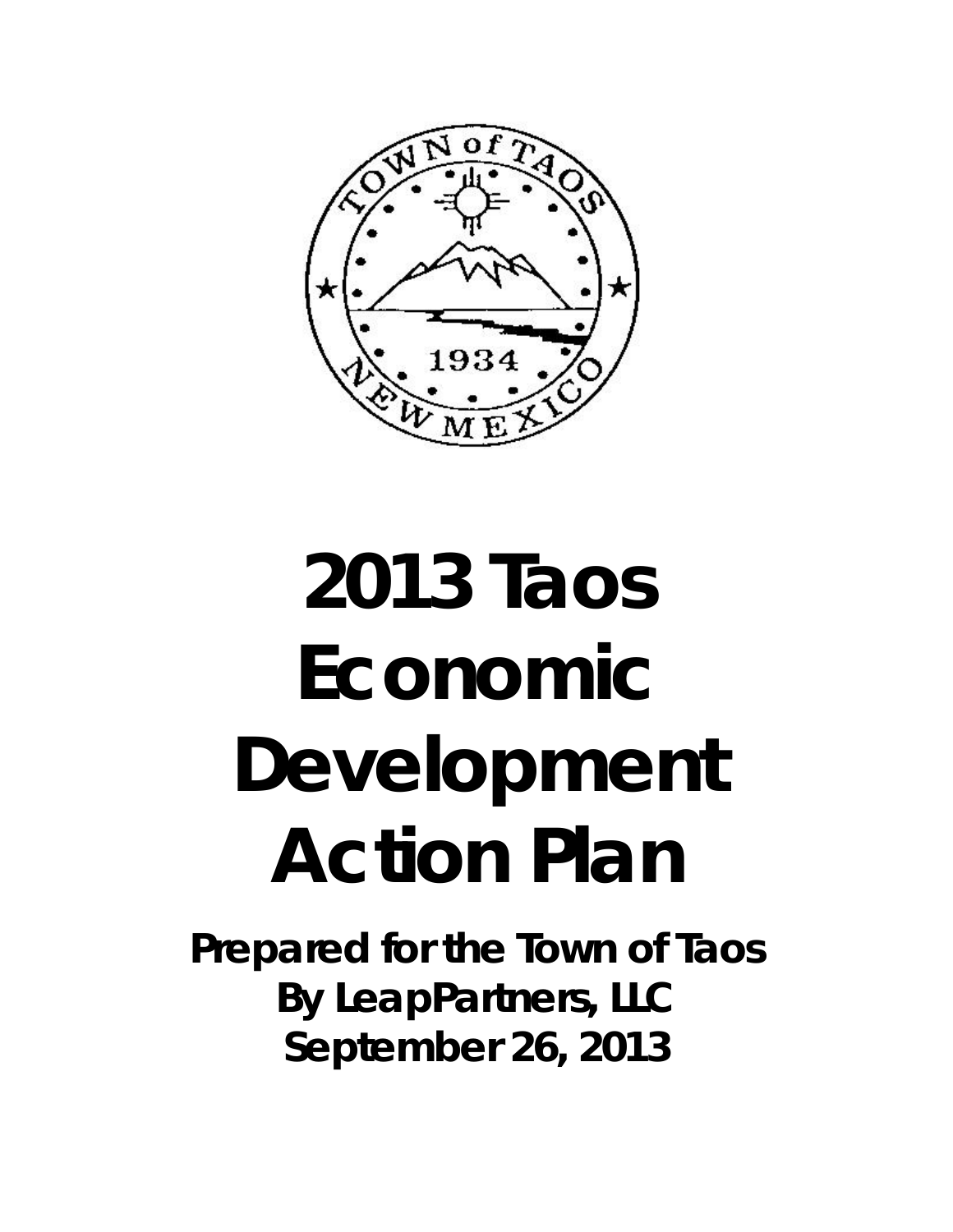#### **Acknowledgements**

LeapPartners would like to thank the following people for their assistance in preparing this plan:

The concerned citizens of Taos who have participated in many ways in the formation of this plan

Oscar Rodriguez, Taos Town Manager

Matthew Foster, Interim Planning, Zoning and Buildings Director

Martha Perkins, Planning, Zoning and Buildings Director

A very special thank you to Dinah Gonzales, Administrative Assistant for the Planning, Zoning and Buildings Department – thank you for all your late evenings and able assistance

The New Mexico Economic Development Department

The New Mexico Department of Finance Administration

And to our very dedicated and hard-working work group volunteers

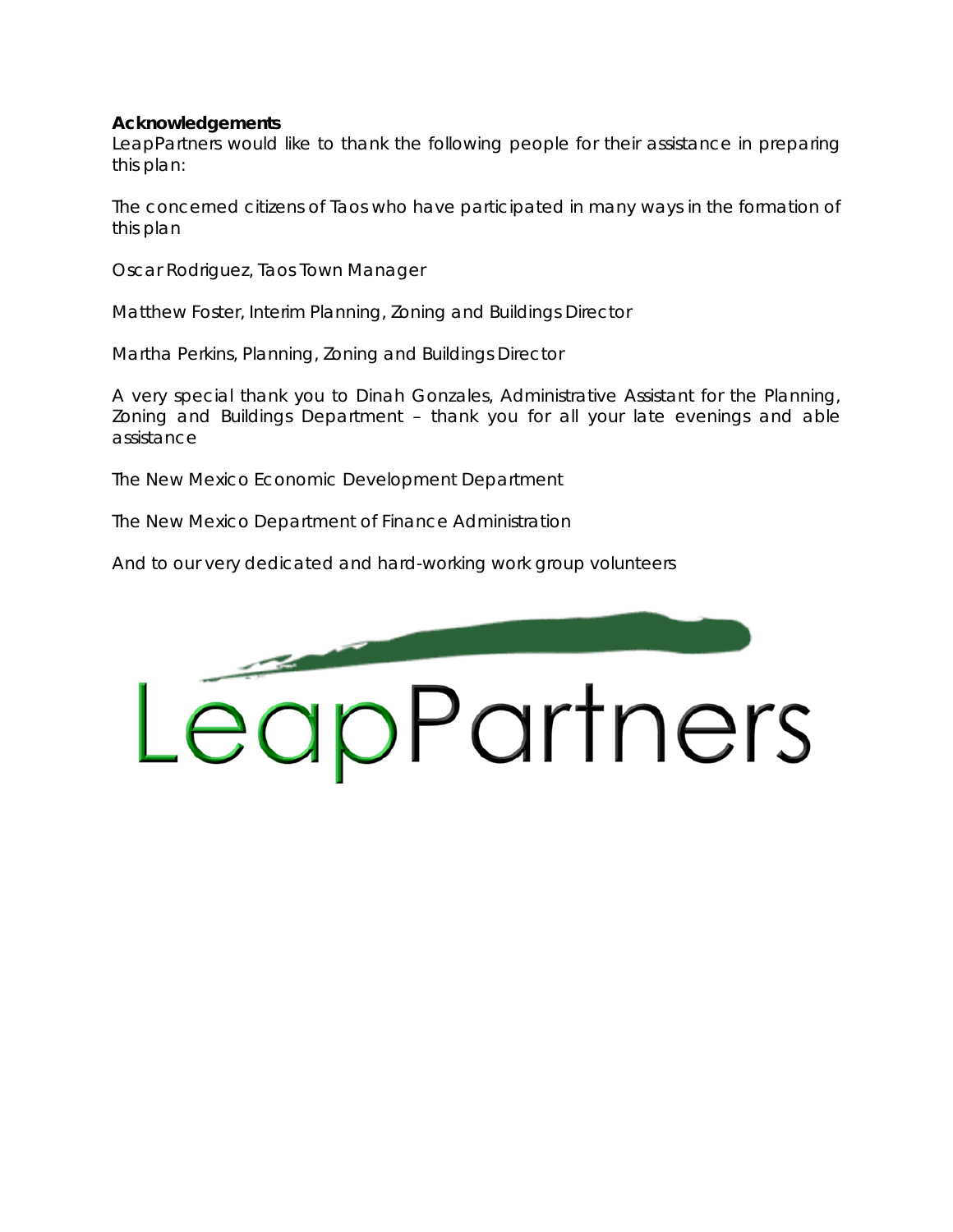## **A Note About This and Future Action Plans:**

This Action Plan is a furthering of the Community Economic Development Strategic Foundational Plan (Foundational Plan) adopted in October 2010. The Base Plan is regarded as the foundation but requires continual updates through Action Plans as the community implements the SMART Goals; objectives; and actions that are a refinement of the 2010 Foundational Plan. Each Action Plan will examine the previously established goals and the condition of the general economy and the economic sectors that the SMART Goals hoped to affect.

# **Table of Contents**

| <b>Executive Summary</b>                | page iii |
|-----------------------------------------|----------|
| Introduction                            | page 1   |
| The Planning Process                    | page 3   |
| Economic Analysis Charts & Explanations | page 6   |
| <b>Recommendations</b>                  | page 22  |
| Conclusion                              | page 33  |
| Note Regarding Data                     | page 34  |
| <b>Definitions</b>                      | page 35  |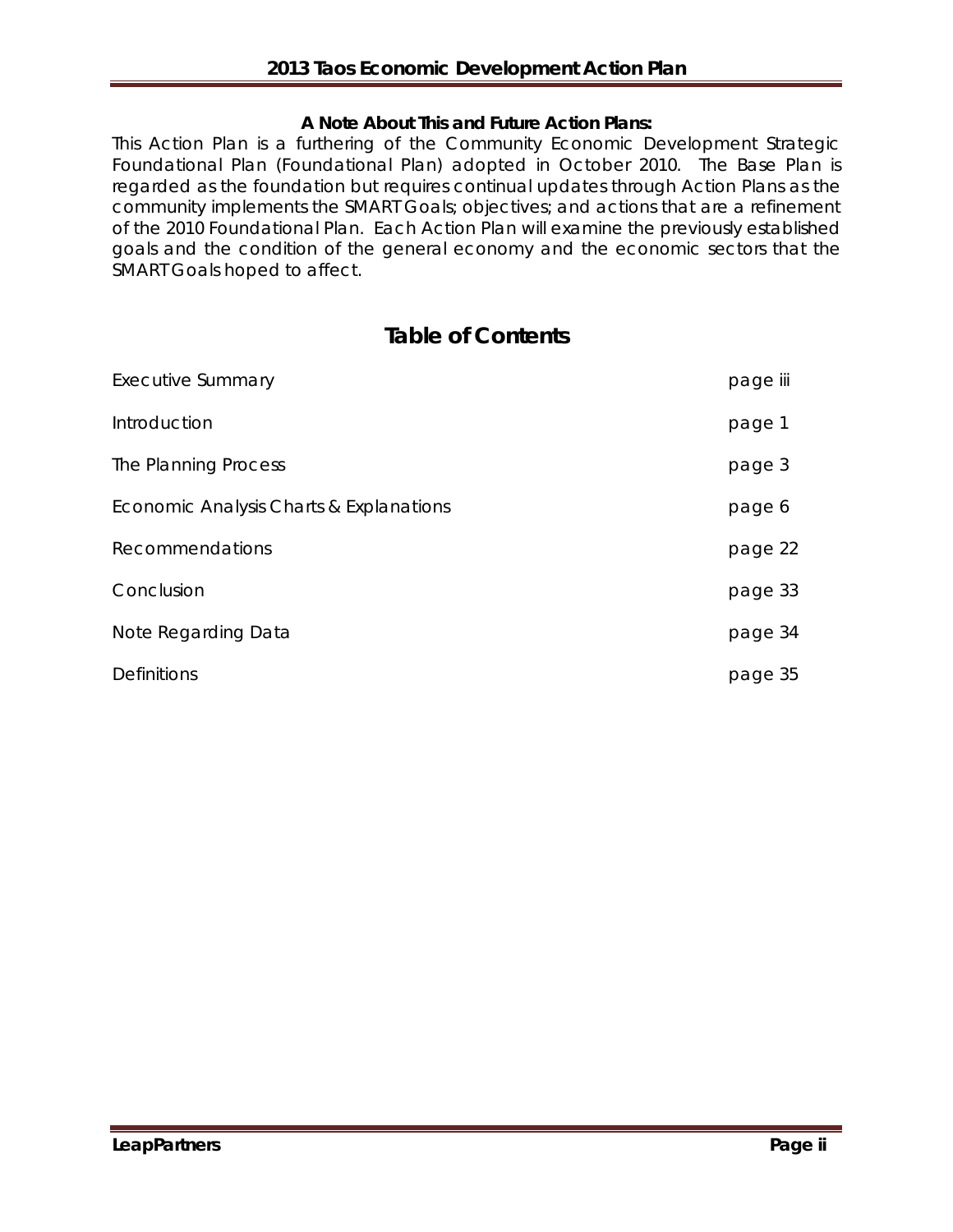# **Executive Summary**

Until recently, Taos has been able to neglect the growth of its economy and the economy grew despite our lack of interest and effort. Primarily built upon the arts, geographic splendor and fascinating history, Taos became a place that at its center thrived on culture, natural beauty, creativity and relative isolation which combined to create a unique tourism draw that grew organically and rapidly. But somewhere in the mid 1990's there was a shift in the national economy that slowly eroded the effortless gains Taos was experiencing and in 2006 our economy began its steep descent into a severe recession, one year before the rest of the nation, and that recession continues today while the nation begins its slow recovery. If we do nothing it is likely Taos' economic conditions will continue to worsen and the recession will deepen. The solution is to work together as a region with a focus on applying a community economic development strategy (CED) and actively stabilizing and improving our economy.

There are no quick solutions or "magic bullets" when it comes to community economic development. Successful CED requires a consistent focus on incremental regional improvements through a regionally supported; competent; and accountable organization that has as its sole focus the implementation of actions that efficiently and effectively achieve regional goals for an improved quality of life (community) and economy (economic) and does so with a balance of investment in community and economic improvements.

The 2013 Updated Community Economic Development Foundational Strategic Plan (Foundational Plan) and this 2013 Community Economic Development Action Plan are intimately linked and together offer a mix of short-term, mid-range and long-term strategies designed to improve Taos' quality of life and economy. Given the high quality of life in Taos and the recent large investments in improving our quality of life (i.e. the Youth and Family Center, Taos Eco Park, potential cross-wind runway, etc.), these plans focus almost exclusively on improving our economy.

#### **The Current Status of Our Economy**

LeapPartners developed the "Taos Economic Report Card" as an accessible document that demonstrates graphically our current economic trends and conditions from 2006 to 2011, the most recent data available. The Report Card (provided in the main body of this Action Plan) shows that Taos' key economic indicators have all been in decline:

- Population: A decline of working age people (age 20 to 54) of -3.3% or -1,074 people and an increase of retirement age people (age 55+) of +5.6% or +2,068 people. The median age for Taos County is 44 as of 2010.
- Business Activity: A loss of -10.34% of our income as a County or a -\$93,454,530 loss.
- Employment: A loss of -745 jobs and a loss of -334 employer/proprietors and a current unemployment rate of 9.1% as of April 2013.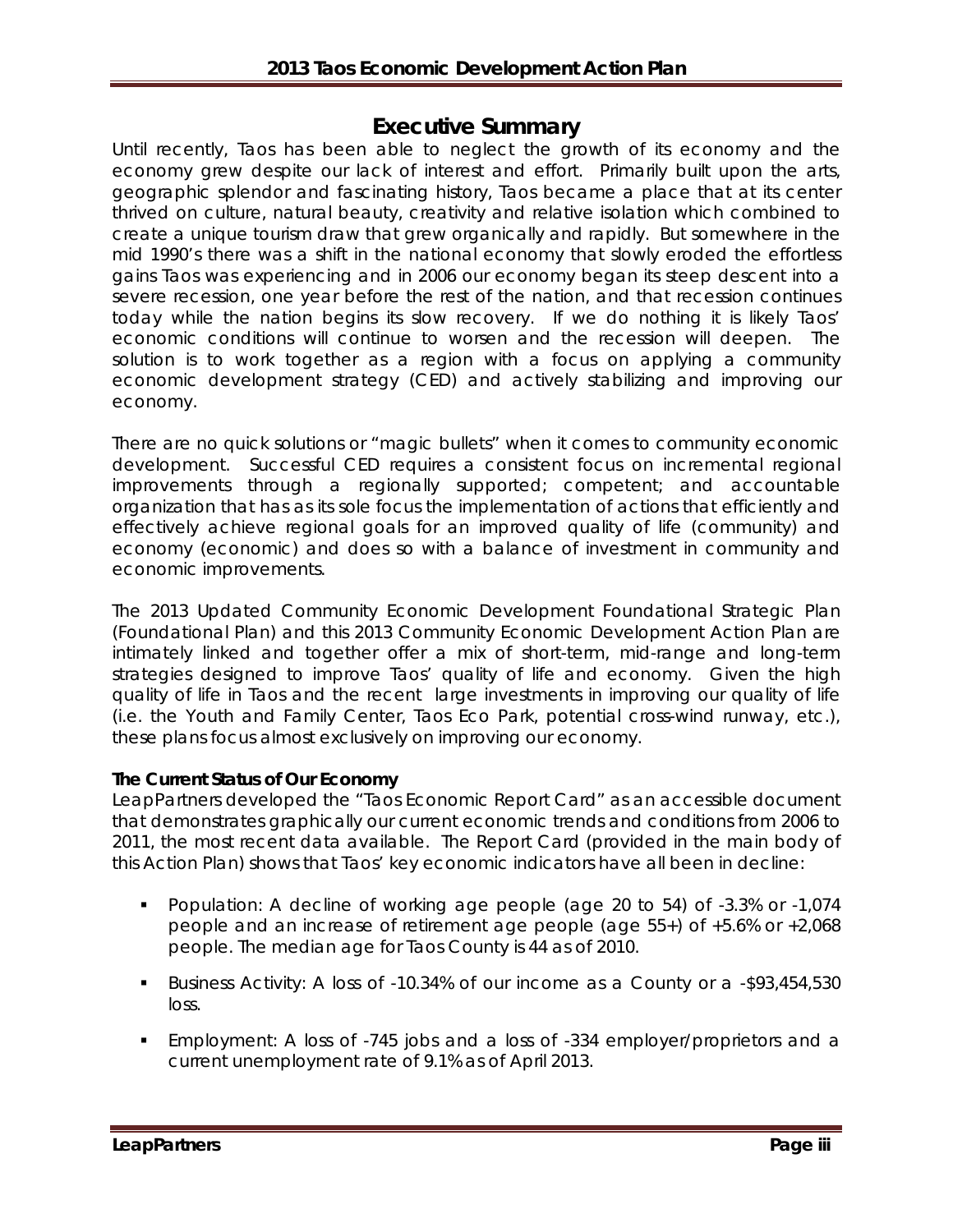- Income: If you were able to keep your job during the recession you saw a small +7.5% increase in wages from 2006 to 2011 and a +3.1% increase to the value of your benefits. If you are an employer/proprietor the value of your income has dropped by -10.6% between 2006 and 2011.
- Types of Income: There are two forms of income: passive and active. Passive income is further divided into two categories – dividends, interest and rent (income from investments); and transfer payments (income provided through government assistance programs such as unemployment, welfare and disability). Active income is income comes from working to deliver goods and services. As of 2011 Taos County received only 49.5% of its income from active work while passive income composes 50.5%, with transfer payments dominating at 30.3%.

#### **What Is Economic Development?**

There are many misconceptions about what economic development is and is not. It is critical to understand how an economy functions if one is to stabilize it and then improve a local economy. An economy has two functions:

• Internal circulation of goods and services within the community that supports residents with locally consumed goods and services and is focused on providing a high quality of life (community)

 $\kappa$ 

• The export of goods and services (output) in exchange for money (input) with a focus on increasing community wealth and growing the size of the economy



A common misconception is that a buy local campaign is economic development. While a buy local campaign is important for retaining local purchasing power and will strengthen the local support system, it does not bring in new money which is needed to grow the local economy; it merely slows the leaking of money out of the community. True economic development is focused solely on retaining, expanding, attracting and even incubating businesses that send out goods and services and bring in new money.

Economic development is focused on increasing community wealth and growing the size of the economy which is the basis of a local economy. If there are no goods or services exchanged for new money the economy will eventually collapse; not everything that is consumed locally is or can be produced locally. Community economic development seeks to balance these functions in order to have a healthy community with a vibrant economy. Because Taos has long focused on improving the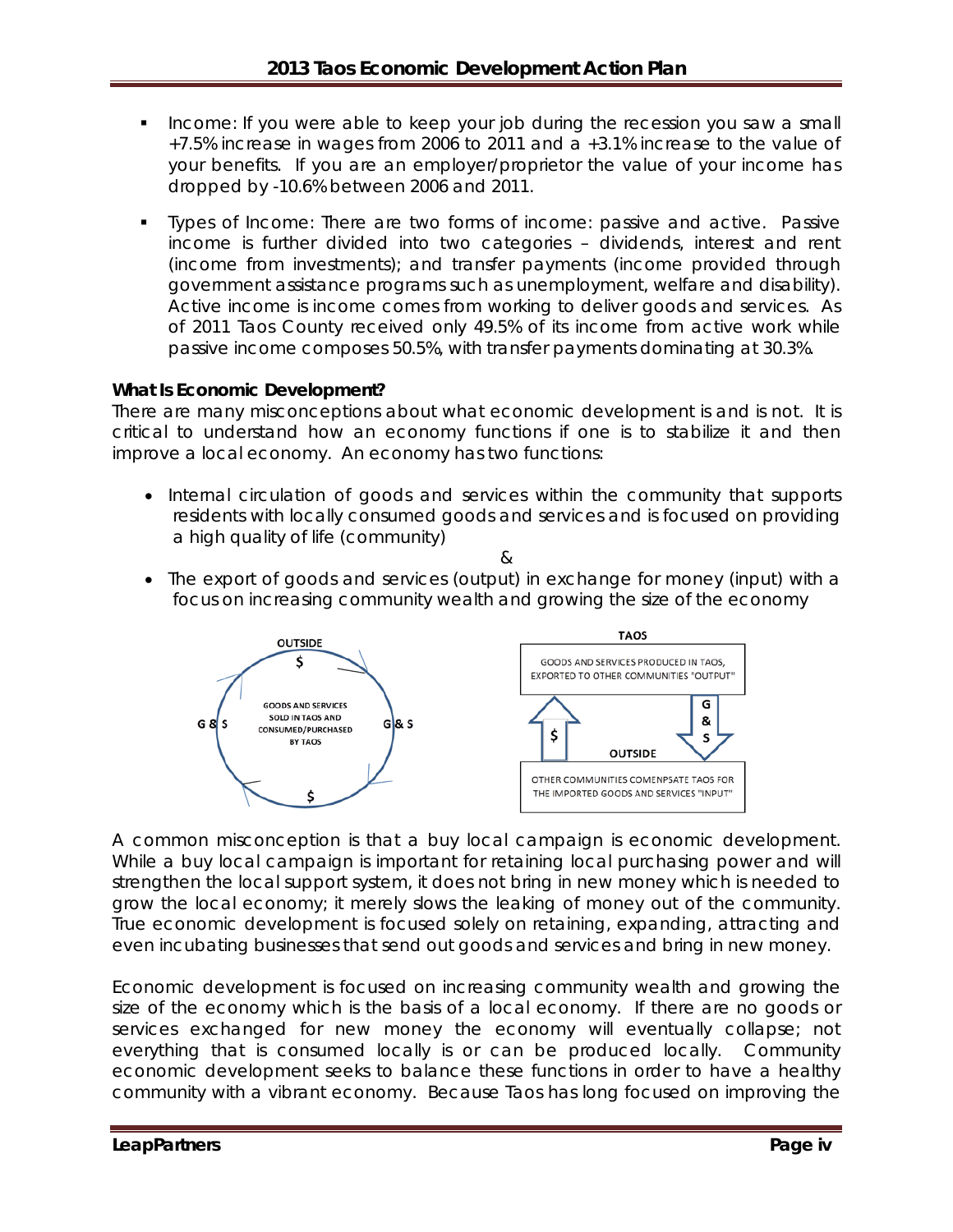community's quality of life and has been successful at doing so, this plan turns its attention to economic development; the growth of the economy and the generation of community wealth.

#### **The Planning Process**

The focus of this Action Plan is to provide specific recommendations and regional economic development goals that have been developed through community participation and professional analysis and forward the foundational strategy established in the 2010 Foundational Plan. The community participation in the planning process began with two public kick-off meetings in February 2013; followed in May 2013 by a roundtable discussion with local business and community leaders; and concluded with eight work group meetings, two meetings each in four important focus areas, were held over June and July. The focus of the work groups was determined in part by the 2010 Foundational Plan and confirmed and supported by the community during the initial stages of the community participation. The areas of focus are:

- *Creative Industries*; The fabrication of artistic/creative goods and provision of artistic/creative services
- *Business Retention, Expansion and Incubation*; Improving all facets of the business climate for all businesses
- *Technology*; Any business whose core foundation is the development of technology, provision of technological services and its advances
- *Retail and Tourism*; Includes accommodations, food and beverage, adventure/guiding and ancillary businesses, and retail that is focused primarily on the sale of goods and services consumed by visitors

LeapPartners meanwhile gathered and analyzed a variety of economic data that would realistically support or dismiss the goals developed by the work groups and our professional recommendations. Our analysis is focused on ensuring the most effective and efficient use of our limited local resources by using realistic trend analysis and conservative projections of the impact of three levels of action.

#### **Current Composition of the Taos Economy**

The US Government has long been producing information about the economy. Given the vast amount of information there is an organizational system, the North American Industry Classification System (NAICS) that provides a common definition for each industry. This numbering system starts at broad categories that have 2 digits and with each additional digit providing more specificity until the number reaches 6 digits. For our purposes we have used 2 to 4 digit NAICS for identifying the composition of the Taos economy. NAICS codes are used to define and identify relevant data for three of the four work group focus areas; Business Retention, Expansion and Incubation cannot be assigned a NAICS since its focus is on broad actions that affect Taos' business climate in general instead of one specific industry.

The following chart shows the top fourteen (14) industries that compose Taos' economy, what each industry's value is to the economy and whether it contributes to the development of the community or the economy (focus areas are in **bold**):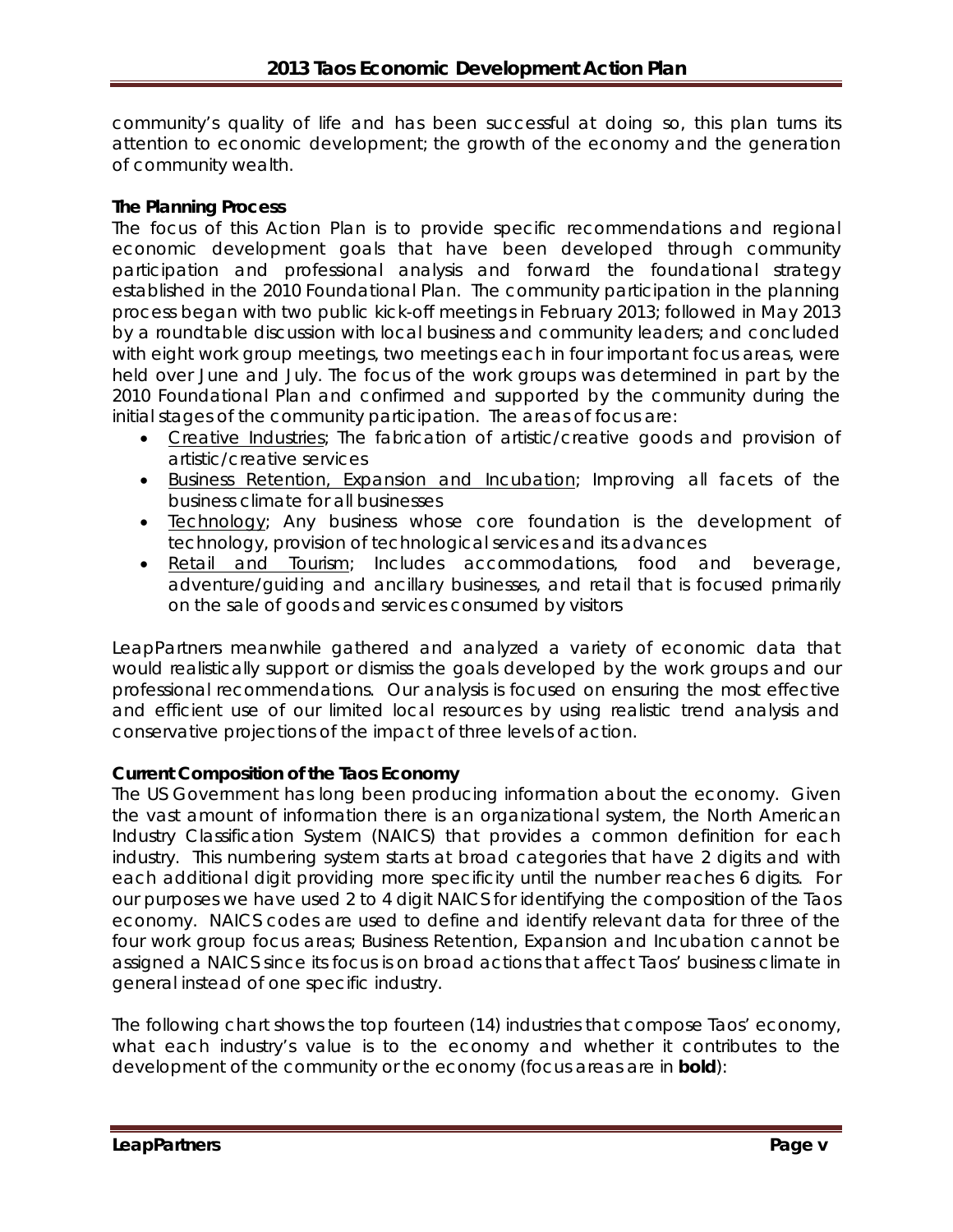| Industry                                              | <b>NAICS</b> | $%$ *   | $$$ value*    | (C) ommunity or<br>(E)conomy |
|-------------------------------------------------------|--------------|---------|---------------|------------------------------|
| Retail Trade**                                        | 44-45        | 39.8    | \$325,830,206 | $C^{\star\star}$             |
| Construction                                          | 23           | 14.7    | \$120,335,963 | C                            |
| <b>Accommodations</b><br>&<br>Food<br><b>Services</b> | 72           | 10.4    | \$85,362,491  | E                            |
| Other services                                        | 81           | 7.5     | \$61,174,538  | $\mathcal{C}$                |
| Utilities                                             | 22           | 5.0     | \$41,021,630  | $\mathsf{C}$                 |
| Wholesale Trade                                       | 42           | 4.2     | \$34,427,285  | E                            |
| Information                                           | 51           | 4.1     | \$33,922,476  | E                            |
| Professional, Scientific & Tech<br><b>Services</b>    | 54           | 3.6     | \$29,158,076  | E                            |
| Health Care & Social Services                         | 62           | 3.0     | \$42,062,343  | $\mathcal{C}$                |
| Manufacturing                                         | $31 - 33$    | 2.3     | \$19,185,750  | E                            |
| Real Estate, Rental & Leasing                         | 53           | 2.0     | \$16,117,251  | $\mathsf{C}$                 |
| Admin, Support, Waste Mang.                           | 56           | 1.0     | \$8,530,724   | $\mathcal{C}$                |
| Arts, Entertainment & Recreat.                        | 71           | $\cdot$ | \$5,663,301   | E                            |
| Agriculture, Forestry, Fishing &<br>Hunting           | 11           | .5      | \$3,995,198   | E                            |
| Total                                                 |              | 98.8    | \$826,787,232 |                              |
| <b>Total Community Based</b>                          |              | 77.2    | \$638,279,743 |                              |
| <b>Total Economy Based</b>                            |              | 21.6    | \$178,586,042 |                              |

# **2013 Taos Economic Development Action Plan**

\*As of December 31, 2011 \*\* Visitor oriented retail is a small % of this overall code

#### **Recommendations**

The following recommendations were developed by the work groups and LeapPartners. They are provided here in relative order of importance, although at the work group level no particular focus area's recommendations are more or less important than another's and some of the work group recommendations need further refinement prior to implementation.

#### **Principal Recommendation**

Our *principal* recommendation is to create and develop a *Regional Economic Development Organization*. Currently there is no single entity that has as its sole focus the development of the economy of the Enchanted Circle region. We believe that without such an entity the remainder of this Action Plan will be moot.

To be successful this new regional economic development entity must be:

- A private non-profit organization that has a public/private partnership that provides oversight and funding
- Held accountable annually and be required to produce measurable results
- Must have as its sole focus the transition, stabilization and growth of the Enchanted Circle's economy and will work solely with those businesses that export goods and services and import community wealth
- Able to coordinate and work in partnership with existing entities such as TEN, Taos County Chamber of Commerce, Taos County Economic Development Corporation, etc.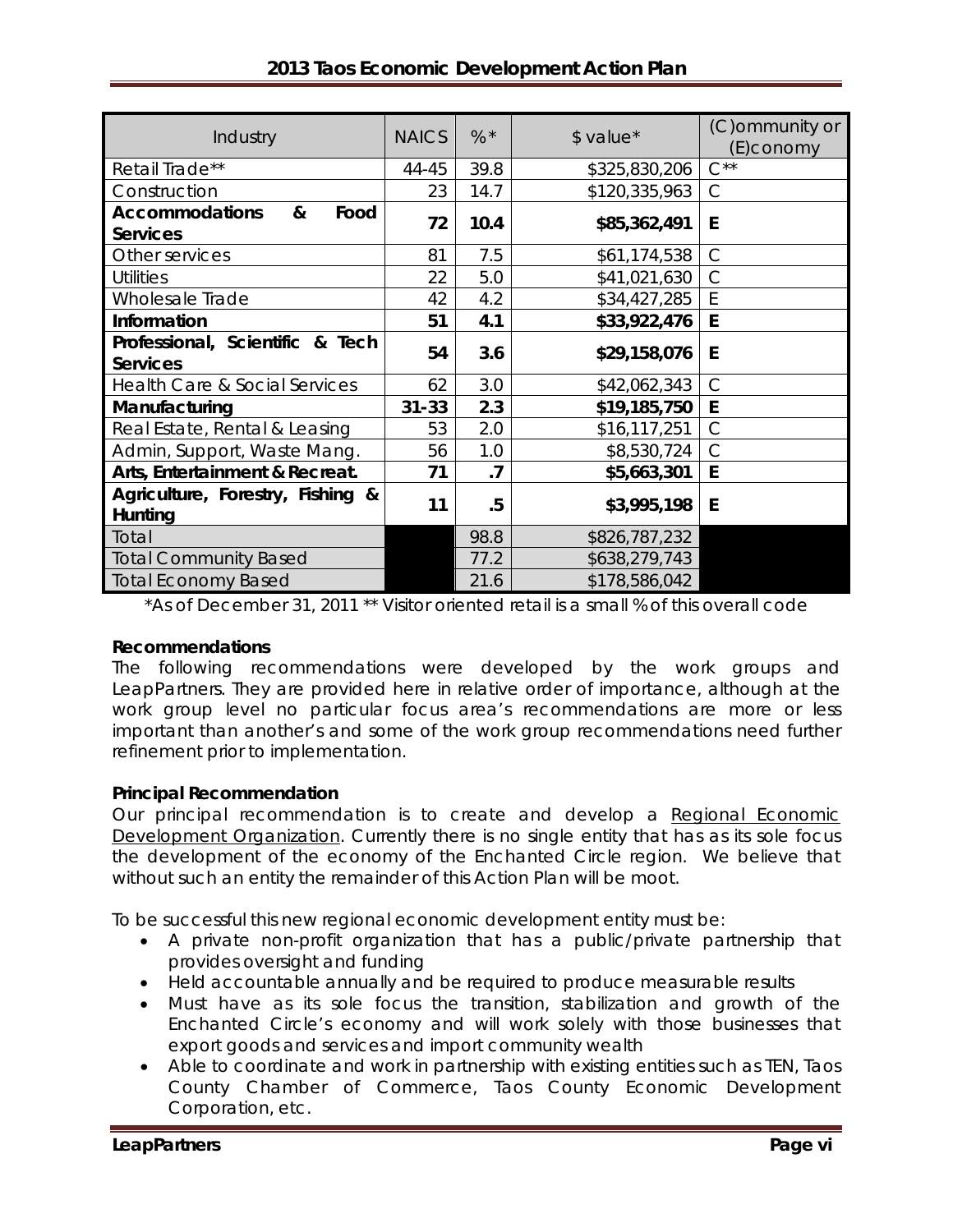#### **General Recommendations**

These general recommendations were provided suggested and supported by the public throughout the planning process, beginning in February at the Kick-off Meetings through the work group sessions. These recommendations are foundational to successfully continuing the momentum built during the creation of this Action Plan.

- Annually convene the Taos Economic Transition Roundtable to reassess the direction and results achieved during the previous year
- Produce Taos Economic Report Card annually and provide a wide distribution of the Report Card (should be available for the Taos Economic Transition Roundtable)
- Work to improve communication and collaboration among and within private sector industries and between the public and private sectors
- Continue to regionalize public services that serve the region

#### **Work Group Recommendations**

The work groups did intensive work on developing realistic goals that were put through the SMART (Specific, Measurable, Attainable, Relevant and Timely) process and just the essences of their recommendations are presented here. For the full detailed recommendations please see the main body of this Action Plan.

**Business Retention, Expansion &Incubation:** This work group has as its primary focus the improvement of the business climate in general for the region which is currently part of the mission of number of entities such as the Taos Entrepreneurial Network, Taos County Chamber of Commerce and other small local Chambers of Commerce. A primary concern was the effectiveness and efficiency of these entities and a lack of coordination between them that could often leave businesses without assistance. Their primary recommendations are to:

- Improve the business climate in Taos to allow for and encourage collaborative relationships, networks, and improved communication
	- o This would start with an effort to create lines of communication and cooperation between business assistance entities and working with them to ensure relevancy to businesses in the region
- Develop an intern program (or expanded job shadow program) where teens entering their junior year and above intern at local businesses of interest.

Significant effort is already being applied by various entities to the retention, expansion and incubation of businesses. We recommend that assistance be provided to the major players in this area, namely TEN and the Taos County Chamber of Commerce to ensure efficiency, effectiveness and relevancy.

**Creative industries:** One fact that may be the most difficult for Taoseños to accept is that two of our iconic areas of business; Arts, Entertainment & Recreation (a part of both creative industries and tourism); and Agriculture, Forestry, Fishing & Hunting (which includes everything from raising cattle to guiding services), are very minor parts of the Taos economy, making up only .7% and .5% respectively of our economy. While these are not significant from an economic perspective, it does not reduce their importance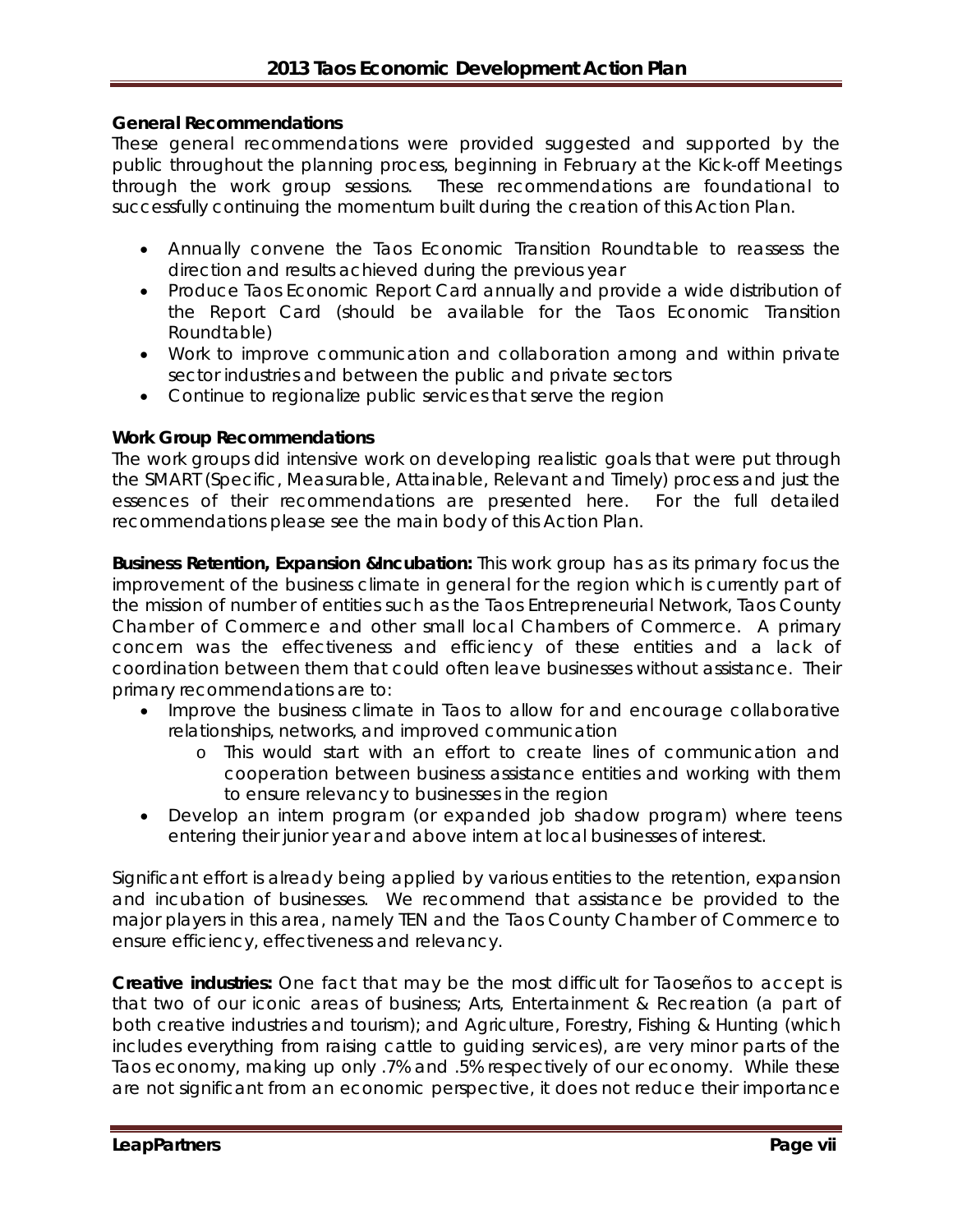for community identity and cultural preservation. It does indicate that these areas need to be protected and stabilized but they are not avenues for economic recovery. Taos is blessed with many creative individuals and organizations and the work group believed that the best possible actions that the community could take to shore up its remaining creative talent were to share information and collaborate regularly. This work group's primary recommendations are to:

- Bring together representatives of arts organizations, events and different facets of the creative industries to coordinate marketing efforts
- Work with the Town's marketing firm and others to ensure that marketing emphasizes that Taos is a place where artists live and the reasons why they choose Taos

While substantial investment of time and resources in these areas will not yield much in the way of economic recovery, sufficient time and resources should be applied to keep this area stable.

**Technology (includes Information: Professional, scientific and technical services):** The focus of this work group is on the use, development and servicing of technological product or the provision of professional, scientific and technical services. This includes things such as development of alternative energy, information technology including custom programming and internet service providers and providing professional services such as accounting or legal services and scientific services such as personal care product formulation. The majority of the businesses in this area can be located in the NAICS codes for information and professional, scientific and technical services. These sectors are growing at a rapid pace where the remainder of the region's economy is somewhere between a steep down trend and anemic growth.

One additional NAICS sector should be included in this focus and that is manufacturing and more specifically personal care product manufacturing. Personal care products are both a creative endeavor and professional, scientific and technical service. While little manufacturing happens in Taos there is a substantial amount of gourmet food production and personal care product manufacturing. While Taos lost a number business in both, the manufacturing sector has remained stable, mostly due to robust growth in the manufacturing of personal care products.

The work group's recommendations mostly revolve around solving workforce development issues as the lack of qualified workforce is the biggest barrier for this sector in Taos. The technology work group's primary recommendations are:

- Promote technology related degrees and courses at UNM (distance and local)
- Attract (Identify) technology leader to (in) Taos
	- o Identify areas of technology that are being developed and could be sold;
	- o Identify current market forces that may lead to successful commercialization of those technologies.
	- o Once research is complete target that sector for leadership

We recommend that a substantial investment of time, effort and resources be put into the Information; professional, scientific and technical services; and personal care product formulation and manufacturing business sectors. Together these sectors are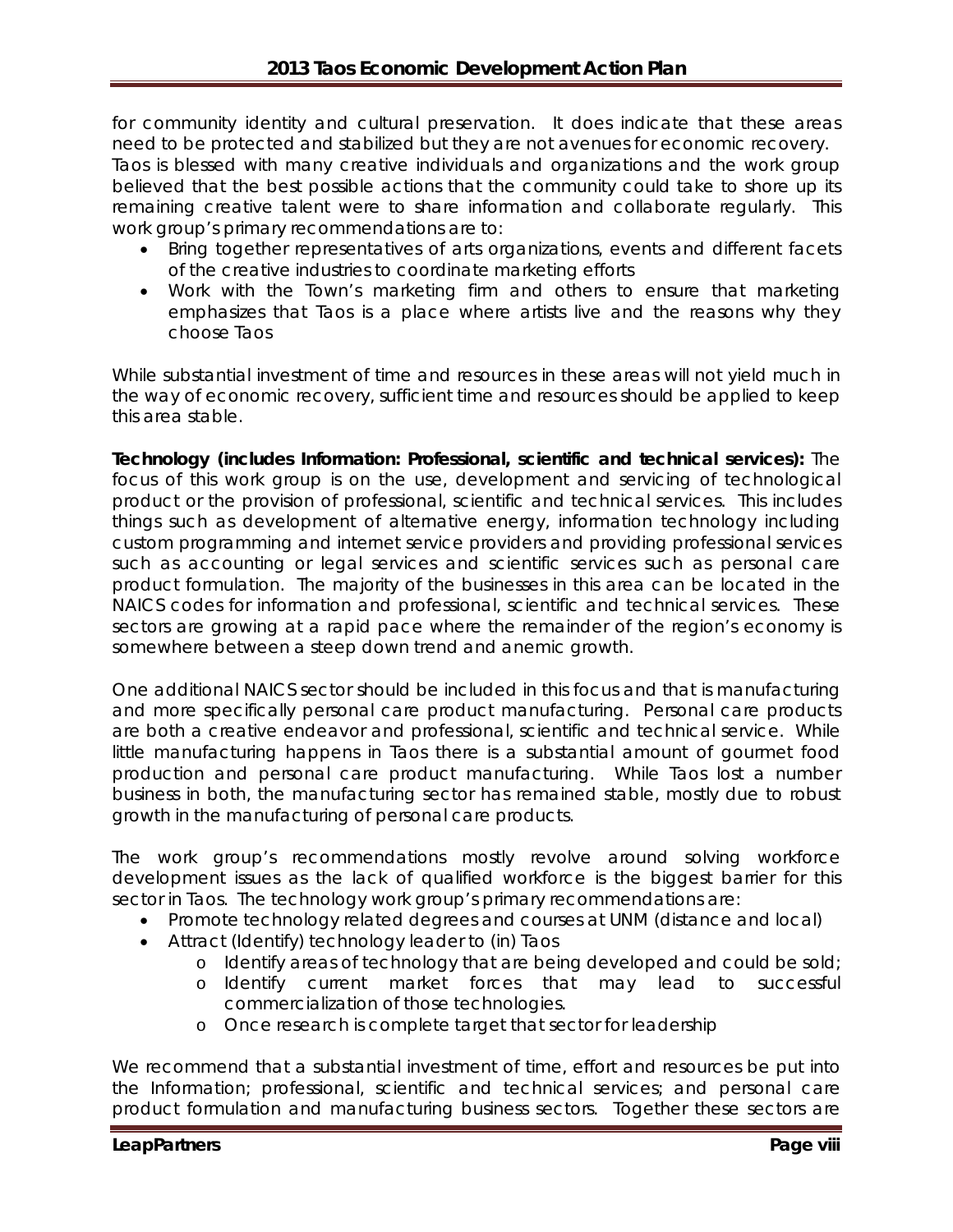responsible for more than 38.6% or \$68,934,212 of the new money brought into the region. They also provide high wage and high skilled jobs and can take advantage of the economic development tax credits provided by the state government.

**Tourism & Retail:** There is no denying that Taos has a tourism based economy currently. It is also true that tourism and visitor focused retailing have been struggling. With accommodations and food services, a major component of tourism, showing an anemic 1.14% growth in revenues, coupled with providing low wage and low skilled jobs, our heavy reliance on this sector is fraught with potential disaster. Additionally, visitor based retail, such as galleries, are nearly impossible to effect as there are too many variables at play in that market.

This is not to suggest that we should abandon or ignore these sectors, but we must focus our limited resources toward those investments of that will provide the community with the largest return and the best opportunity for stabilizing and transitioning the economy away from its heavy reliance on tourism and in particular accommodations and food services that comprises 47.8% or \$85,362,491 of our economic base.

The work group focused mostly on improving the current marketing provided by both the public and private sector. Its recommendations were to:

- Improve communication with Town's marketing contractor
- Create realistic benchmarks for the Town's marketing contractor
- Complete a 3rd party market analysis/study
- Identify one identity for the community that is consistent (brand)
	- o Use community characteristics such as the rural and approachable character as a part of the identity

#### **Conclusion**

The Enchanted Circle region can no longer rely on the natural evolution of its economy. The economy here is in a fragile period and is changing. This is a time when the economy will make an irreversible shift. If we do nothing and allow our economy to continue on its course, we will see a very slow recovery from the recession. The table below shows conservatively what we can expect our economy to look like relative to our efforts:

| Impact     | 2011          | 2016 Projected  | %        | \$ Increase  | Compared to    |
|------------|---------------|-----------------|----------|--------------|----------------|
|            | Revenues      | <b>Revenues</b> | Increase |              | 2006           |
| Status Quo |               | \$865,936,592   | 3.44%    | \$28,876,027 | (47, 208, 720) |
| Moderate   | \$837,060,565 | \$878,453,458   | 4.94%    | \$41,392,893 | (34,691,854)   |
| Robust     |               | \$896,136,940   | 7.06%    | \$59,076,375 | (17,008,372)   |

If we do nothing we can anticipate that our economy will see only a very slow recovery that won't even keep up with the consumer price index. If we act, we have a chance to stabilize our economy and eventual spur real growth and successfully transition our economy.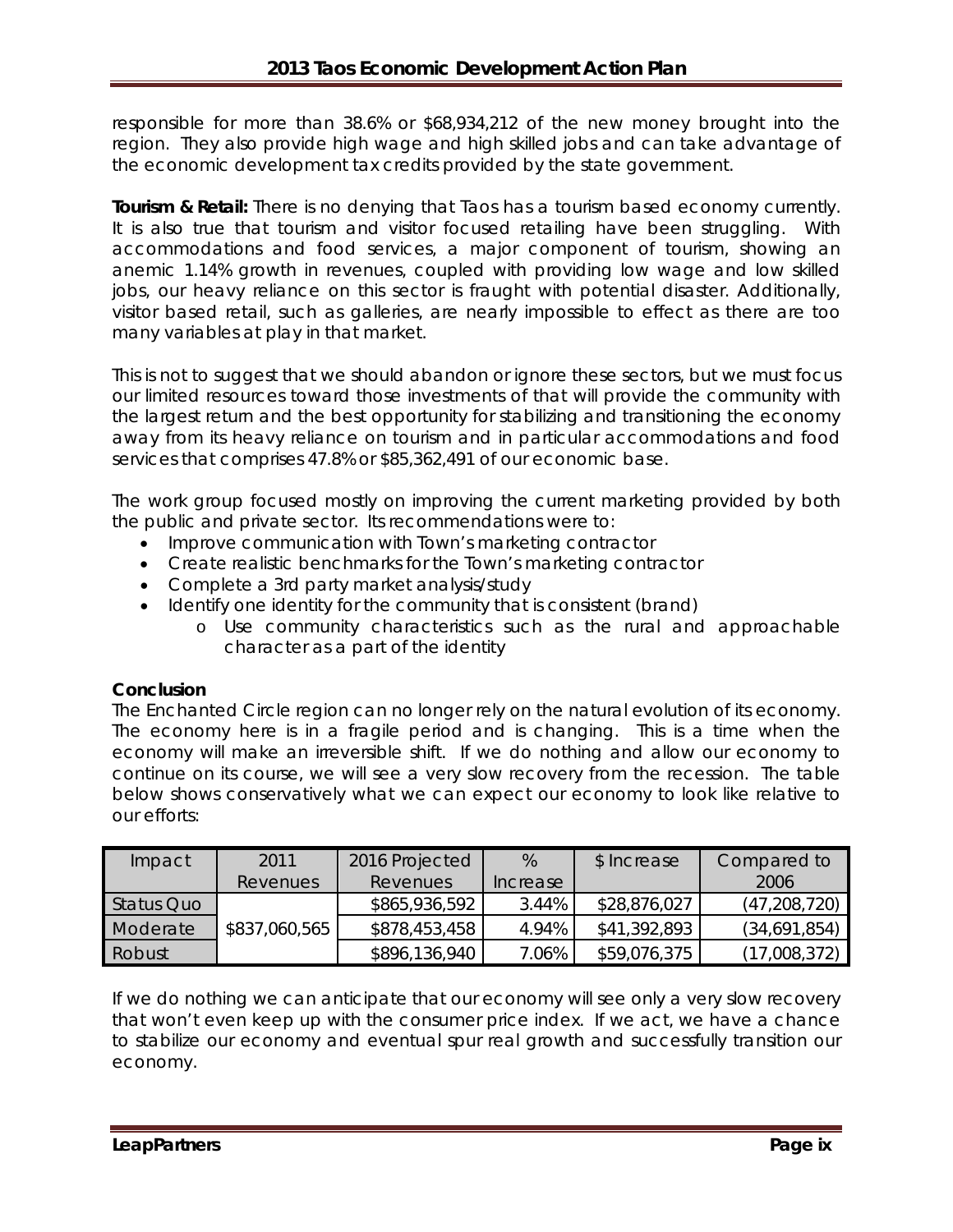# **Introduction**

#### **Background**

The Town of Taos applied for, and received a grant in the early fall of 2012. The grant provided the funds necessary to update the foundational plan from 2010 and forward and complete certain strategic elements alluded to but not fully developed in the 2010 foundational plan. To complete the needed public process; develop an action plan to forward the implementation of portions of the economic development section of the 2010 Community Economic Development Foundational Plan; and to provide objective analysis of the Taos economy to better define the growing sectors of Taos' basic economy and later have and evaluation tool to measure the effectiveness of the actions undertaken for economic development; the Town contracted with LeapPartners, LLC, a local consulting firm. LeapPartners began this planning process in February 2013 and it will conclude with Town Council consideration for adoption on September 24, 2013. The results of the public process, professional evaluation and analyses are contained in this document and its appendices.

#### **Connection to 2010 Plan**

The plan that was developed in 2010 is the foundational plan for the approach that the community has chosen for its development a great place to live (community development) with a thriving economy (economic development). While the 2010 plan focused on laying the foundations for a Community Economic Development approach, this effort was funded to explore and forward the economic development side of the equation by involving the private sector in defining its and the Town's role for improving the basic economy of Taos.

Given the results of the public process that this plan undertook, which was not undertaken in the development of the foundational plan in 2010, the results also served as a basis for updating the foundational plan to comport with current economic conditions and fine tuning the direction of the foundational plan while preserving the important core elements established with the adoption of the foundational plan.

It should be noted that the 2010 Foundational Plan and this 2013 Action Plan and Update are not intended to limit how the community might approach community economic development, but are instead meant to focus the community on work in key areas that are likely to have the greatest yield. New and previously unrecognized opportunities may arise and the community should remain flexible and avail itself to those new opportunities but not to the detriment of projects already underway. In other words, broadening the focus for community economic development may be appropriate and necessary, but refocusing and losing sight of progress and projects already underway, or successful areas of development that promise more future benefits is not advisable.

#### **Connection to the Vision 2020 Plan**

It is important to note that this Action Plan and the associated 2010 Foundational Plan were developed as updates to the prior Vision 2020 Plan adopted in 1999. While the Vision 2020 is over fourteen years old, it still is relevant although in need of updating and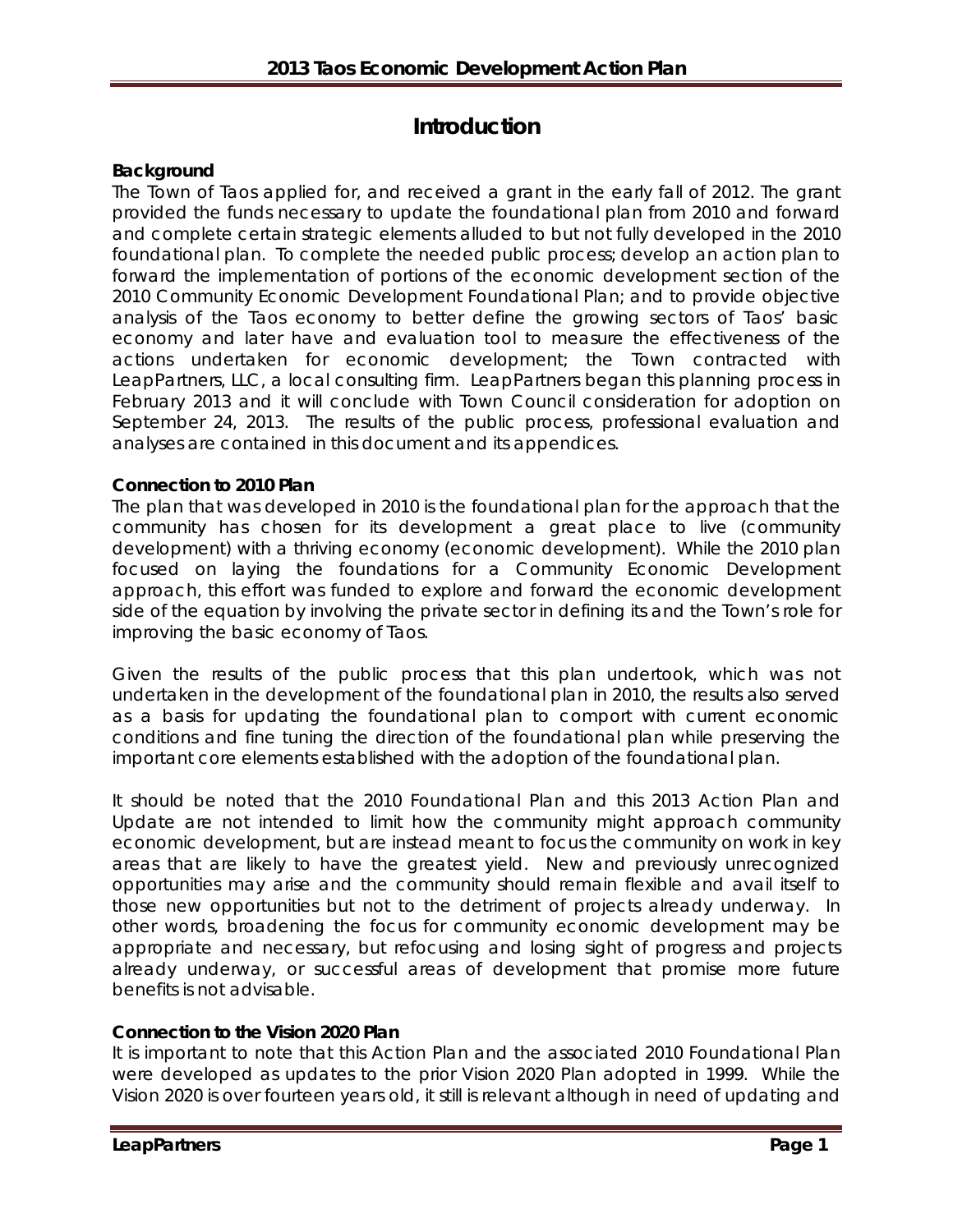refining. The 2010 Foundational Plan and this subsequent 2013 Action Plan and Update are a refine of the economic development section of the Vision 2020 Plan. It is most important to note that while the vision of the Vision 2020 plan may need to be revisited and fine-tuned; it is still relevant and valued by the community. The overall vision in the Vision 2020 Plan stated:

"Taos is a community that addresses the needs of its residents, first and foremost.

By balancing the need for increased opportunities and the need to protect the unique qualities that Taos resident's value, Taoseños will flourish in their home community." (Page i)

The Vision 2020 Plan went on to further refine the vision as it relates specifically to economic development:

"The Taos economy is diverse, self-sustaining, and provides rewarding jobs that pay well." (Page 54)

While the economic development specific vision should undergo a process of improvement, there are other more pressing concerns that should be addressed immediately by the community.

#### **Basic Industry Focus**

It is important to recognize that this Action Plan focuses almost exclusively on basic industries. During the planning process it was determined to not address any form or retail, even though some retail can be considered a part of the basic economy; for example purchases of art in galleries is primarily made by visitors and therefore is a basic economic activity. The reasoning for not addressing retail in this plan is threefold: firstly the Local Economic Development Act precludes the use of public funding to aid retail development; secondly retail provides primarily low skill, low wage jobs; and finally, by increasing community wealth and expanding employment within the basic sector, the community will demand more goods and services and the private retail sector will respond to accordingly. In the case of the tourism related retail, it is not possible to increase the number of potential purchases without increasing visitation. It is far easier to work toward increasing visitation than it is to target the wide variety of clients that may want to purchase a good or service from one particular business.

Brief definitions of non-basic and basic economic activities are included here for ease of reference:

#### *Non-basic Economic Activities:*

A non-basic industry provides goods and services primarily consumed by the local community. A grocery store sells the majority of its goods to local citizens; a hospital provides much needed health care services to the local community; etc. These businesses tend to recycle the personal income generated by basic industries and their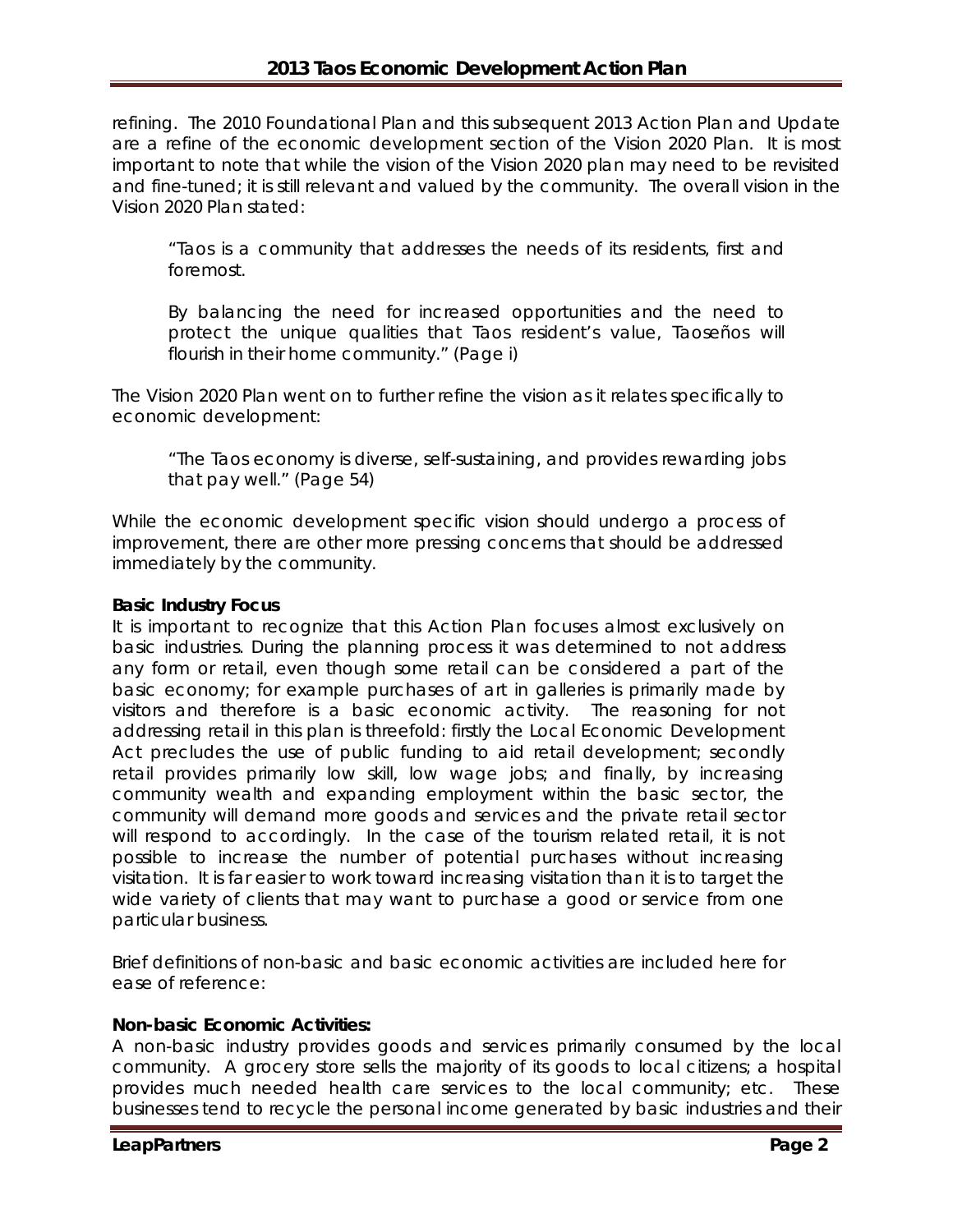demand is proportional to the health of the basic industries in the community. Most retail and non-tourism related services are non-basic industries. Art sales in galleries, however, tend to be basic sales but are one of the few exceptions among retail sales, along with catalog sales, internet based sales, etc. that sell the majority of their goods to people outside of the community. Non-profit industries are also non-basic; despite receiving grant funding from outside of the community they do not generate, by definition, profit other than paying expenses and occasionally limited salaries for executives and staff.

#### *Basic Economic Activities:*

A basic economic activity is one that produces a good or a service that is mostly consumed by people from outside of a region/community. These businesses are "net importers of community income" and are the basis for the economic growth and income generation of a community. Two examples of basic economic activities are manufacturing a personal care product that is shipped out of the region for sale or a hotel that provides lodging services to visitors.

# **The Planning Process**

This Action Plan and Update followed a strategic planning method but only very briefly touched on the development of revisions to the Vision and Mission Statements as they relate to economic development. It was determined that with limited funding and the amount of time available, it would be more productive to develop SMART Goals and provide as much definition as possible to those SMART Goals and the resulting objectives and actions. This would allow the community to move forward with practical actions, rather than wrestling over philosophical and semantic differences. While the overall Vision 2020 vision statement was well done and still relevant, the economic development vision, although not well done, was sufficient and accurate enough to serve as a quasi-Mission Statement for now.

#### **Kick off meetings and definitions**

The first step by LeapPartners was to conduct two 'kick off' meetings that took place in February 2013. The purpose of the meetings was to provide the community with the general outline of the plan as it was at the time, and as projected when complete. At those meetings the draft Vision and Mission/Purpose statements were presented although it was determined after those meeting that it was in the best interest of the planning process to abandon any additional effort on those statements. The meetings were also intended to generate interest and diversify participation in the four work groups that would create the Economic Development Action Plan. Time was spent revisiting the SWOT analysis and generating community input to support and update the preliminary SWOT generated by Town Staff in the 2010 Foundational Plan. The SWOT provided by the community did not significantly alter or add to the existing SWOT. A copy of the items generated during that meeting was made wide available and can be obtained from the Town of Taos Planning, Zoning and Buildings Department but has been omitted from this document to allow for brevity. The groups also verified the areas of the economy to focus on which were initially six (6) but were subsequently combined to the four (4) focus areas as presented in this Action Plan..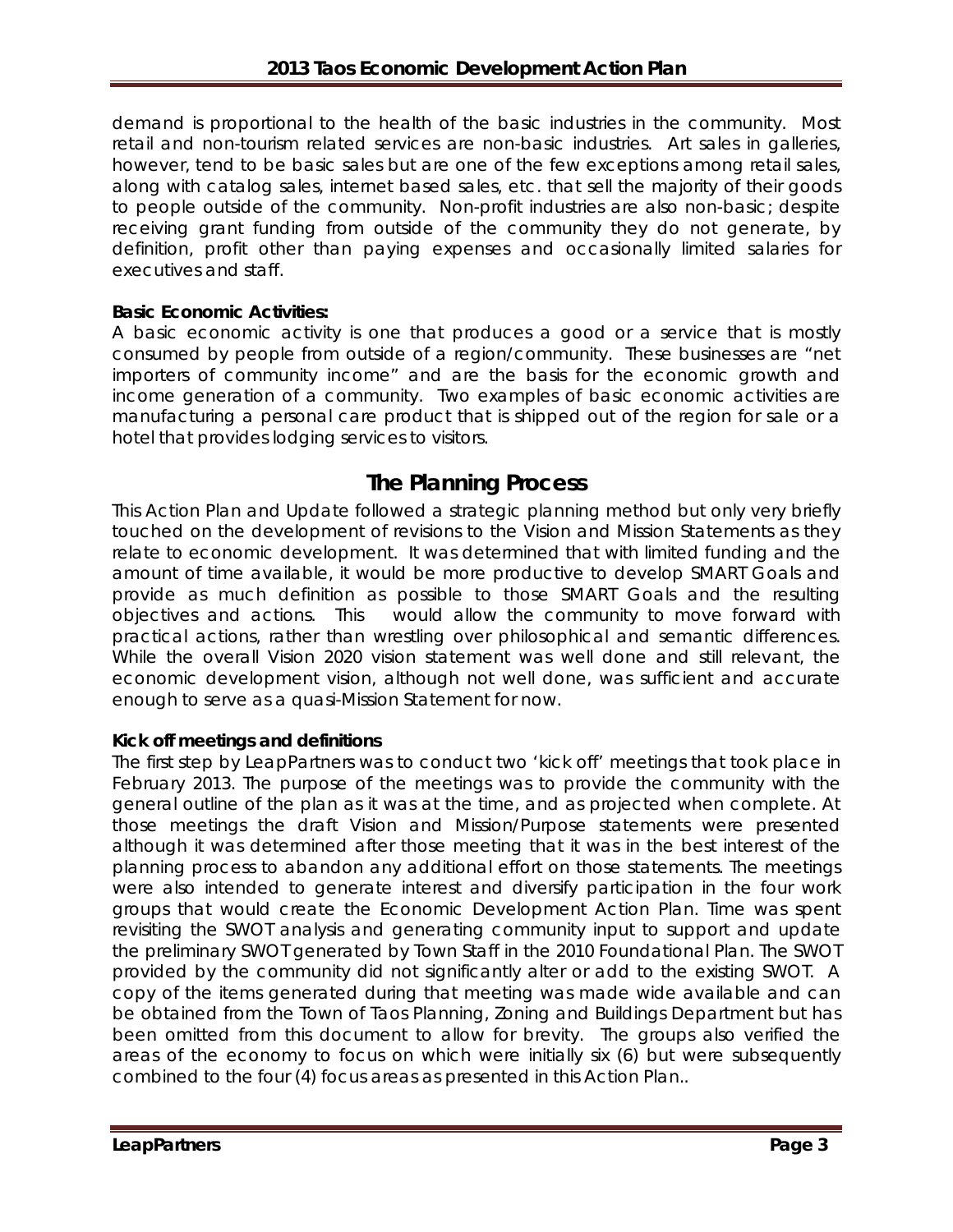#### **Economic Round Table**

On May 21, 2013 the Town of Taos hosted the *Economic Transition Roundtable* with facilitation assistance from LeapPartners. An audience of approximately 90 community members came together at the Arthur Bell Auditorium at UNM Taos' Harwood Museum to listen to a discussion among thirteen (13) leaders from the private for profit, non-profit and public sectors about the future outlook of business and economic development in Taos. LeapPartners started the discussion with a presentation of the Taos Economic Report Card, using statistical indicators involving population, revenues, income. The participants then addressed the current state of the economy as they understood it through personal experiences and insights. The Roundtable concluded with the participants identifying the inherent opportunities that the current period of economic transition created and some of the road-blocks the community faces when trying to build a new Taos economy, as well as some of the ways Taos might overcome those road blocks.

It was hoped that this Roundtable would also stimulate participation in the four work groups that would create the Economic Development Action Plan.

#### **Work group meetings within focus areas**

The community participated in four work groups representing three (3) potentially growing basic economic business sectors: *Creative Industries; Tourism & Retail;* and *Technology;* and the fourth work group focusing on *Business Retention, Expansion, and Incubation* for the Taos economy as a whole*.* 

Public participation in the work groups was solicited through:

- E-mails to those that attended the two kick-off meetings and the Roundtable
- Announcements through *two half-page ads* and two articles in the Taos News
- Public service announcement on local radio stations
- A radio interview with the principals of LeapPartners
- ; And emails sent to members and affiliates of the Taos County Chamber of Commerce (TCCC); the Taos Entrepreneurial Network (TEN) and the Small Business Development Center (SBDC).

In order to achieve optimum input and efficiency of the group's participation each work group was limited to fifteen (15) people. As it turned out attendance did not reach the established limit and was often half or less of the maximum despite reaching over ten (10) prior commitments from community members. Each group would hold two meetings at least three (3) weeks apart so the commitment was nominal. At each group's first meeting there was an average attendance of about seven to eight people, while the average attendance at the second meeting d around four to five people.

Those who did attend the work groups were engaged, thoughtful, insightful and exhibited a sincere desire to work together towards creating and accomplishing goals that would advance the Taos economy. On the other hand, the meager attendance reflected a high level of apathy and lack of interest, time or understanding of economic development and the condition of Taos' economy. We believe there is a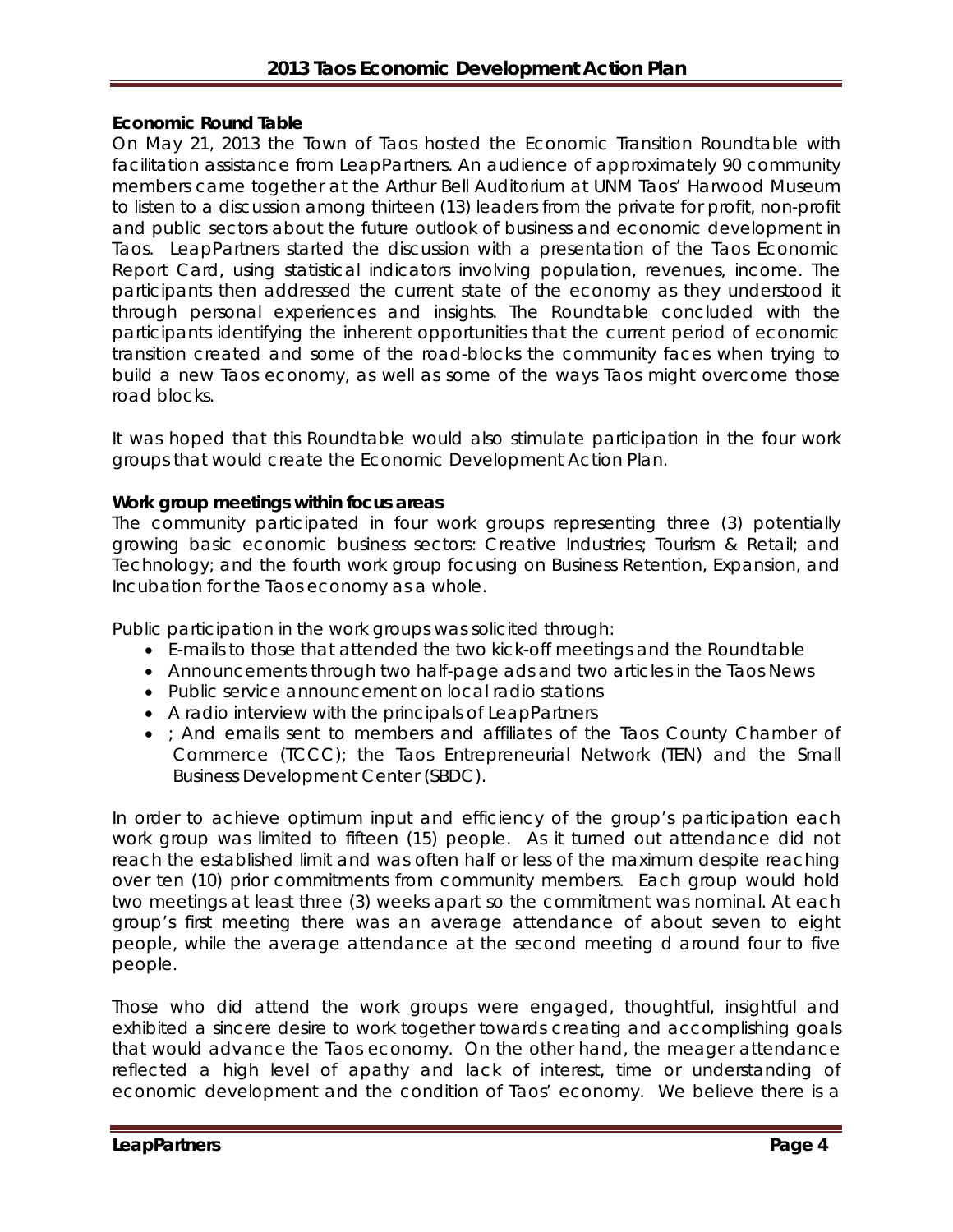strong sense by the community that the responsibility for creating economic prosperity belongs to government, an unknown organization, or just someone else*.* Despite a high level of effort to gain public participation in the work groups and build awareness in Taos that economic development requires community participation and support, the lack of participation in the work groups shows that this message is either being misunderstood or is going unheard.

The lack of community participation in this well publicized planning effort speaks directly to the need for a regional organization that will identify, support, organize and assist the implementation of goals created by the private and public sectors. This is addressed in detail in the following section, *Economic Development Recommendations.*

In addition to the face-to-face interaction that the work groups provided, a survey was conducted among those who are on the email list of the organizations listed above, as well as people who attended the Kick-Off Meetings, Roundtable, and people referred by others or who expressed an interest in the planning process. The results of the survey did not yield any substantial additions to the work already completed by the work groups.

Each work group met a total of two times during June and July. The purpose of the first meeting was to;

- Develop a list of goals that will enhance the economic growth of the sector.
- Organize, define and prioritize the S.M.A.R.T. (**S**trategic, **M**easureable, **A**ttainable, **R**ealistic, **T**imely) goals based upon criteria developed by the members of the work group
- Work Group members voted for the SMART goals they believed were most important to achieve and by so doing established the priorities for that work group's economic sector

The purpose of the second meeting was to;

- Create objectives that will fulfill each SMART goal
- Identify the actions necessary to accomplish each objective including the assignment of responsibility, identification of funding and a due date for each action.

#### **Assembly, Research, Analysis and Recommendations**

After the conclusion of each meeting the notes and input were organized to proceed to the next step and at the conclusion of the final work group meeting the SMART Goals and associated objectives and actions (if any) were organized into a framework that would allow for future implementation or further refinement.

Research was conducted into the economic data for the three (3) main economic sectors the work groups focused on: Creative Industries; Technology; and Tourism & Retail. The development of composite North American Industrial Classification System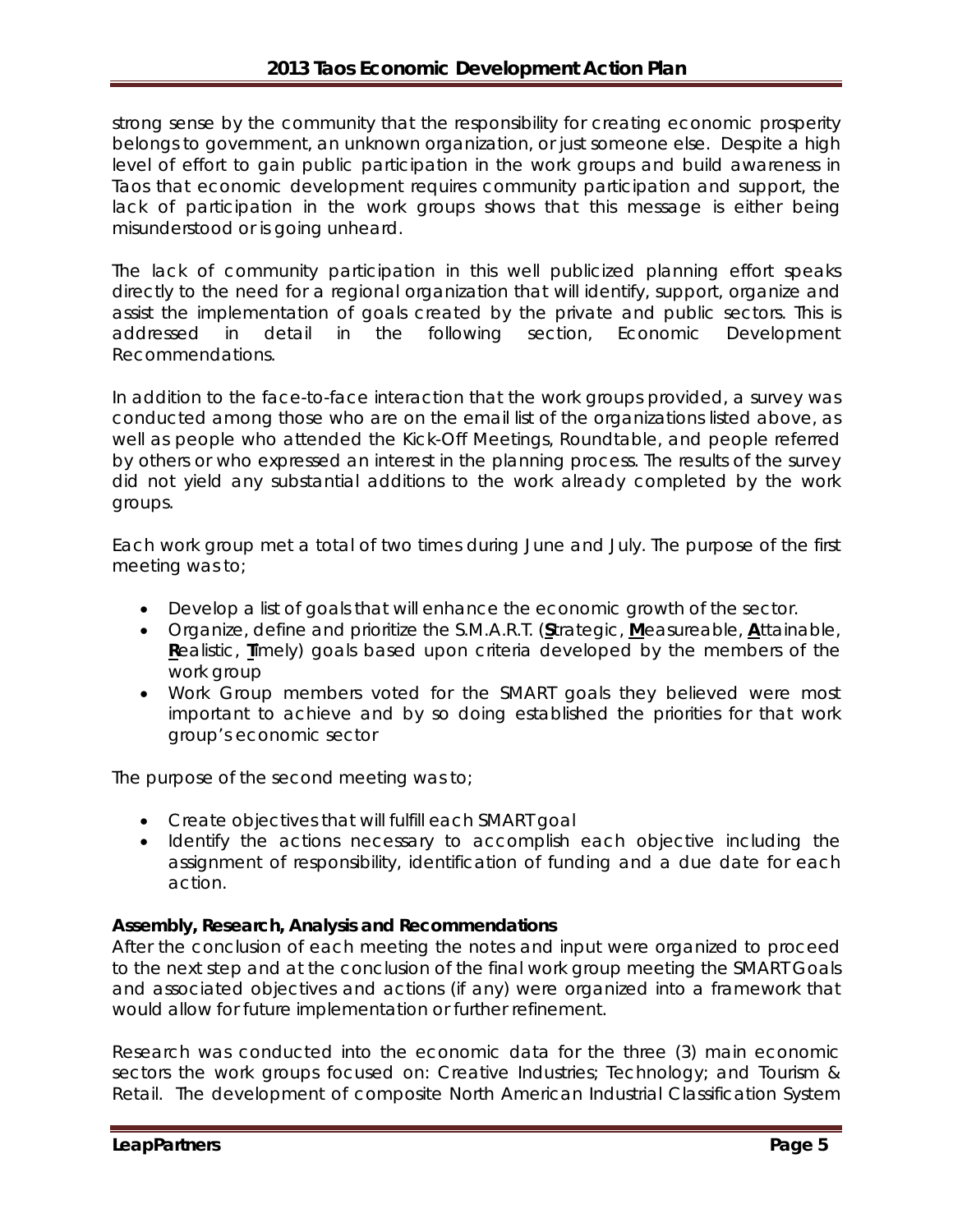(NAICS) codes for each of these areas was required to define each economic segment's condition and momentum; be it a pattern of growth, flat or decline. These composite NAICS were evaluated over a period of five years to derive an average pattern for reasonable projections in gross revenue (gross receipts reported), income (weekly wages), employment and number of businesses (reporting entities). These indices were then used to create projections of what their impact would be on the Taos economy under a no action (current trend), moderate (a1% additional increase) and robust growth (2% additional increase) scenarios.

LeapPartners recommendations were then formed based on the results of: the strategic planning process; public participation; and the subsequent analysis of and projections derived from relevant economic data sets.

# **Economic Analysis Charts & Explanations**

## **Taos Economic Report Card**

The Taos Economic Report Card is a tool developed by LeapPartners that provides a quick snapshot of the economic health of Taos County and is based on the same data used in the Taos Economic Report. The Report Card, unlike the Report, uses graphs so that the information is more accessible and easily understood. The key economic factors it tracks include population by age cohorts; Business activity as measured by gross revenues (gross receipts reporter to NM Taxation & Revenue); proprietor employment; employee employment; proprietor and employee income; and types of income. The Taos Economic Report Card should be produced on an annual basis and presented at future Taos Economic Transition Round Tables.

The tables containing the data used to generate the following graphs can be obtained by contacting LeapPartners.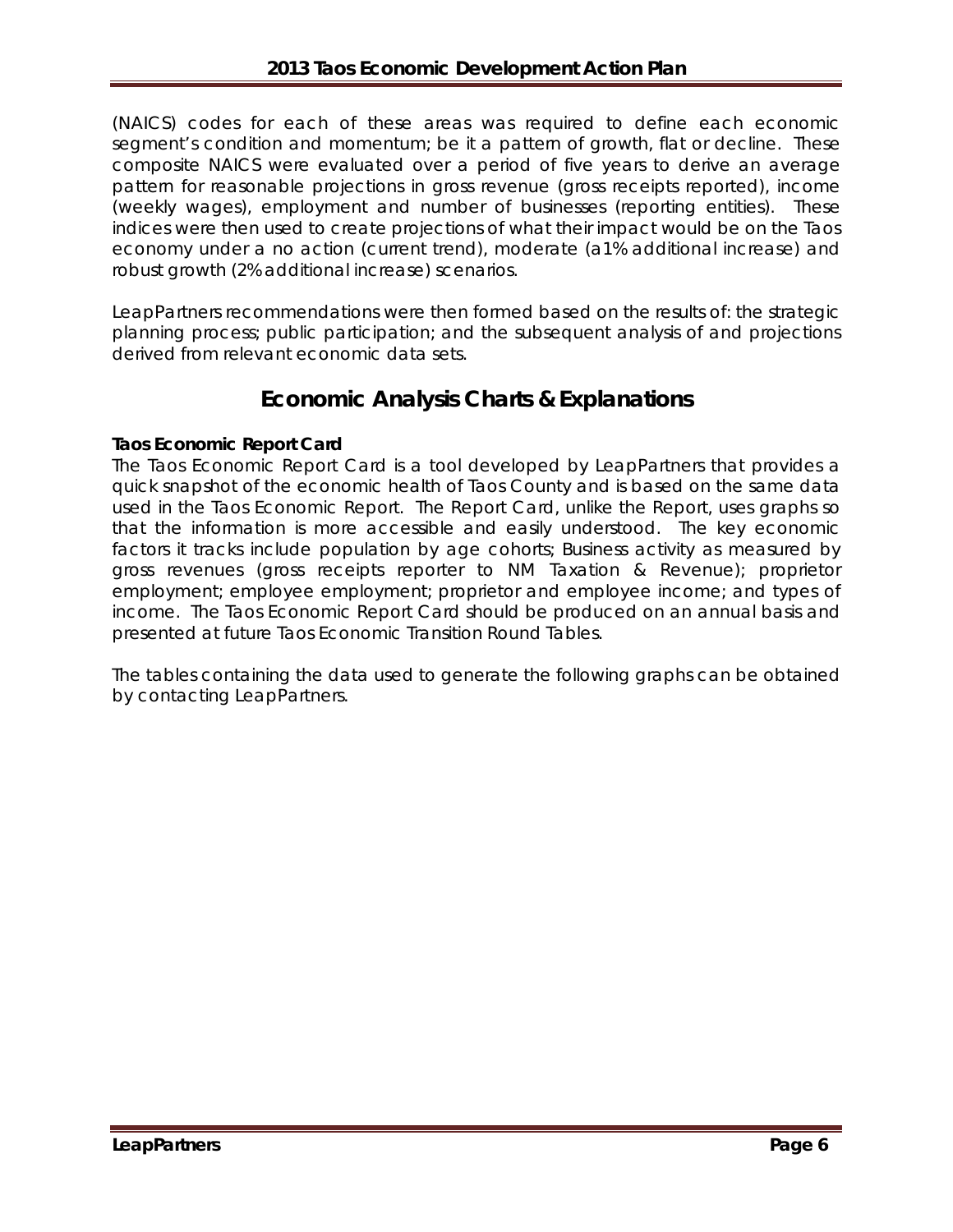

Taos has an aging population. Taos County has an overall drop in population and is mostly losing working age adults (age 20 to 54) while the population of retirees and those whose working years are coming to a close or are taking early retirement (age 54+) is increasing. Taos' dependent population (age 0 to 19) remains relatively stable.

#### **LeapPartners** Page 7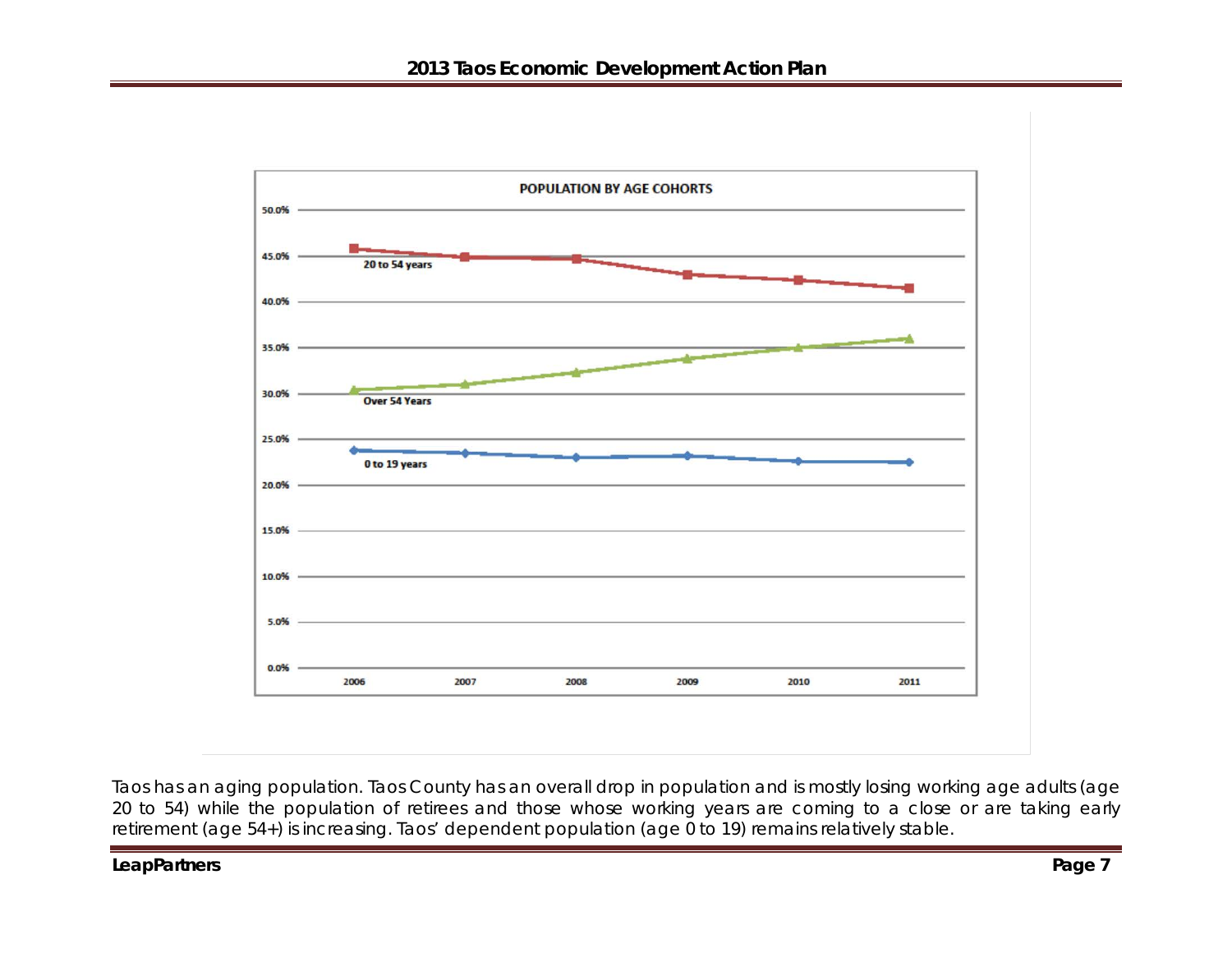

Business activity as measured by gross revenues (gross receipts reported to NM Taxation & Revenue) shows a markedly steep decline in Taos, with 2008 and 2010 showing a nominal temporary recoveries that can be attributed to large public construction projects.

**LeapPartners Page 8**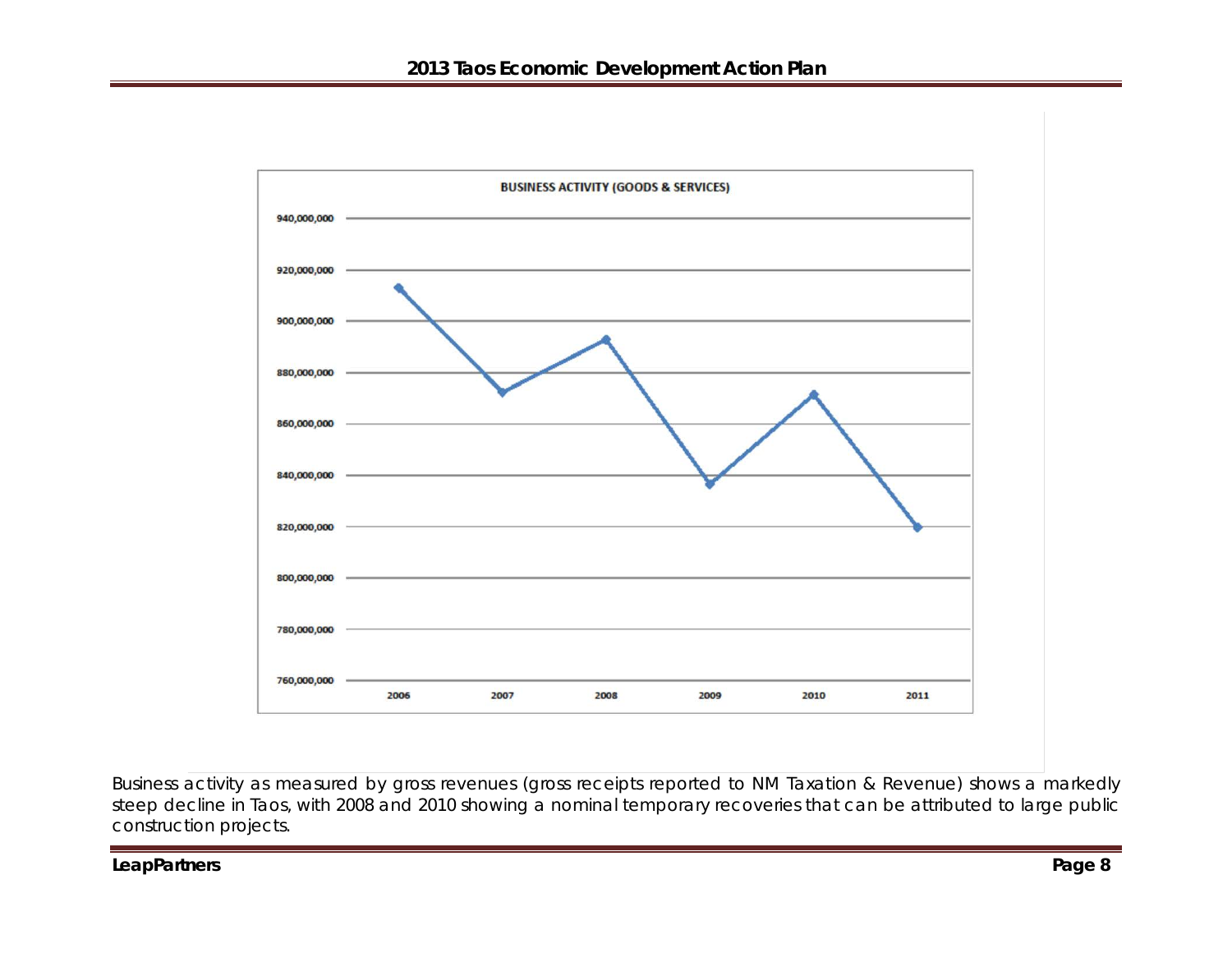

The number of proprietors, those who own a business or are self-employed show a significant drop in 2008 but has become relatively stable with around 6,000 business owners and self-employed individuals.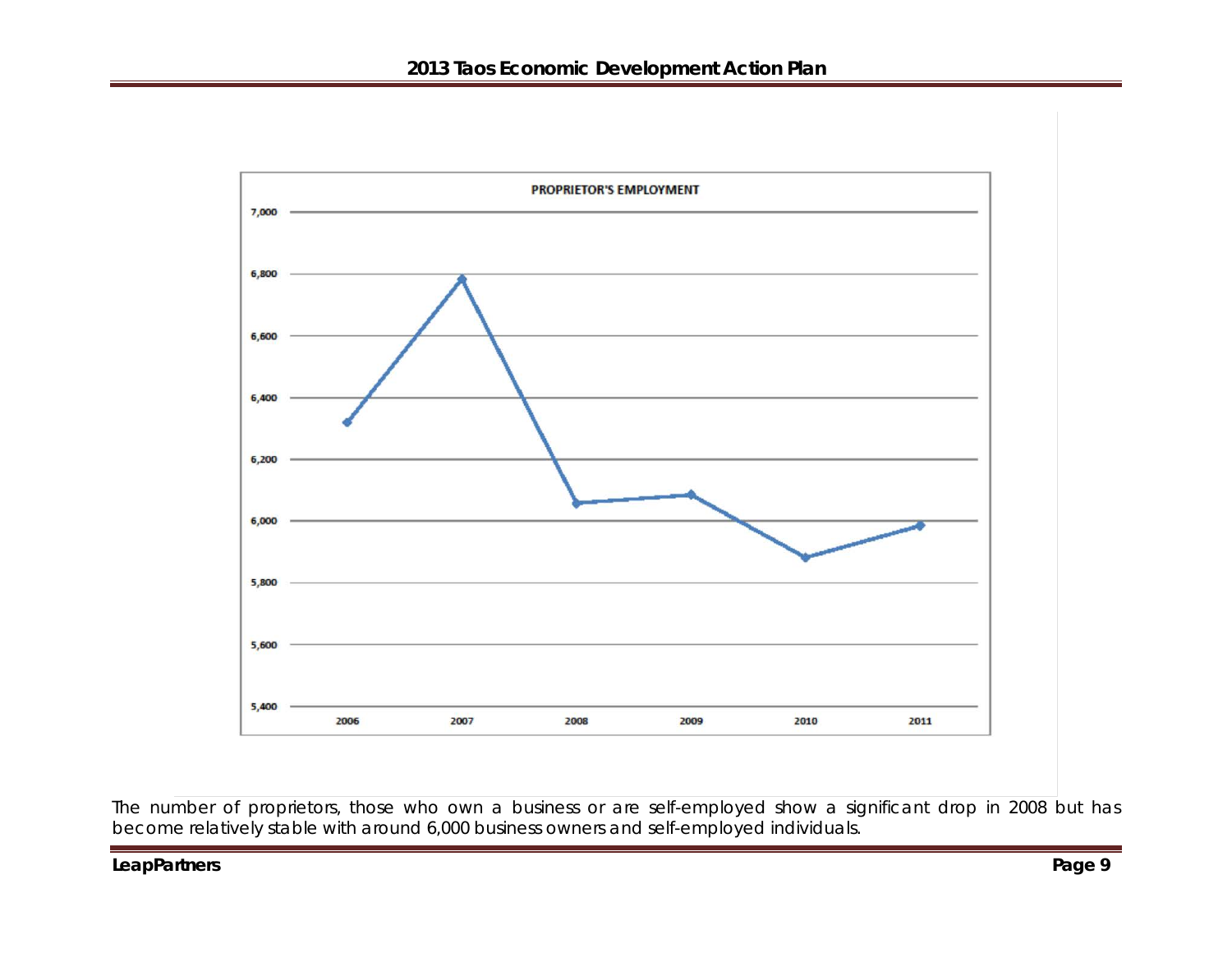

The number of people employed by proprietors shows a slight increase from 2006 to 2008 and then a steep decline from 2008 to 2011. This mirrors but is a bigger drop than the number of proprietors lost in 2007 and part of the stabilization of the number of proprietors in Taos is explained by those who converted from employee to proprietor status. Regardless of some conversions in employment type, Taos is showing a significant loss in employment.

#### **LeapPartners** Page 10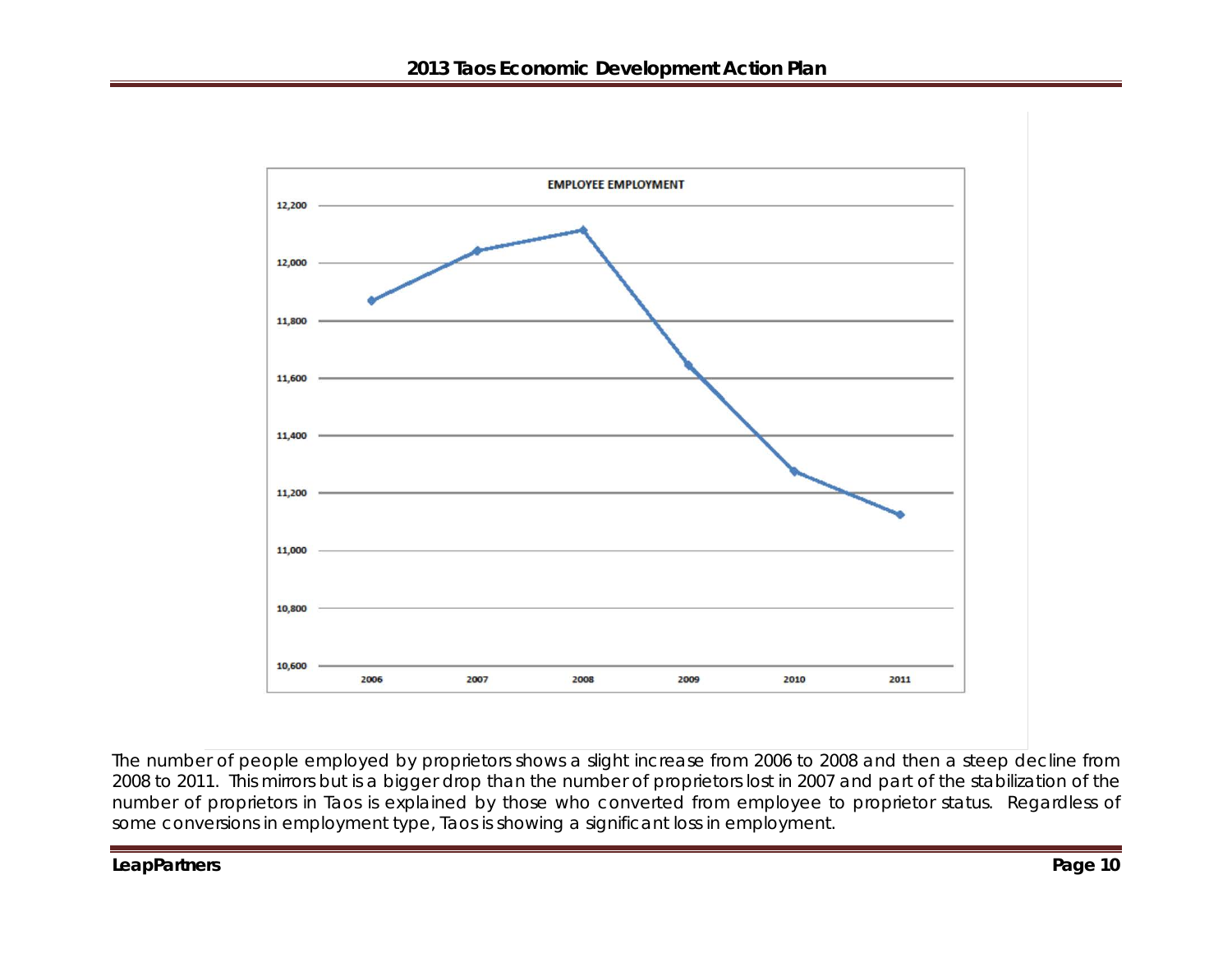

This chart illustrates that those who have been able to retain employee status have seen a small increase in income while proprietor income has decrease somewhat substantially.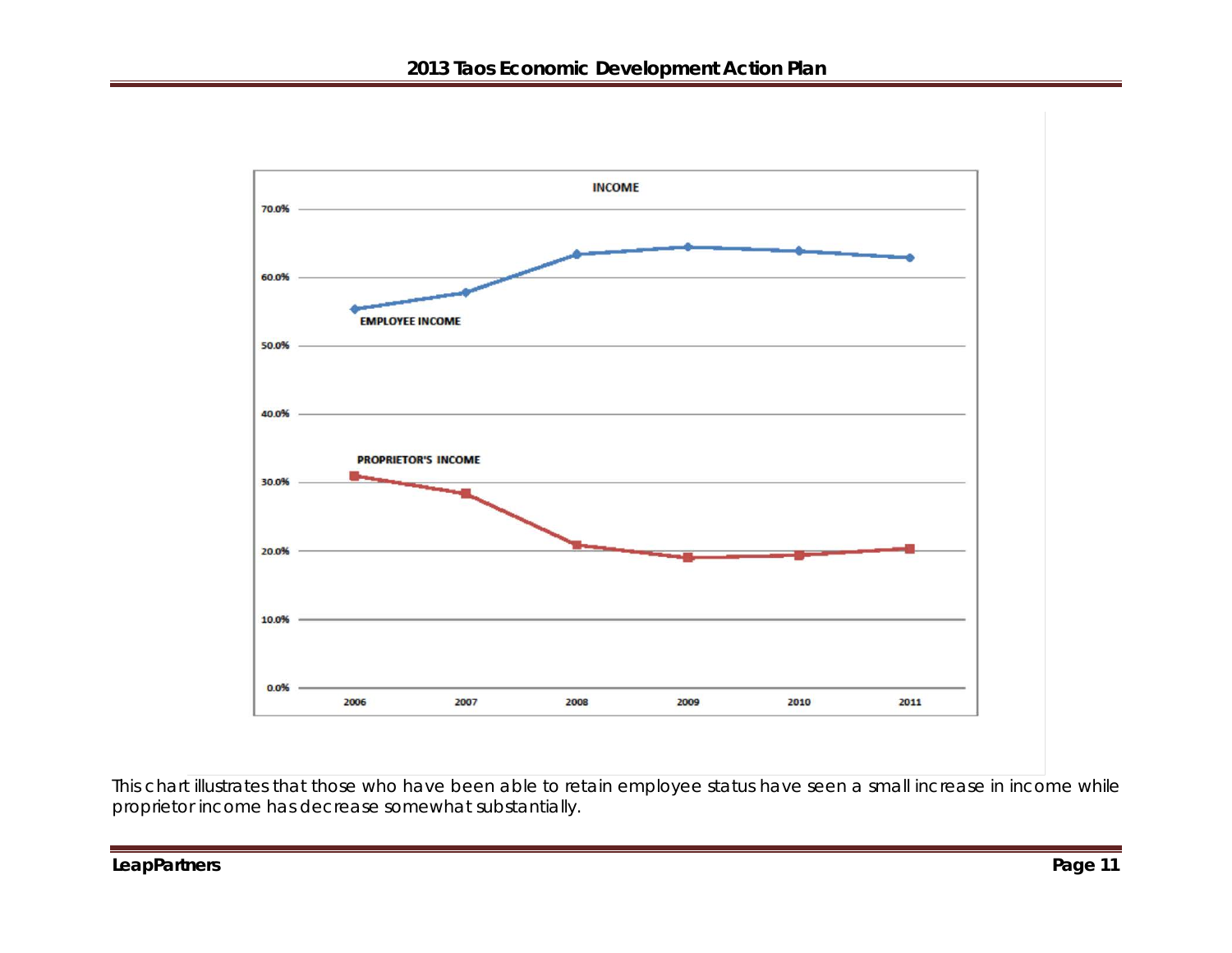

While the other graphs are cause for concern, this graph is alarming. From 2006 to 2011, income derived from passive economic activities (dividends interest and rent) stayed flat and comprises around 20 cents of every dollar earned in Taos County. In 2006 income derived from working was 60 cents of every dollar earned while 20 cents of every dollar earned came from transfer payments such as unemployment, disability and other public support programs. In 2011 the amount of money earned by actively participating in the economy fell to 50 cents of every dollar earned in Taos County, while transfer payments, such as unemployment and disability, rose to 30 cents of every dollar of income.

#### **LeapPartners** Page 12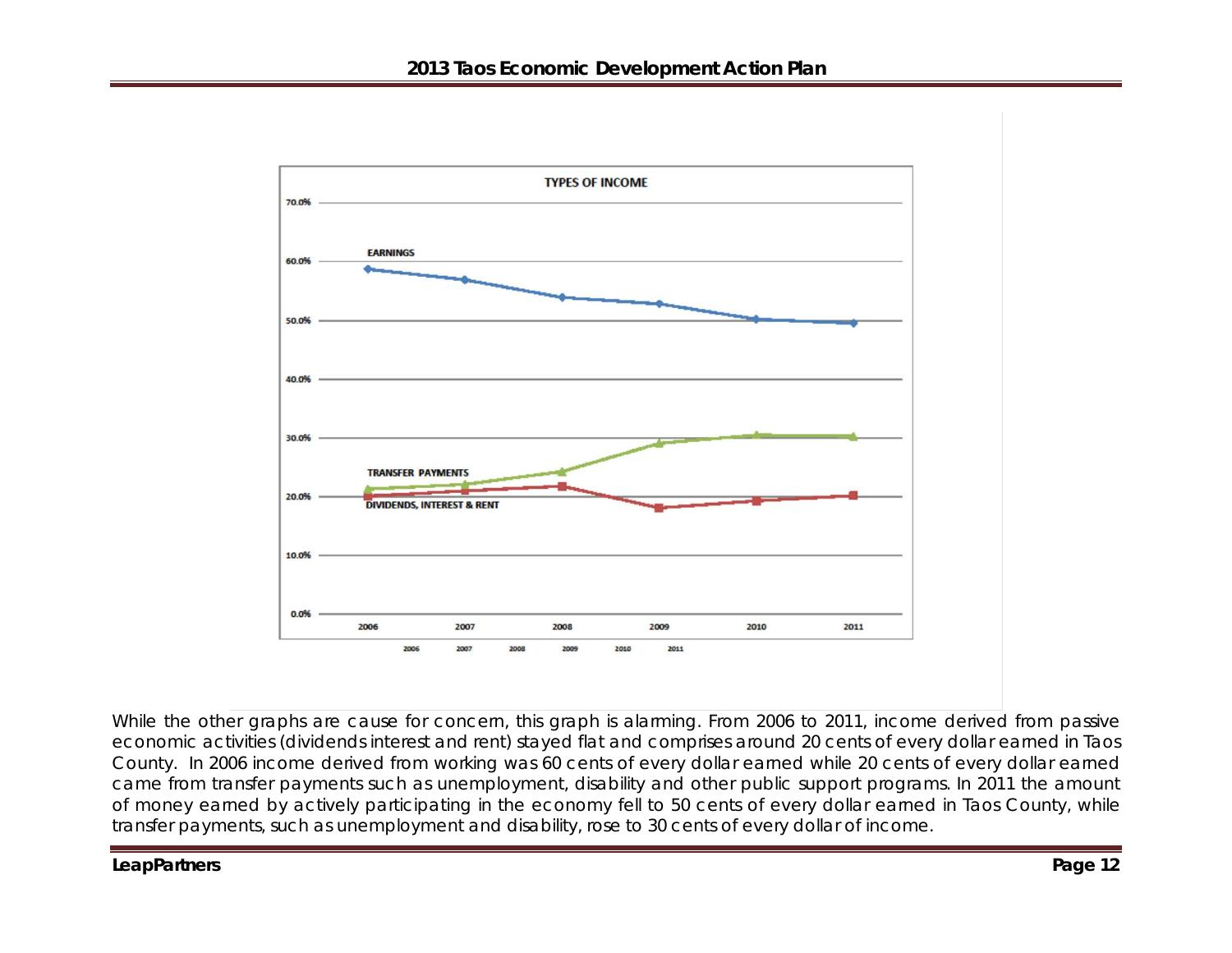#### **2013 Taos Economic Development Action Plan**



**TAOS ECONOMY by NAICS SECTOR, in DOLLARS, by GROSS REVENUES (RECEIPTS) REPORTED 2011**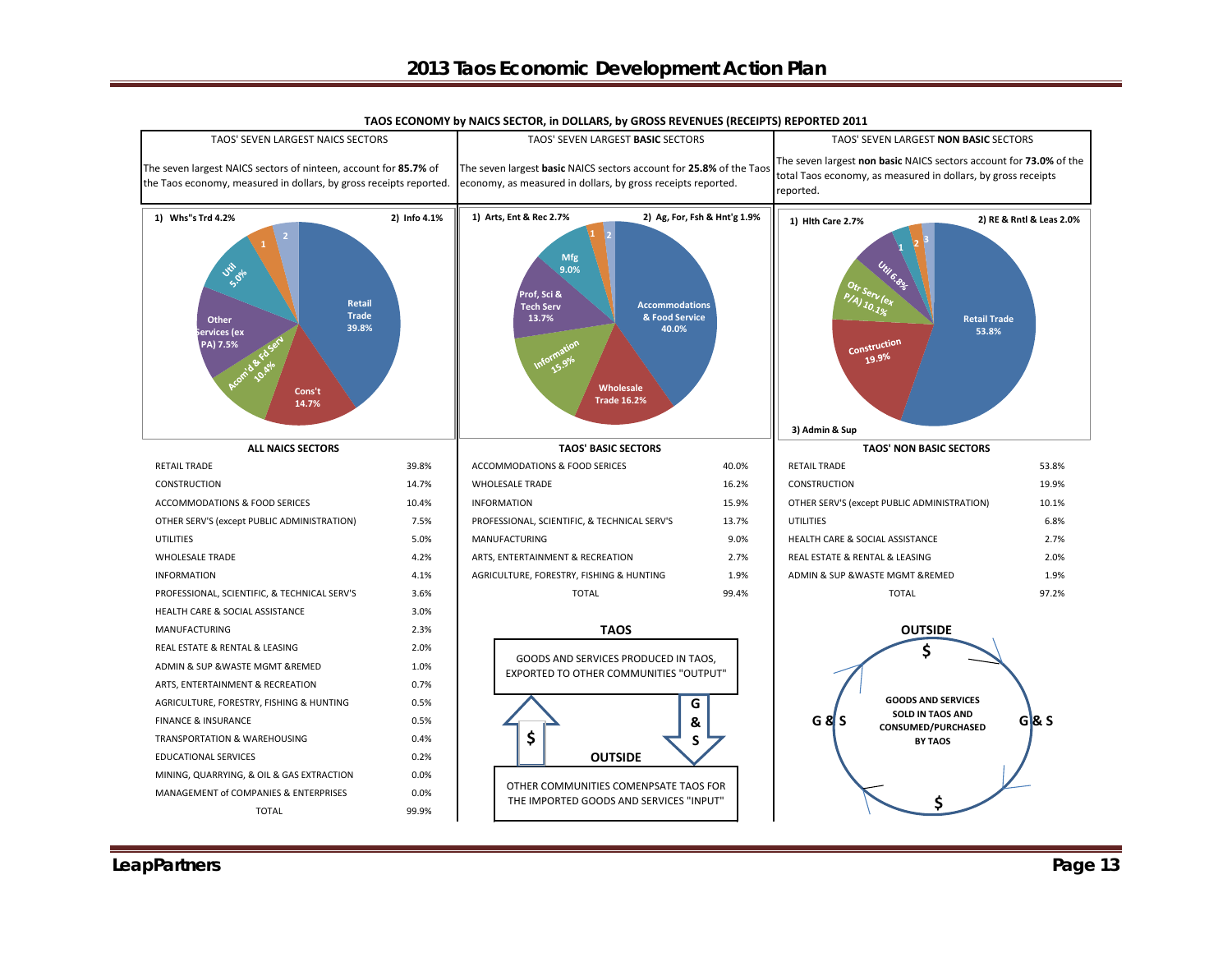#### **ACCOMMODATIONS and FOOD SERVICE SECTOR**

Average annual percentage gain / loss over the timeline 2007 through 2011



**DECLINE**

Accommodations and Food Service is a core business sector that relies primarily on tourism and accounts for 40% of Taos basic economy and over 10% of Taos' overall economy. This sector is primarily low wage and low skilled and exhibits an anemic 1.14% growth in revenues.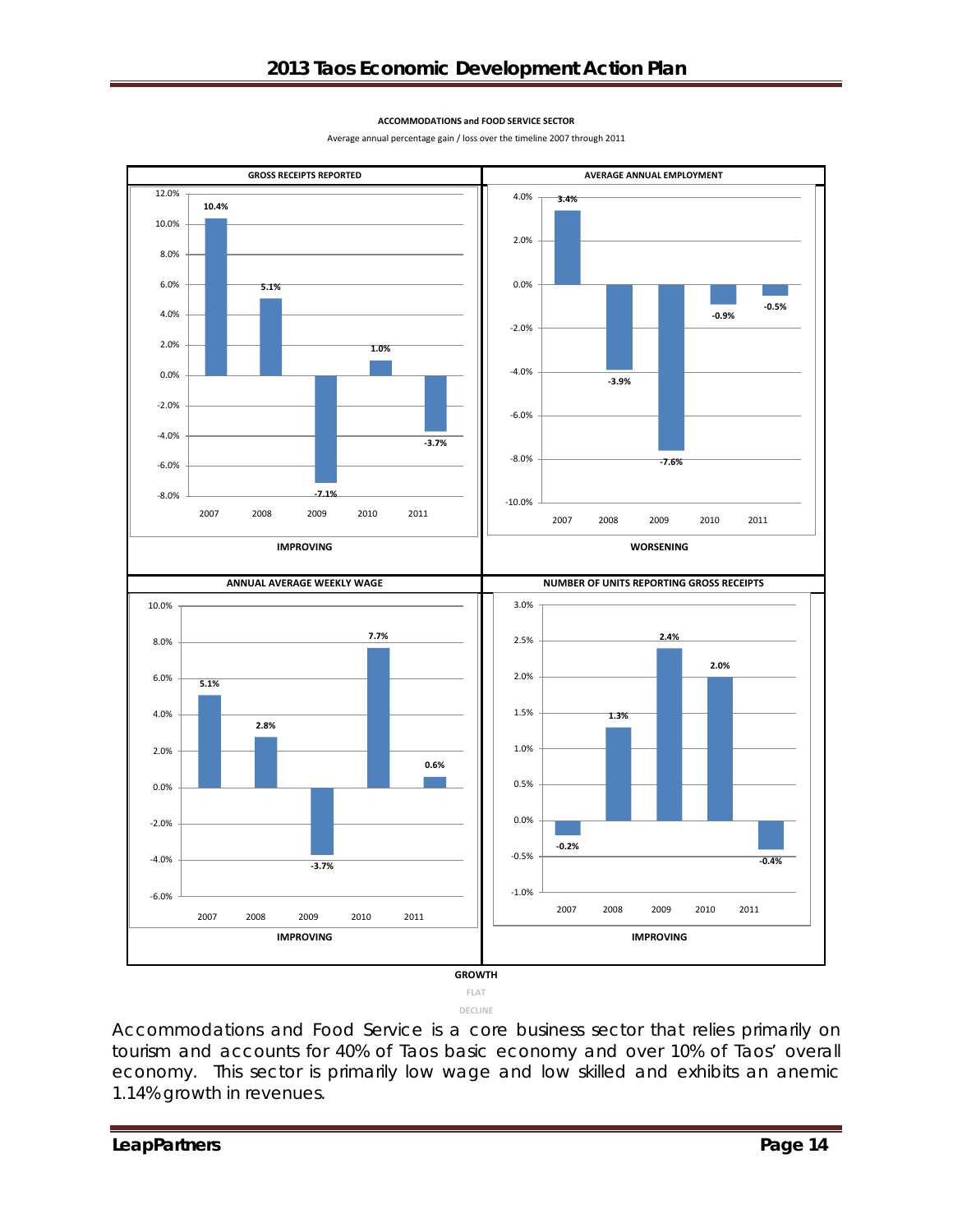#### **AGRICULTURE, FORESTRY, FISHING and HUNTING SECTOR**

Average annual percentage gain / loss over the timeline 2007 through 2011



**DECLINE**

Agriculture, Forestry, Fishing and Hunting includes not only agricultural production but also guide services, adventure companies such as rafting and ballooning. This industry is flat and also only accounts for 1.9% of the basic economy and .5% of the overall economy. This does not account for the strong cultural affinity Taos has for this sector.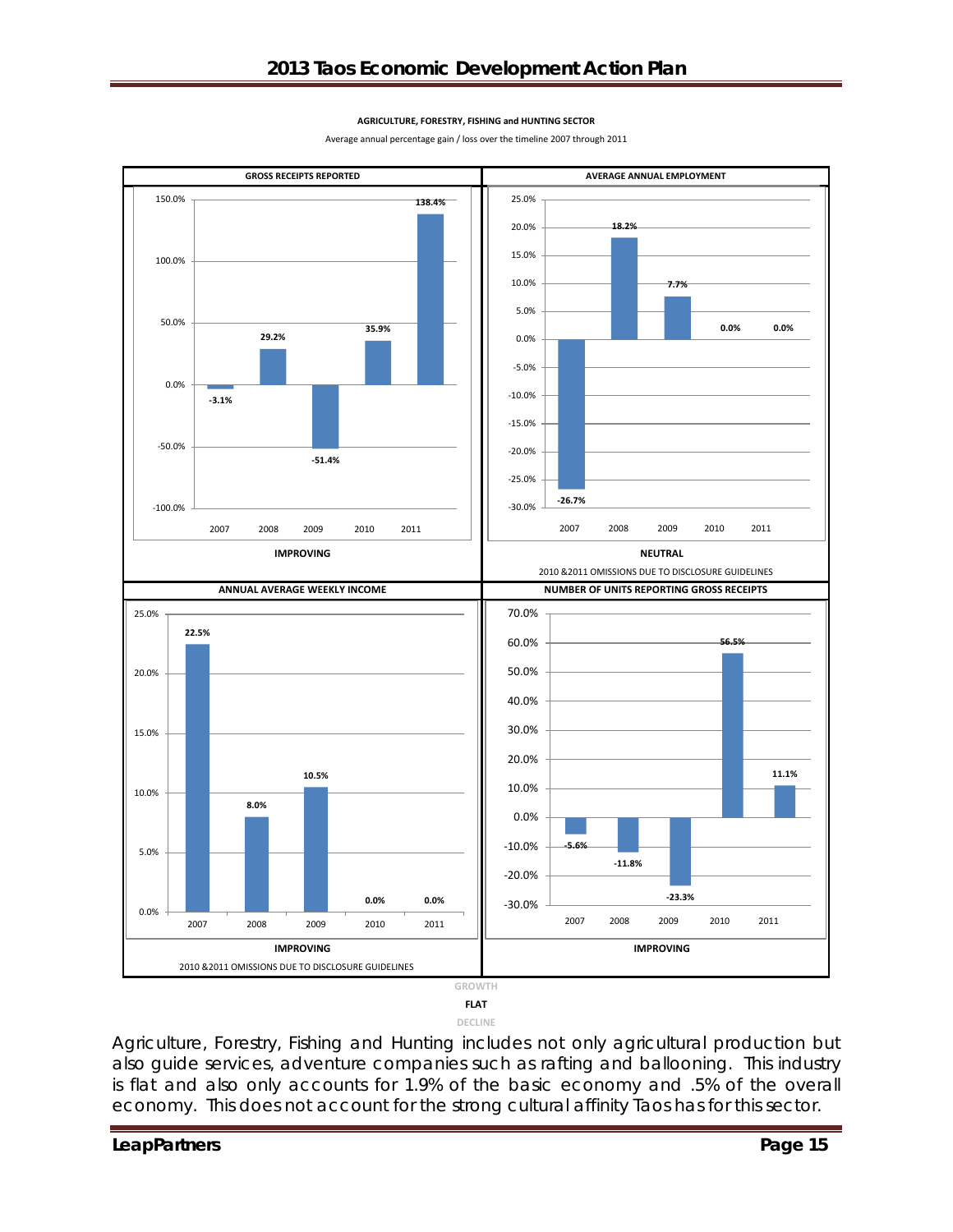#### **ARTS, ENTERTAINMENT and RECREATION SECTOR**

Average annual percentage gain / loss over the timeline 2007 through 2011



**DECLINE**

Despite Taos' strong affiliation with creative industries, particularly art and music in all of their manifestations, this industry sector is flat and only accounts for 2.7% of the basic economy and .7% of the overall economy. This does not account for the strong cultural affinity Taos has for this sector or its importance to community identity.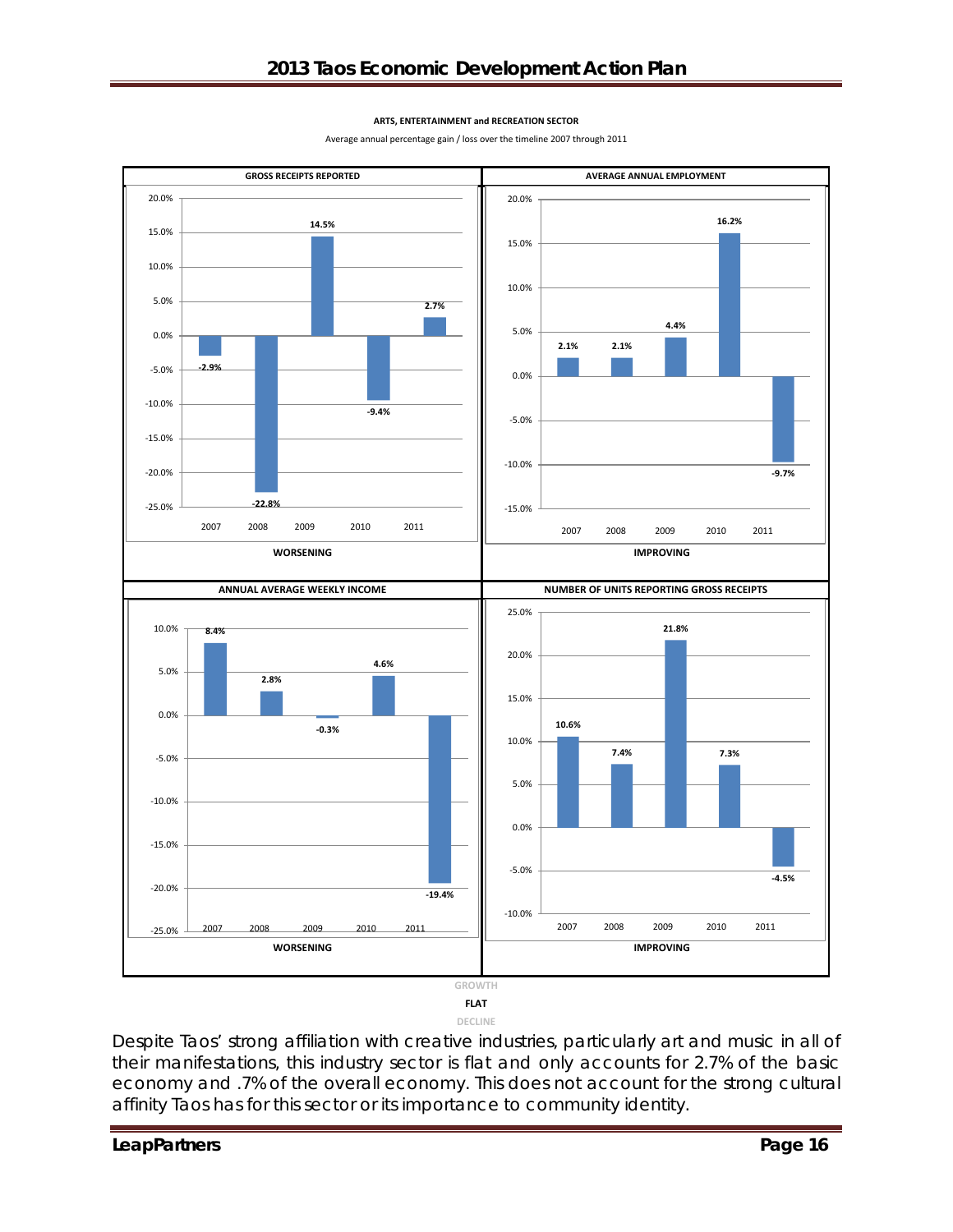#### **INFORMATION SECTOR**



Average annual percentage gain / loss over the timeline 2007 through 2011

In terms of growth, the Taos' Information sector is showing rapid growth in all areas but in the number of people employed. If revenues continue to climb at the average of 16.48% per year, we can expect new businesses to form and hire additional employees. This is a high wage and high skill industry.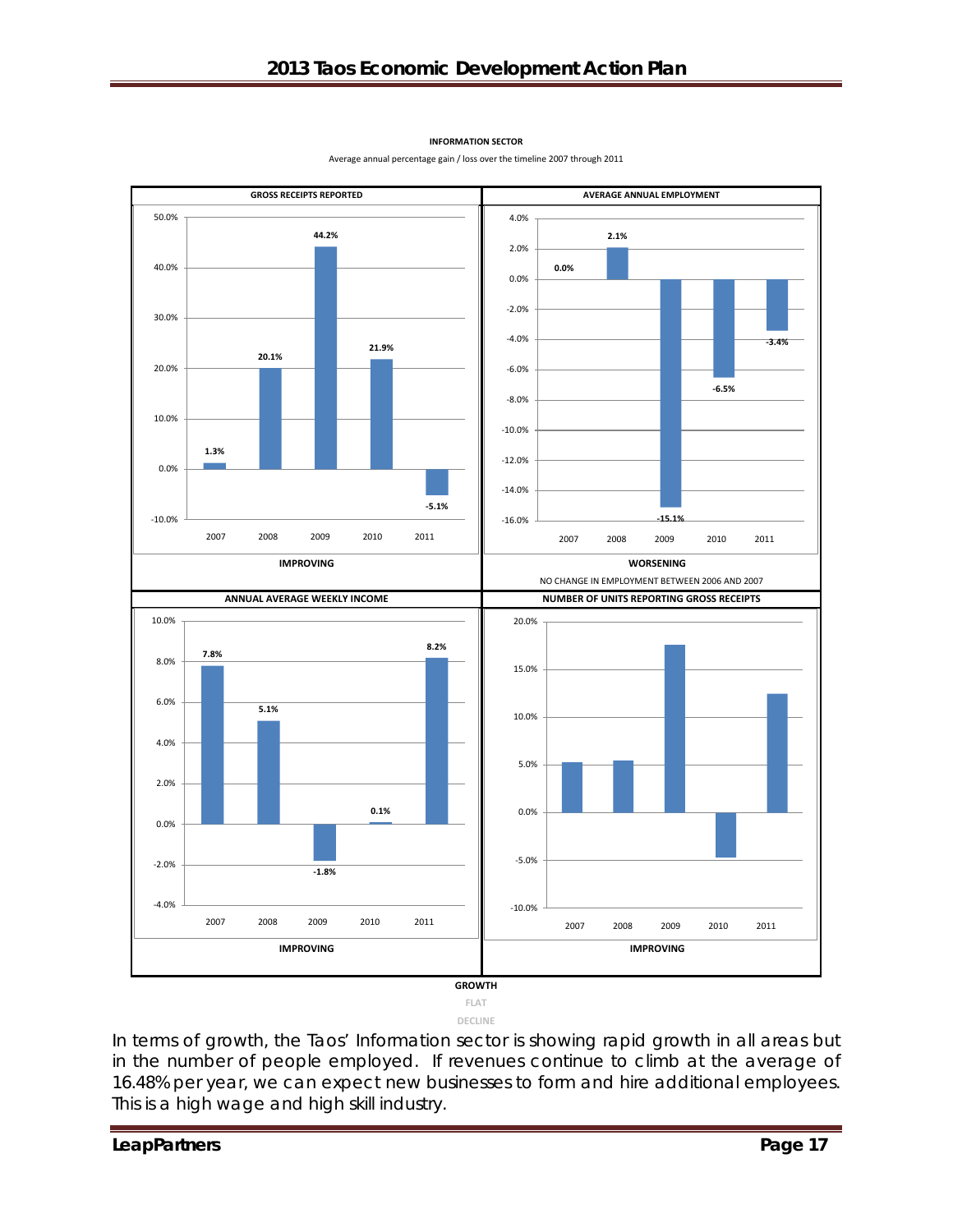

Average annual percentage gain / loss over the timeline 2007 through 2011



**DECLINE**

What little manufacturing does occur in Taos (primarily personal care products and food) still accounts for 9% of the basic economy and 2.3% of the overall economy. This sector was negatively affected by the loss of several small manufacturers who both went out of business and relocated. Despite these setbacks, the industry has remained flat and in the personal care product sector is showing signs of rapid growth.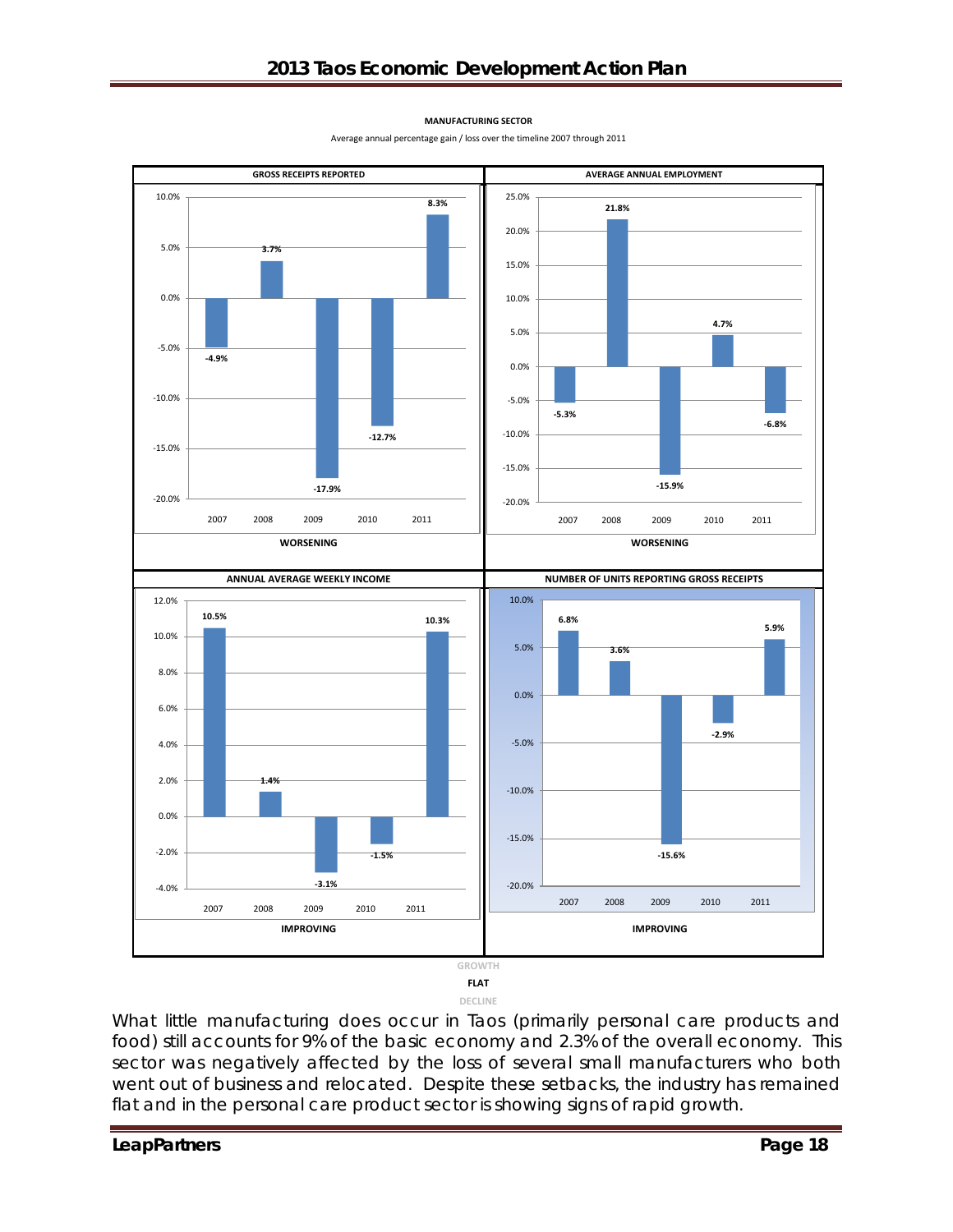#### **PROFESSIONAL, SCIENTIFIC, and TECHNICAL SERVICES SECTOR**

Average annual percentage gain / loss over the timeline 2007 through 2011





**FLAT DECLINE**

Professional, Scientific, and Technical Services, which includes such things as research and development is growing and provides 13.7% of the basic economy and 3.6% of the overall economy. This is a high wage and highly skilled economic sector.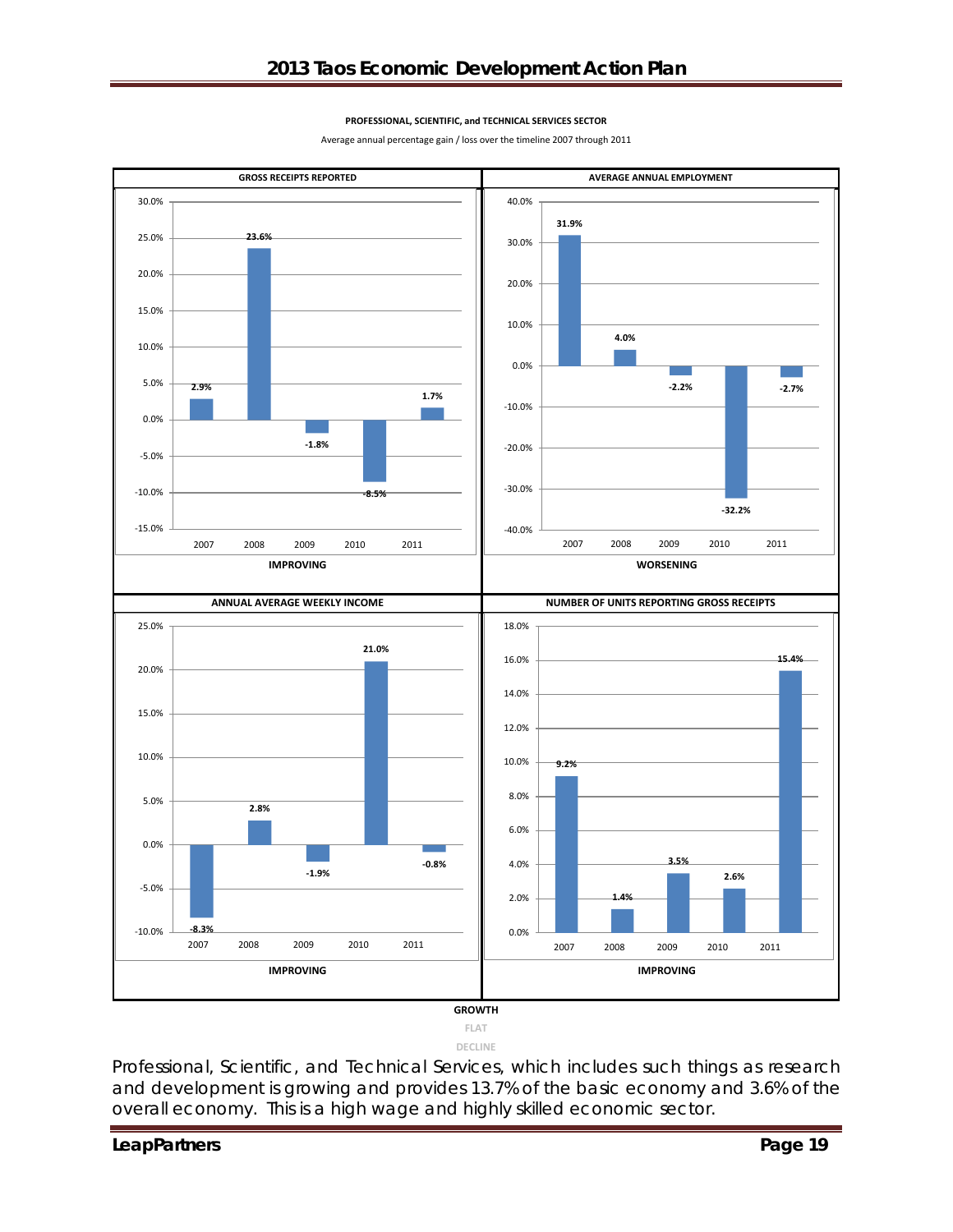#### **WHOLESALE TRADE SECTOR**

Average annual percentage gain / loss over the timeline 2007 through 2011



**DECLINE**

Wholesaling in the Enchanted Circle is almost entirely attributable to the activities of the Chevron Mine between Questa and Red River. It comprises 16.2% of the basic economy and 4.2% of the overall economy. This is a high wage and skilled sector but is not within any jurisdictions control and is entirely dependent on market forces.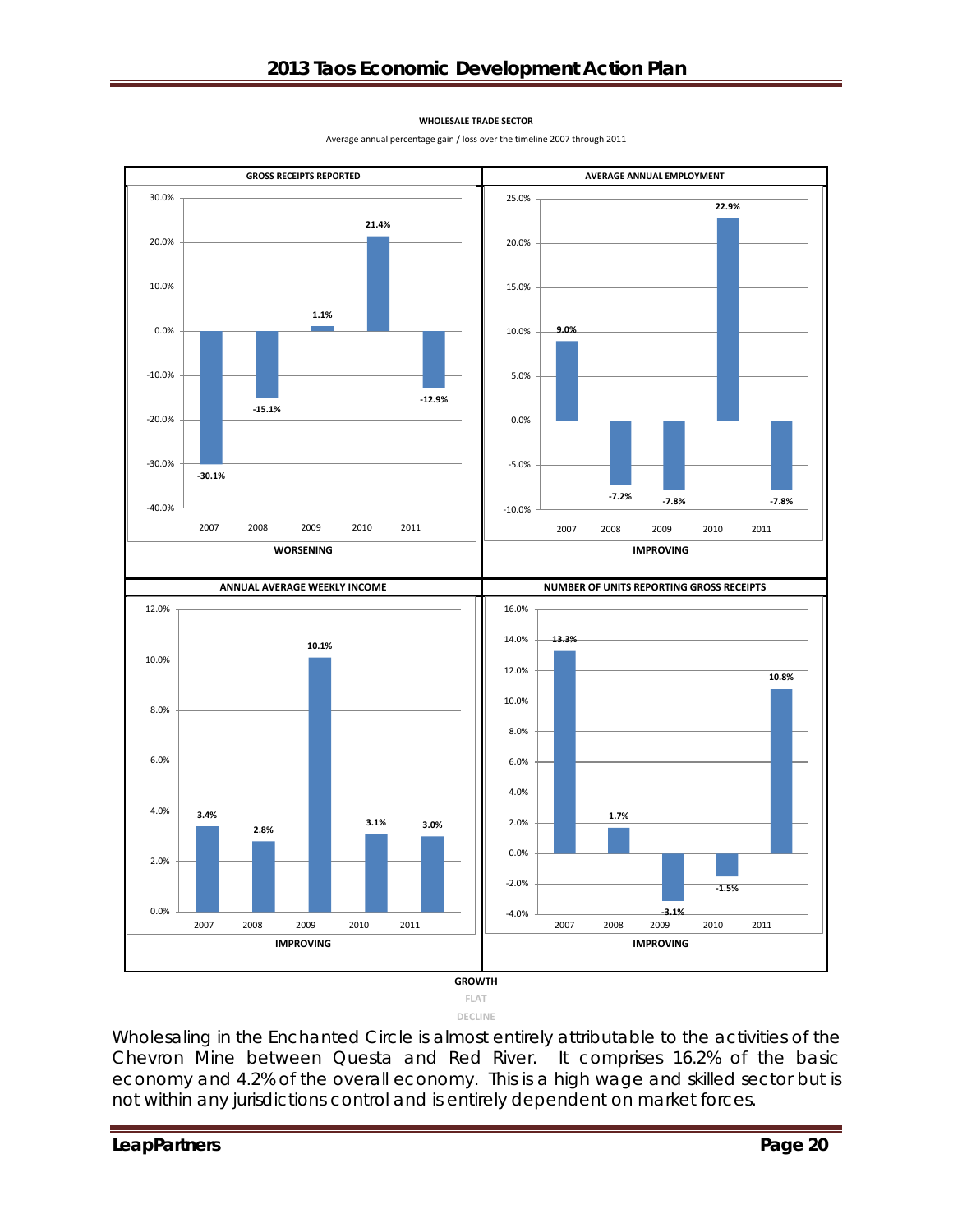#### **TOTAL FOR TAOS' SEVEN LARGEST BASIC SECTORS**

Average annual percentage gain / loss over the timeline 2007 through 2011





#### **DECLINE**

Currently Taos is seeing a decline in the revenues generated in its basic sectors; however the number of business continues to increase meaning less money per business. This is an unhealthy economic pattern and can be considered declining.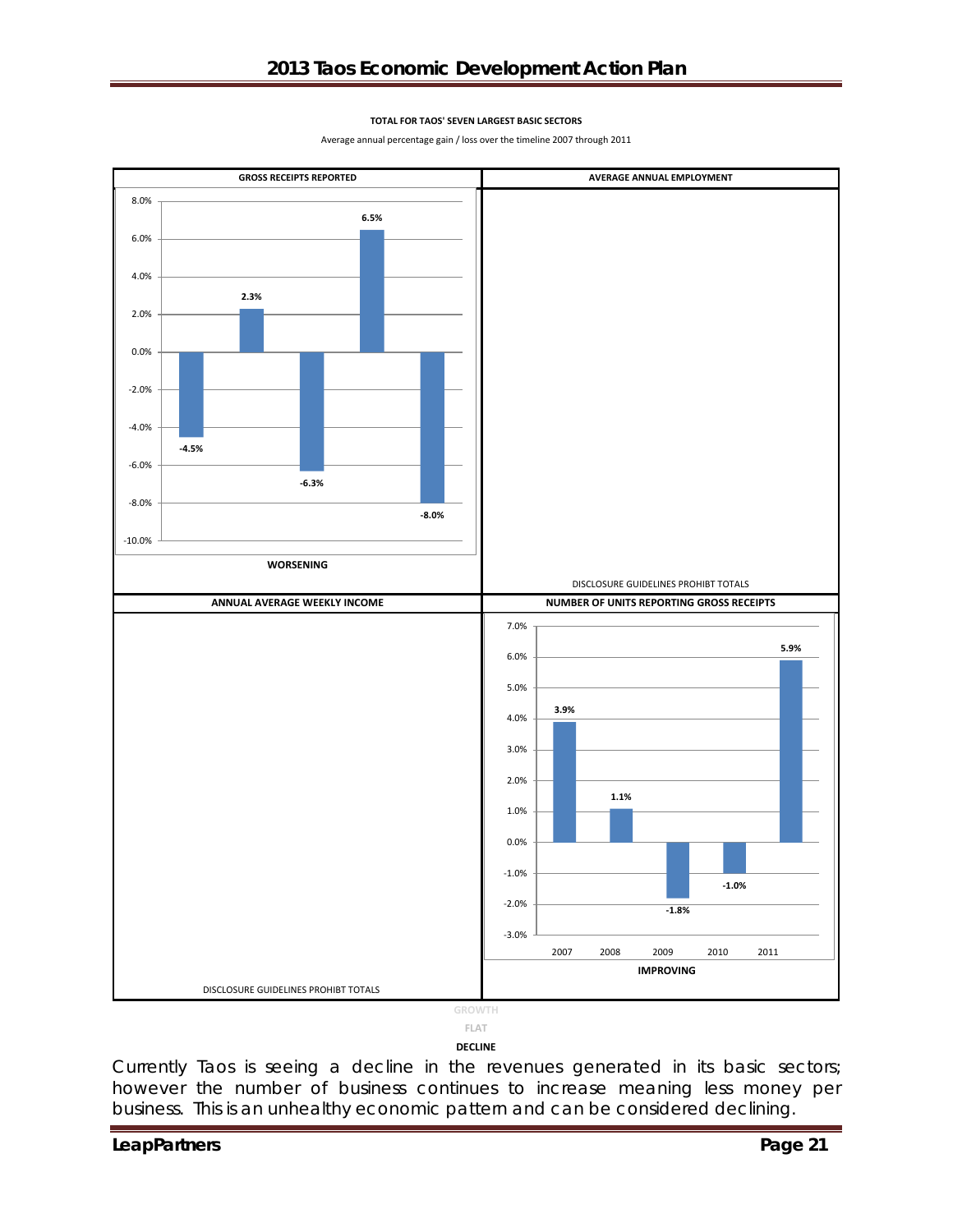#### **Projection No Action**

**TAOS ECONOMY by NAICS SECTOR, EXPRESSED by PERCENTAGE, by GROSS REVENUE (RECEIPTS) REPORTED**

Average annual percentage gain / loss over the timeline 2007 through 2011



If Taos does nothing to stimulate the economy, the Retail Trade sector will continue to dominate the overall economy, provide low wage and low skilled jobs, while the Information sector will continue to increase providing a few high wage and high skilled jobs while Accommodations & Food Service will remain the dominate basic sector providing low wage and low skilled jobs.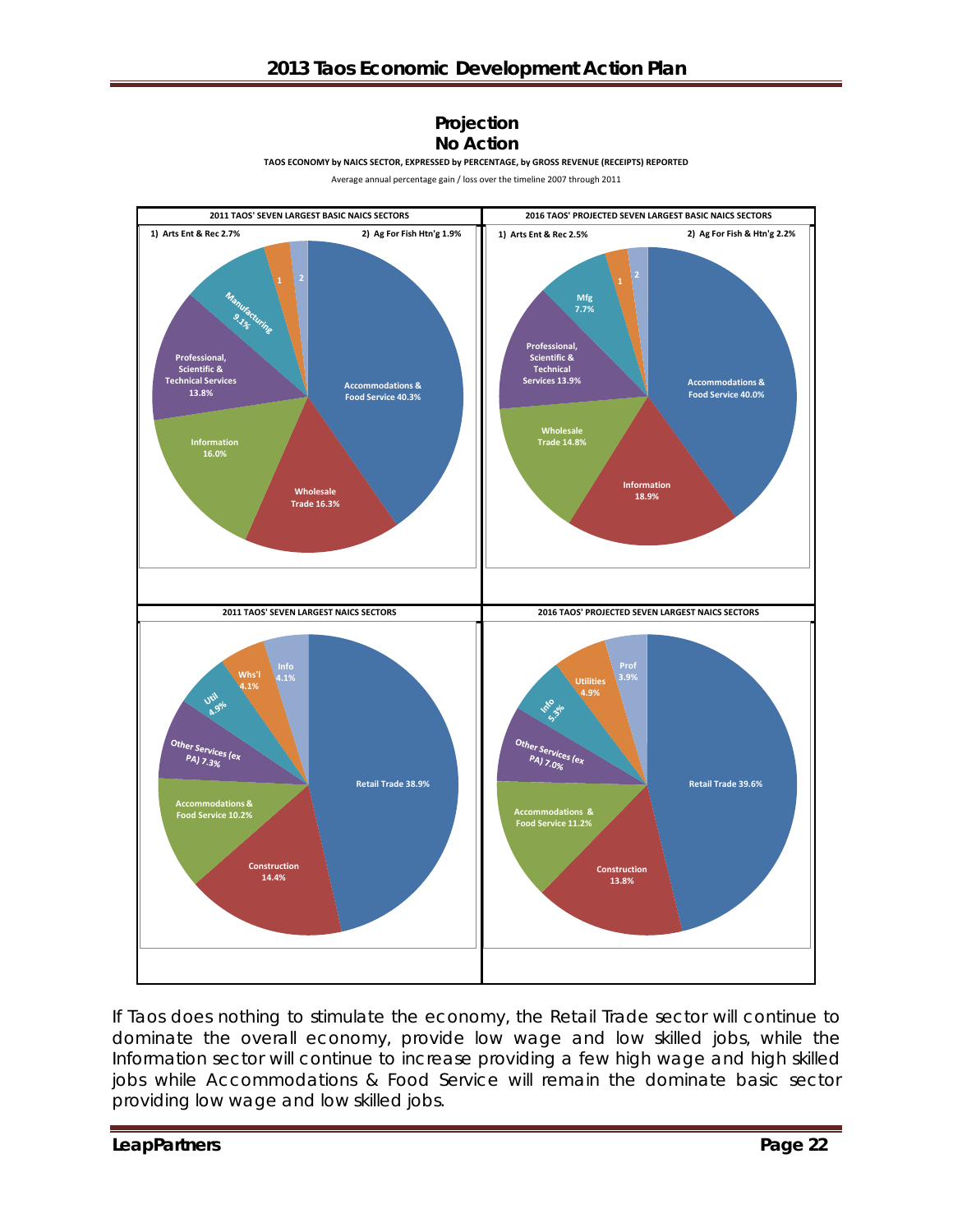# **Recommendations**

The following recommendations were developed by the work groups and LeapPartners. They are provided here in relative order of importance, although at the work group level no particular focus area's recommendations are more or less important than another's and some of the work group recommendations need further refinement prior to implementation.

#### **Principal Recommendation**

Our principal recommendation is to create and develop a *Regional Economic Development Organization*. Currently there is no single entity that has as its sole focus the development of the economy of the Enchanted Circle region. We believe that without such an entity the remainder of this Action Plan will be moot.

- **Create a Regional Economic Development Corporation with the sole focus of developing the basic economy of the Enchanted Circle**
	- o Must be a new organization that has the clear and sole purpose of developing the basic economy of the Enchanted Circle Region
	- o Should have a board of directors composed of no more than fifteen (15) members
		- Seven (7) seats, one for each local government. This will provide public oversight without public domination.
		- Three (3) seats for representatives of the private for-profit sectors that benefit from the development of the basic economy including:
			- Financial institutions
			- Real estate
			- Construction
		- Two (2) seats for representatives of local utilities including:
			- New Mexico Gas
			- Kit Carson Electric Cooperative
			- Century Link Telecommunications
		- Two (2) seats for representatives of the private not for profit sector engaged in aspects of community or economic development
		- One (1) seat for a citizen at large from within the Enchanted Circle
	- o Funding would be provided by those portions of the economy that most benefit from expanding the Enchanted Circle's basic economy:
		- All local government entities in proportion to population served with Taos County carrying the highest funding burden, followed by the Town of Taos, etc.
		- **Private for-profit entities that are represented on the Board of** Directors, namely financial institutions, real estate and construction
		- $\blacksquare$  Local utilities
		- Staff would include an Executive Director with experience and background in Economic Development; a Business Retention and Expansion Specialist with significant BRE experience; and a Statistician/Demographer.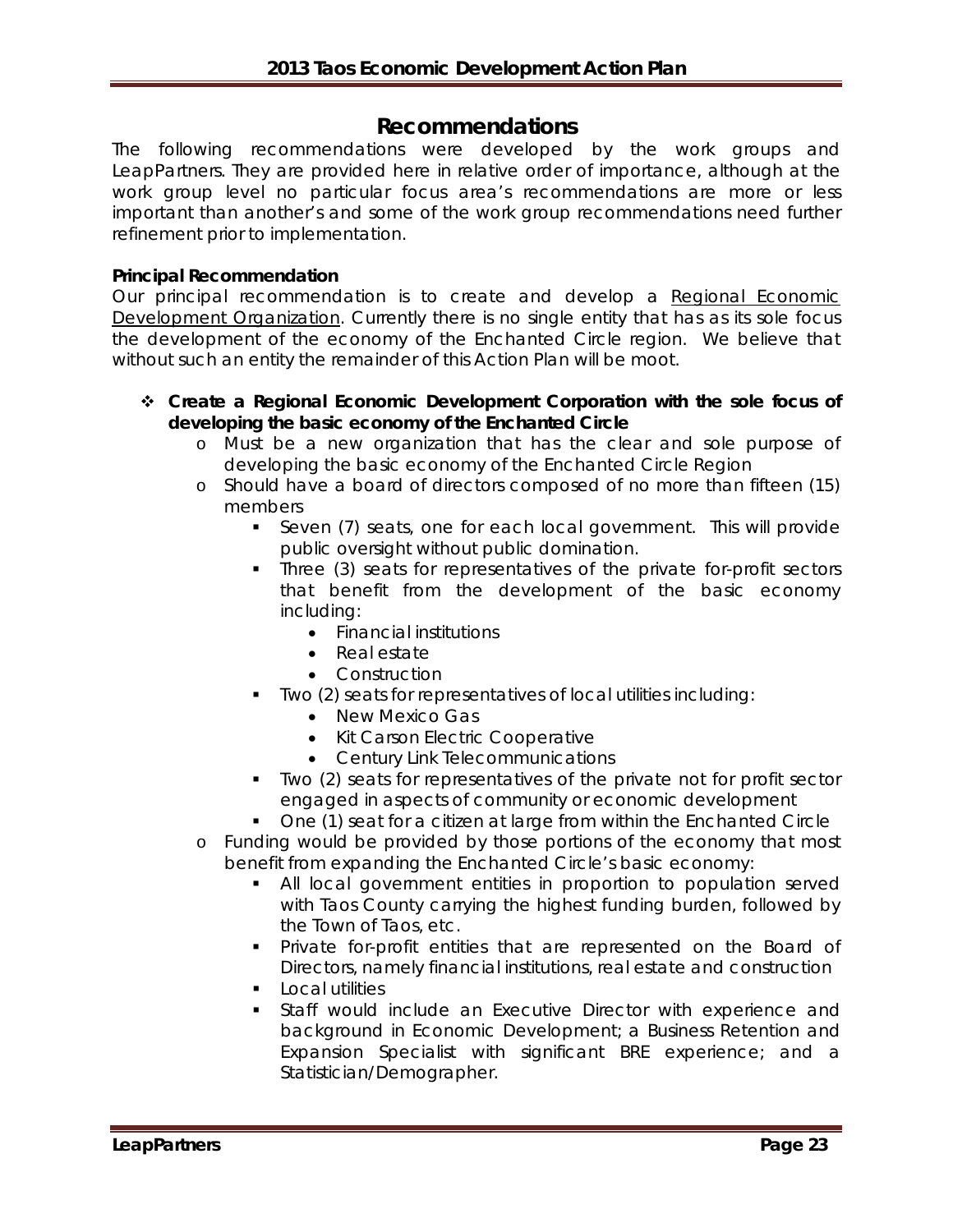o This is only a cursory suggestion of a possible structure. To implement this, the Town should either contract with outside consulting assistance or provide staff to facilitate a series of meetings to build the public/private partnership that will be necessary for this Regional Economic Development Corporation to be formed, staffed and funded.

This recommendation addresses two consistent concerns that were raised in each work group, at each kick-off meeting and were central issues raised at the Roundtable:

- Taos has no leadership for economic development;
- and collaboration and communication is nearly non-existent within the private sector or between the public and private sectors (with a few notable exceptions such as the Taos Tourism Council)

Which raises a foundational question: If Taos is to successfully stabilize, diversify and transition its economy, who is responsible or could be responsible for a singular focus on developing the basic economy of the Enchanted Circle region? The answer is there is no such entity currently operating in the Enchanted Circle region with such a narrow but very important purpose.

The State and local governments, including the Town of Taos, Taos County, Angel Fire, Red River, Questa, Taos Ski Valley, and Eagle Nest, are not able to work effectively at the regional level due to their overriding public purposes and jurisdictional boundaries. Taos County Chamber of Commerce is charged with providing service to all businesses in the region and lacks the capacity to undertake this focus at the exclusion of the other services it struggles currently to provide. Taos Entrepreneurial Network (TEN) is focused solely on addressing the needs of primarily start-up businesses and also lacks the capacity to undertake anything other than what it currently provides. Taos County Economic Development Corporation has evolved into a non-profit that focuses on community development; agricultural preservation; and value added agricultural production through the provision of a community commercial kitchen than developing the basic economy and lacks the capacity to extend into this as its sole focus. Presently there is no single organization that has the sole focus of developing Taos' basic economy and without such an entity there will never be the leadership needed to develop Taos' basic economy.

Just as oversight and governance of the entity by the Board of Directors must be spread evenly among those that benefit from basic economic development, the funding too must come from those who will benefit the most from successfully growing the basic economy of the Enchanted Circle. Some sort of cost sharing agreement will have to be created and adhered to with Taos County, who will benefit the most directly and indirectly from successful economic development

With the deployment of the \$64 Million investment in fiber optics by KCEC, the formation of this entity is an immediate priority. None of the communities within the Enchanted Circle are prepared to leverage this tremendous asset and use it to develop their basic economy in a controlled and thoughtful fashion. This assistance could be provided by this new entity with assistance from professional economic development consultants.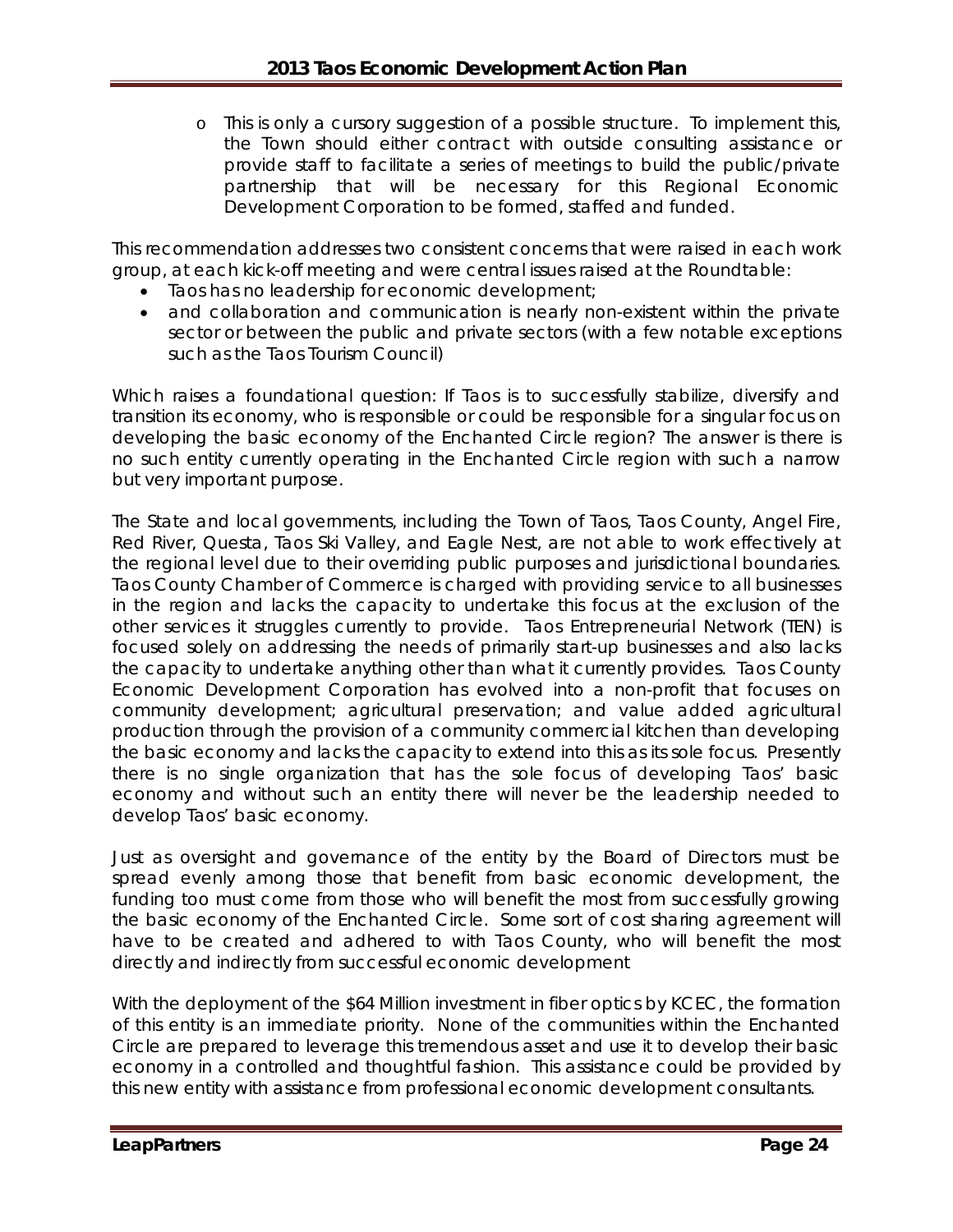The formation of a regional economic development corporation (REDC) should be done under the auspicious of the Intergovernmental Council (IGC) with participation by both public and private entities that have a substantial stake in successful economic development. There should be either staff assigned to this as a high priority and/or outside consulting services should be procured to facilitate the formation of the new REDC.

#### **General Recommendations**

These recommendations were formed from community input throughout the planning process and are supported by our professional opinion:

#### **Focus economic development on basic sector industries that show growth and provide high wages and high skilled jobs**

The economy is not immune to the laws of physics. Just as it takes less effort and energy and the effect is greater when you add momentum to a ball that is already moving upward than a ball that is falling; economic development is more effective when it is applied to industries that are moving in an overall positive direction.

- **Provide the** *Town of Taos Economic Transition Roundtable* **as an annual event in April or May**
	- o Will fulfill one of the promises of the Vision 2020 plan
	- o Provides an opportunity for the community to discuss the economy and to have the Taos Economic Report Card presented with updated information
	- o Provides the community with an opportunity to ask questions and share ideas of how to best transition the Taos economy without sacrificing what Taos is as a place
	- o Each year the Roundtable should include new leaders from the Enchanted Circle Region to ensure the broadest representation and crosssection of the community economy

The Vision 2020 Plan recommended in 1999 that there be a minimum of an annual meeting of the community to discuss important topics, particularly the status of the economy. Members of the community were calling for additional meetings and at one point quarterly meetings on the economy were suggested and generally thought to be supported by local leadership. Those meetings were never held. There is a substantial benefit to increased communication and understanding of the economy but quarterly meetings are too much. An annual meeting hosted by the Town would suffice and any additional meetings on the economy would need to be orchestrated through the private for-profit and not-for-profit sectors.

#### **Produce the Taos Economic Report Card (Report Card) on an annual basis**

o An axiom in business is "If you cannot measure, then you cannot manage" and the same is true of the local economy and the Report Card provides key measurements of the local economy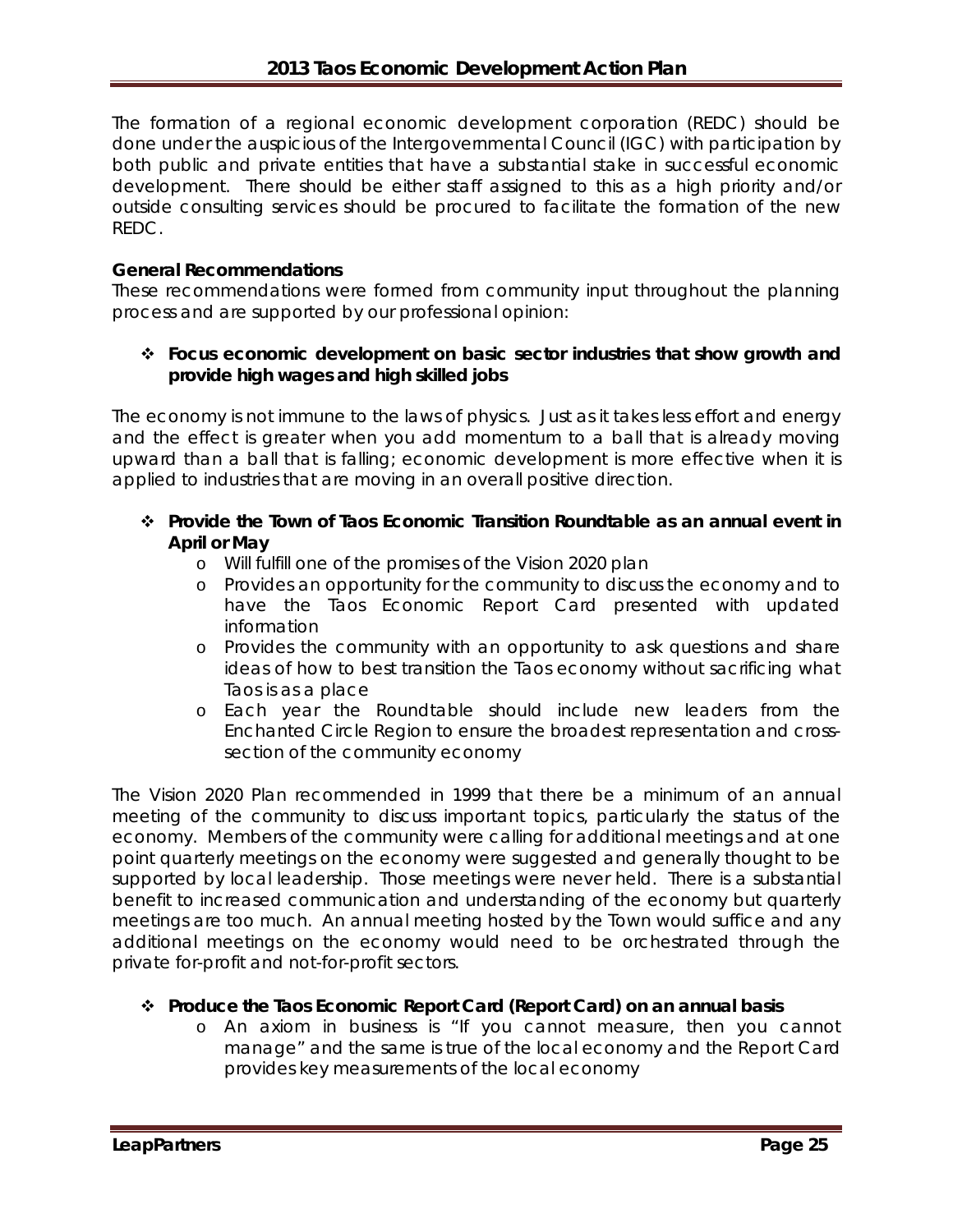- o The Report Card should contain the established measures as currently designed and presented graphically so that it is easily accessible and understandable
- o The Report Card should be made available at the Taos Economic Transition Roundtable and distributed widely

Without a way to gauge success it's impossible to adapt to changes in the economy and get better results over time. By the same token, failure represents a unique opportunity to learn and adapt. This makes an annual check on the health of the local economy essential for managing how the community responds to opportunities and threats.

#### **Annually review, revise and/or create SMART Goals**

Just as the Report Card is an essential tool for measuring and then managing the overall economy of the Enchanted Circle, SMART Goals (Specific, Measureable, Attainable, Realistic and Timely), when created correctly, allow for tracking the health of a particular industry or industry cluster and measures the effectiveness of any sort of economic development activity undertaken within those SMART Goals. SMART Goals should be revisited annually and updated or modified in order to adjust to unforeseen opportunities or obstacles. SMART Goals should always be done in collaboration with anyone interested in the sector but definitely members of the sector to be acted upon. This should be accomplished with a facilitator/planner trained in strategic planning with experience in generating SMART Goals.

#### **Make use of the New Mexico Partnership for Attraction**

The New Mexico Partnership is a quasi-state organization whose sole purpose is to look for and work toward the attraction and relocation of foot loose businesses to the state of New Mexico. Taos has never worked well with the partnership precisely because Taos has never offered the Partnership a specific target to attract to Taos. Taos has a lot of work to do to be able to effectively use the Partnership including creating a set of updated demographic and economic descriptive data sets, known as profiles or community profiles, that are used by site selection specialists to identify potential locations for their clients. This would ideally be the task assigned to the Regional Economic Development Corporation as recommended above.

#### **Improve communication and collaboration**

Another constant theme throughout the planning process was the recognition that communication between and among businesses; business sectors; and public, private for and not for profit entities was poor with some bright exceptions such as the Taos Entrepreneurial Network (TEN). For those businesses within the basic economic sectors, the proposed Regional Economic Development Corporation would be primarily responsible for creating collaboration, communication and networking among those businesses while the TEN focuses on start-ups and the Taos County Chamber of Commerce should be responsible for the remaining non-basic sectors.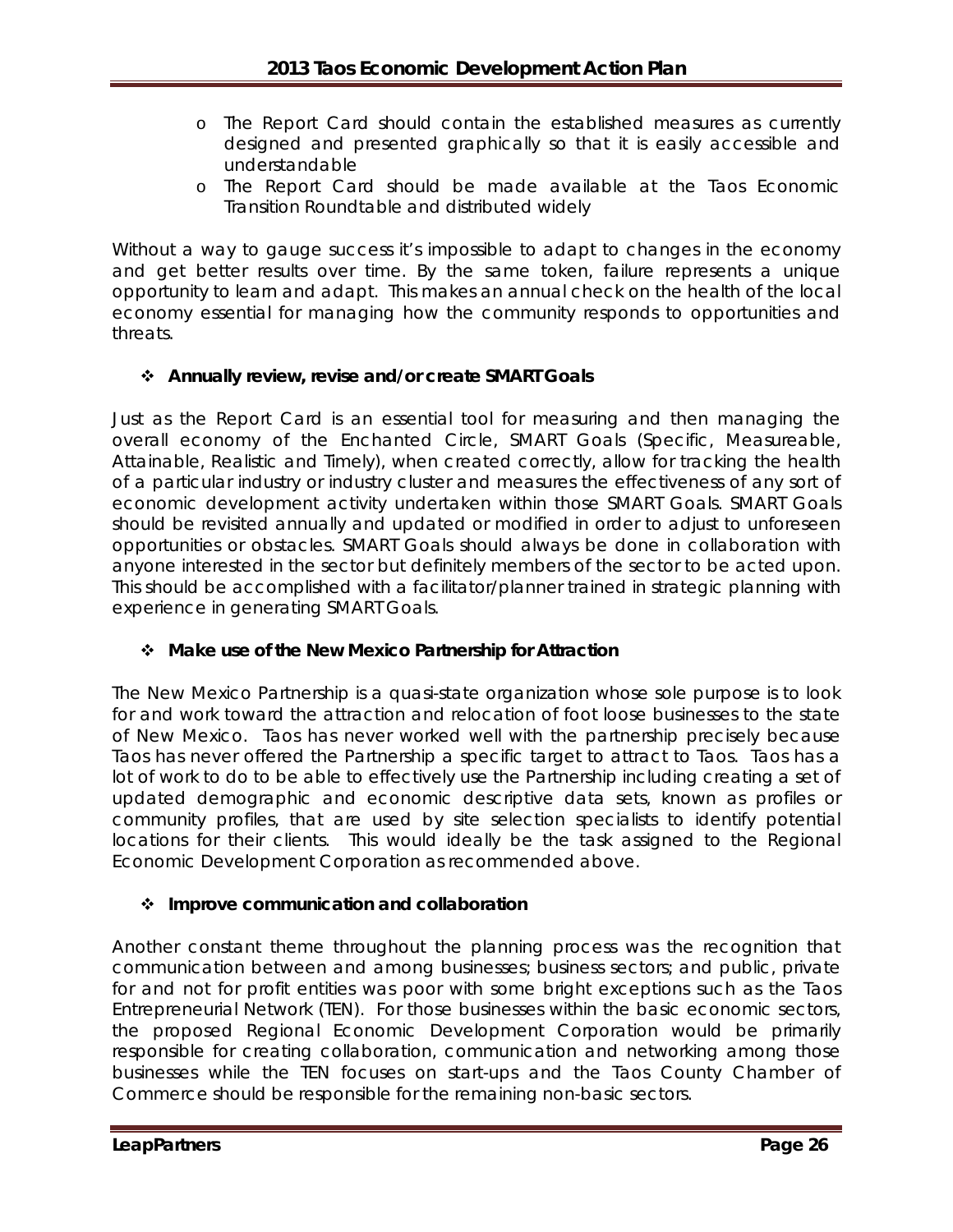## **Continue to regionalize appropriate public services**

The Town of Taos has historically provided regional services while receiving only local revenues. With the exception of the Regional Landfill, Taos is solely responsible for the operations and maintenance of the Taos Regional Airport, Taos Youth and Family Center, Fire Protection, Water and Sewer, and the Taos Library. This inappropriately places the full burden of these services on the Town and its citizens while others from throughout the region are able to consume these services without paying their true fair share of the costs associated with those services.

#### **Recommendations from the Work Groups and SMART Goals**

Participation in the work groups was open to all but to be on the work group we required them to have direct involvement by attending two (2) meetings about three (3) weeks apart. While the number of people participating in the work groups was disappointing given the commitments people made prior to those meetings, those who did participate were energetic, thoughtful and engaged. Each of the four work groups generated a list of goals that they believed if achieved would give some level of success to that sector of the economy. The groups then organized these raw goals into headings that captured any similarities among the potential goals. The members then voted for those raw goals they believed were the most important to complete as a means of prioritizing the goals. Once the priorities were set, the SMART criteria (Specific, Measurable, Attainable, Relevant and Timely) were applied to the top priority. Once that goal was transformed from a raw idea to an actionable SMART Goal, the participants developed objectives that would need to be completed to reach the goal and the step by step actions needed to complete each objective. Those actions would also include the identification of who would be responsible for the action, funding required and funding sources and the deadline and/or trigger for each action.

The SMART process is difficult and time consuming and needs to be done with a facilitator who is experienced in strategic planning and SMART Goals specifically. In most cases the work groups were only able to complete a single SMART Goal and none were able to refine and create detailed actions. Regardless the SMART Goals developed by the groups can be implemented effectively if there is someone whose responsibility is the implementation of this plan and its SMART Goals. Hence we recommend the formation of a Regional Economic Development Corporation.

#### **Business Retention, Expansion & Incubation**

Retaining and expanding businesses tends to get less attention and emphasis than it deserves. Winning the relocation or attraction of a large, location dependent, new business tends to get more press and political fanfare. However, retaining and assisting with the expansion of local businesses tends to have a greater return on investment for a community. Taos has elected to emphasize the growth and retention of local businesses over attracting location dependent businesses and generally accomplishes its retention and expansion goals by addressing the improvement of the business climate and quality of life of the local population. Business attraction is in part a byproduct of these retention and expansion initiatives.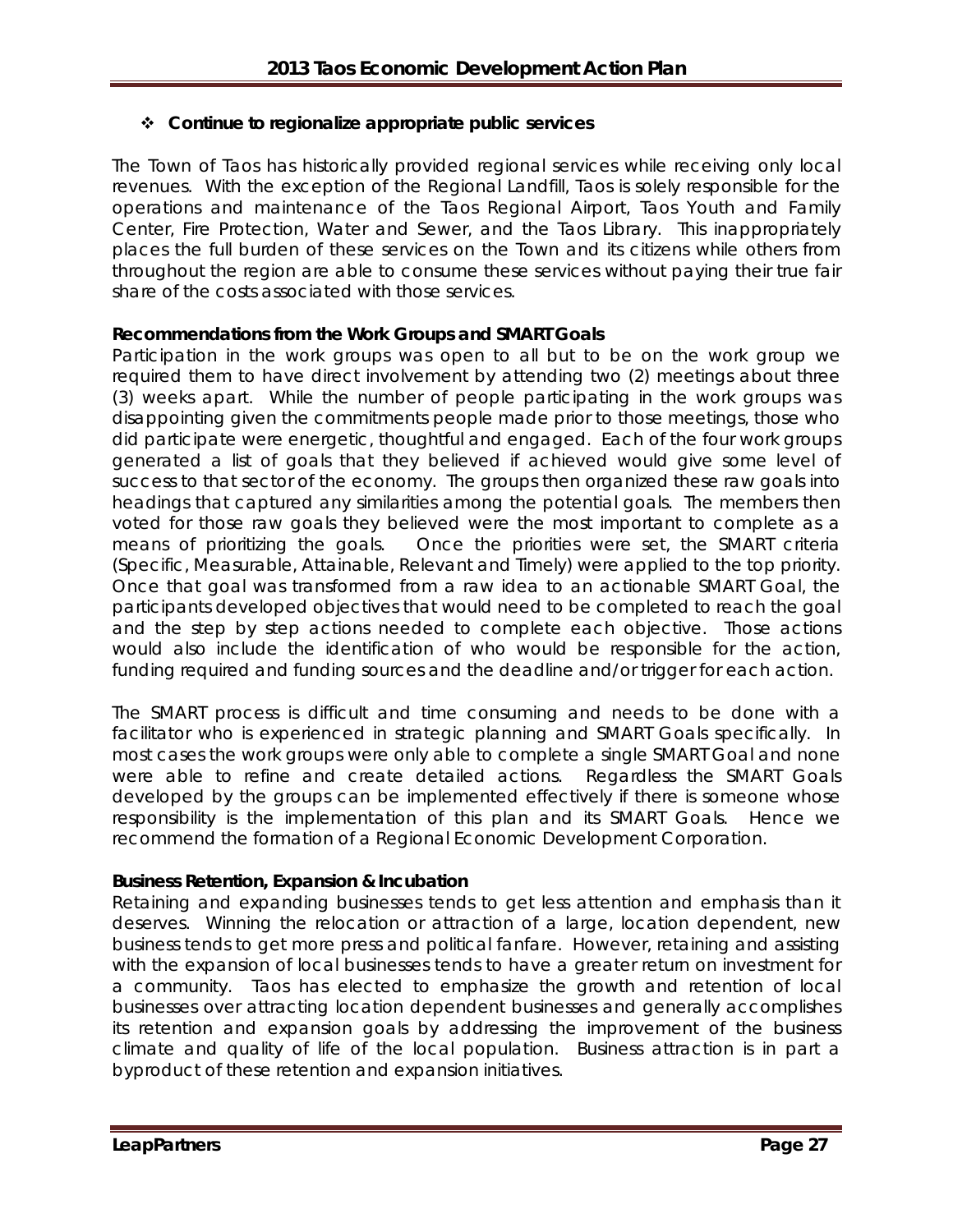SMART Goal:

- Improve the business climate in Taos to allow for and encourage collaborative relationships, networks, and improved communication, with public entities by developing a plan/agreement in which SBDC, TEN and the Chamber define their roles and functions.
- 1. Private actions
	- a. Convene a number of business leaders to meet initially to develop essential needs list for local businesses
- 2. Public actions
	- a. Provide a facilitator
	- b. Provide meeting space
	- c. Provide administrative support
	- d. Staff and Council participation
- 3. Public/Private actions
	- a. Public and Private entity representatives hold meetings with SBDC, TEN and Chamber to develop how these organizations will meet the needs of local businesses.
- 4. Completion date: Approval and adoption of the plan/agreement by the entities involved by January 1, 2014

SMART Goal:

- \* Develop an intern program (or expand job shadow program) where teens entering their junior year and above intern at local businesses of interest.
- 1. Private actions
	- a. Solicit and get commitments from local businesses to participate
- 2. Public actions
	- a. Develop school program and policies the promote, support and encourage the internship program
- 3. Public/Private actions
	- a. Develop 30 internships between Taos High and local businesses with the idea of generating interest in further education and future employment.
		- i. Summer 2014 have 10 internships developed and add an additional 10 per year until 30 are established by the summer of 2016.
- 4. Completion date: 30 or more stable internships with local businesses in a variety of career paths by June 2016

#### **Creative Industries**

The title of this work group/sector, Creative Industries, refers to a range of economic activities which are concerned with the generation or leveraging of creativity, knowledge and information and/or the making of creative goods and services.

The origin of Taos as an art colony came about by artists who were attracted by the culture of Taos Pueblo, the natural light of the region, and Hispanic craftsmanship of tin, furniture, painting and more. And now, more than 100 years later, the creative roots of the community continue as a part of the local economy. The original components of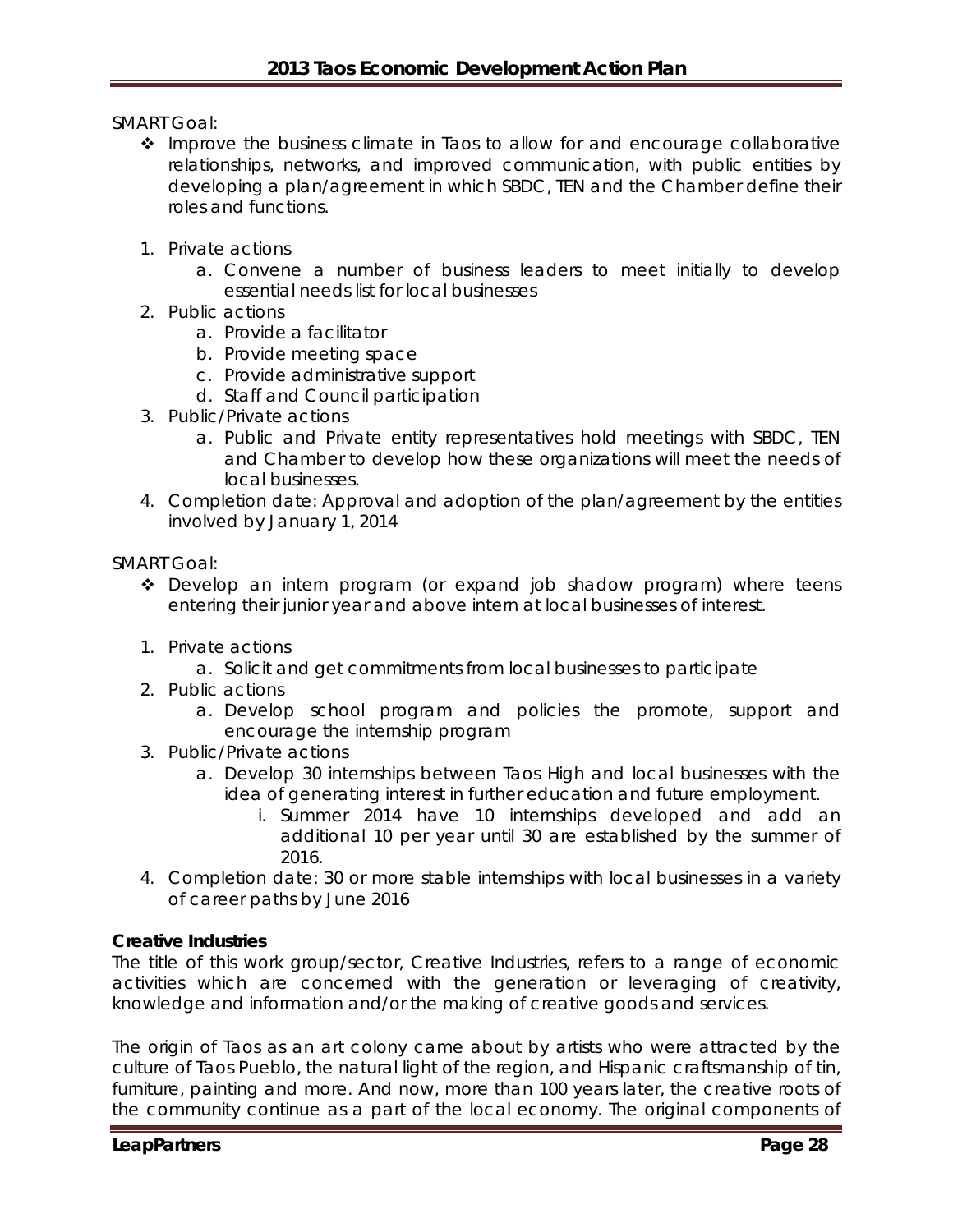the "Art Colony" originally comprised of many master painters, have expanded many fold to now include; culinary arts, music performance and production, film, technology, writing and poetry, fashion, alternative medicine, and other creative endeavors.

The creative industries have been seen to become increasingly important to economic well-being, proponents suggesting that "human creativity is the ultimate economic resource and that 'the industries of the twenty-first century will depend increasingly on the generation of knowledge through creativity and innovation'" [\(Landry & Bianchini](http://en.wikipedia.org/wiki/Creative_industries%23CITEREFLandryBianchini1995)  [1995,](http://en.wikipedia.org/wiki/Creative_industries%23CITEREFLandryBianchini1995) p. 4).

The desire for effective marketing related to the offerings of the Creative Industries overlaps with the marketing concerns of the Tourism & Retail sectors. There is a desire to provide and better forward the numerous classes, workshops, retreats and other vehicles that have been developed or will be developed in the hopes that they will have a wide appeal to the 'Boomer Generation' and others interested in an experience that will enhance their lives rather than be a simple vacation touring a new location.

It was heavily emphasized in the work group that the creation of art and other creative products was essential. There was a feeling that Taos is losing its core of productive creative people and was becoming less about creation and more about the commoditization and sale of products created anywhere. The Creative Industries as defined for this Action Plan are basic economic activities where businesses and individuals are engaged in the creation of art, produce films, books, and other creative products and/or offer artistic trainings and workshops, that are exported or consumed by visitors from outside of the community and result in new money coming in.

SMART Goal:

- $\cdot$  Improve the marketing of the arts to encompass that Taos is a place where artists live and the reasons why they choose Taos – light, geography and culture – which also ties to the outdoors and adventure tourism.
- 1. Private actions
	- a. Develop a creative industries marketing coop pool of funds and leverage greater market penetration.
	- b. Bring together representatives of arts organizations, events and different facets of the creative industries to coordinate marketing efforts
		- i. Development of signature events for each of the core sectors of Taos' creative industries including, but not limited to: visual arts, installation/technological/media arts, culinary arts, literary arts, music, performing arts, cultural arts, botanical arts, craftsmanship.
- 2. Public/Private actions
	- a. Development of a clearing house organization and/or tool that provides marketing information for the arts and events for local organizations and to local marketing firm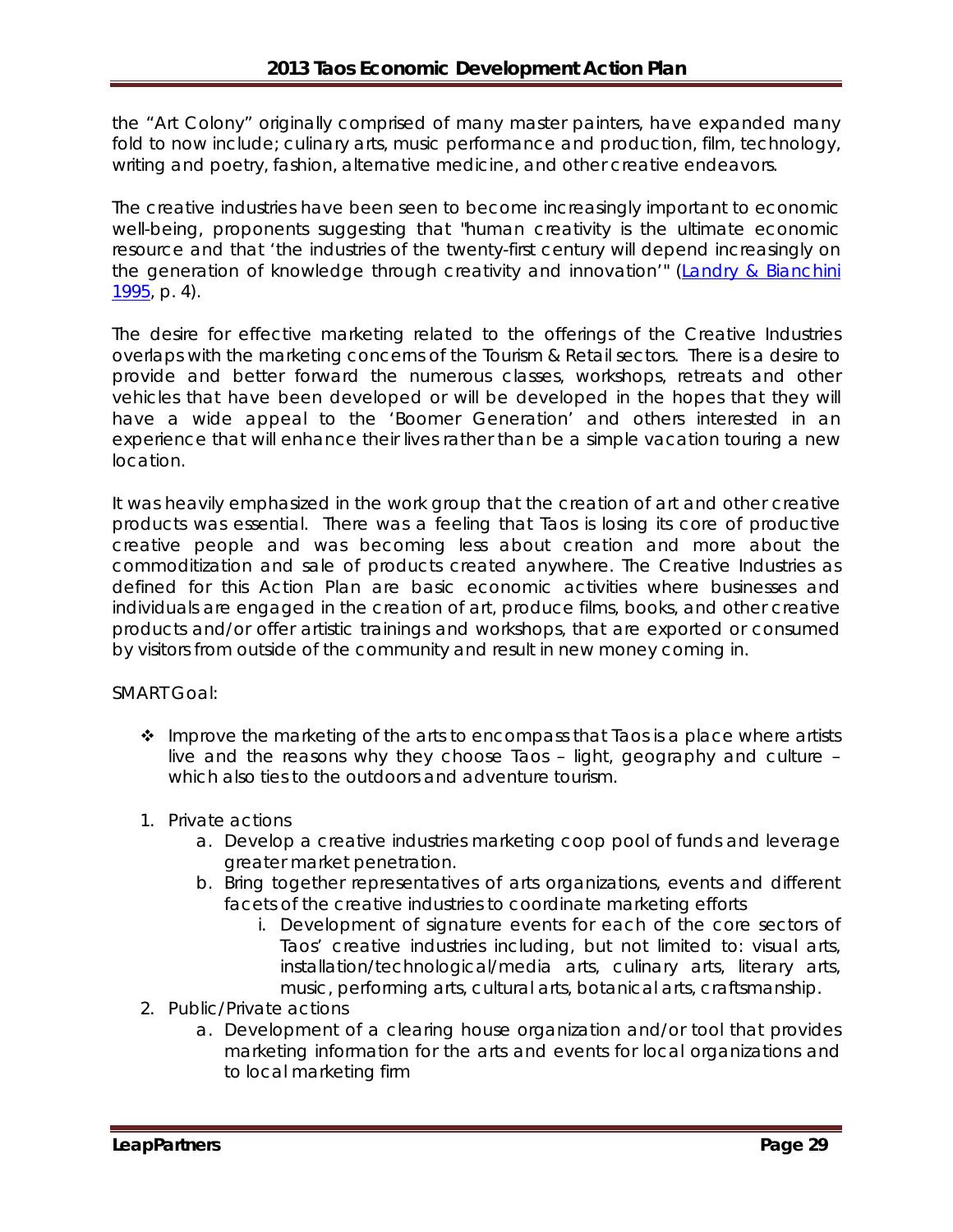3. Completion date(s): Increase the number of weekend long art and cultural events/activities on the Plaza to a monthly event in 2015 with forty weekend events by 2020 with expansion of singular historic district wide event to quarterly events the fit with season – expand on Fiestas in summer, lighting of Ledoux in winter, Spring and Fall Arts.

#### **Technology**

For the purposes of this Action Plan, the technology sector is comprised of businesses that are primarily involved the advancement and provision of technology. products tend to be heavily based on intellectual properties including research, development, and service and consulting around technological advances. In Taos the technology sector includes all forms of alternative energy (primarily solar), software/application development, and other related technological advances.

Technology as it is defined for Taos is considered a clean and high paying industry. The majority of these businesses are location neutral, meaning that they can be located almost anywhere as intellectual capacity is the biggest material in the manufacture of their products. This allows technology business to factor in the quality of life into their location decisions and unlike traditional manufacturing can often choose a location solely or primarily on the quality of life available in a certain location.

SMART Goal:

- In order to increase a technology based work force, Taos should promote technology related degrees and courses at UNM (distance and local) and increase local student population by 15 students annually in those degree areas (certificates, associates and bachelors)
- 1. Public/Private actions
	- a. Inventory what technology is available in Taos and where it is
	- b. Create a technology coalition that supports the education of technology workers in specific areas (green technology/sustainable energy, IT administration, etc.)
	- c. A success would be to achieve a 75% graduation rate (11) and/or successful industry certification completed
- 2. Completion date: By 2017 have first graduating class or completed certification

SMART Goal:

- Attract (Identify) technology leader to (in) Taos
- 1. Private actions
	- a. Secure public funding in order to:
		- i. identify areas of technology that are being developed and approaching commercialization;
		- ii. identify current market forces that may lead to successful commercialization of those technologies.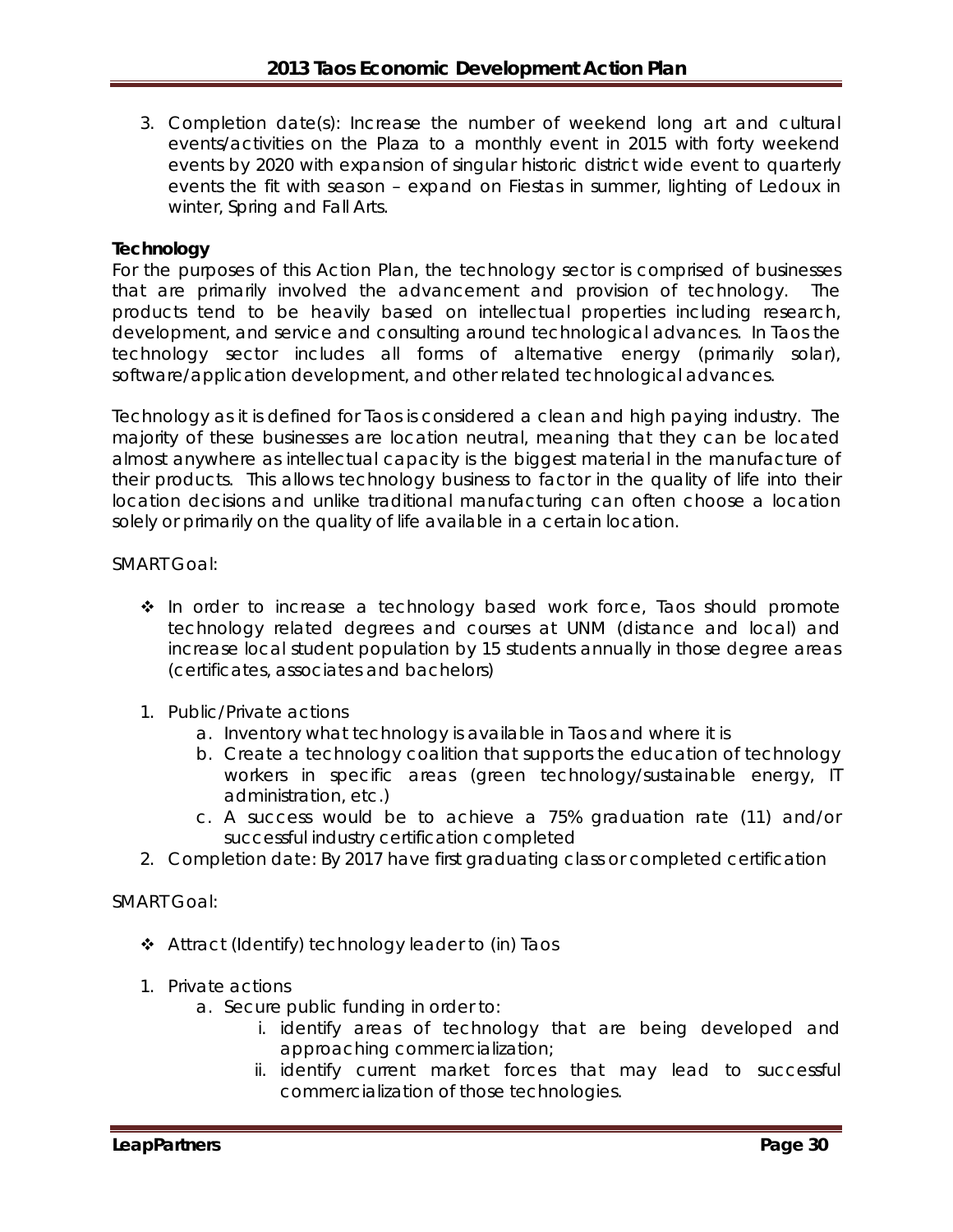- b. Completion of the necessary research to establish targeted technology based industries for relocation, retention, expansion and incubation.
- 2. Public actions
	- a. Fund or secure funding to research emerging technologies and markets per the above
- 3. Completion date: Completed research by July 2015

#### **Tourism & Retail**

During the work group meetings it was recognized that retail that is basic in nature is intrinsically attached to tourism. Therefore concentrating economic development efforts on retail will have nominal or no impact on the economy. Retail choices are also difficult to navigate as each retailer has a unique approach, merchandise and clientele whereas attracting more visitors will increase not only tourism based business such as lodging, but may have direct impact for certain retailers. In short, Taos has the ability to exert more control over tourism than it can over retail.

However retailers that cater to tourists should develop a strong alliance with lodgers, particularly those that attract visitors within that retailer's customer demographic profile.

There was also expressed a very strong level of concern regarding the effectiveness or lack thereof of the current marketing efforts by the Town's marketing contractor. The lack of understanding between the public and the marketing firm is highly pronounced and is creating conflict and negativity. The lack of open communication and interaction between those who rely on the marketing to improve their business and the marketing firm is very apparent.

- $\div$  Improve the marketing for Taos
- 1. Private actions
	- a. Create a method to better interact and communicate with the Town's marketing contractor and distribute accurate information among concerned businesses
- 2. Public actions
	- a. Identify the demographic attributes that Taos appeals to (a true 3rd party market analysis/study)
	- b. Impose reasonable measures for success including:
		- i. An increase in gross revenues (as shown in the gross receipts reported from NM Taxation and Revenue) for tourism related business (see Taos Economic Report tourism composite measure)
			- 1. Level to stable within 3 years (by 2nd quarter of 2017),
				- increase by 15% over 5 years following (2nd quarter of 2022)
		- ii. Increase the length and number of stays at area lodging
			- 1. Will need to segment into low, mid and high end accommodations
		- iii. Net increase of new tourism related businesses
- 3. Public/Private actions
	- a. Identify one identity for the community that is consistent (brand)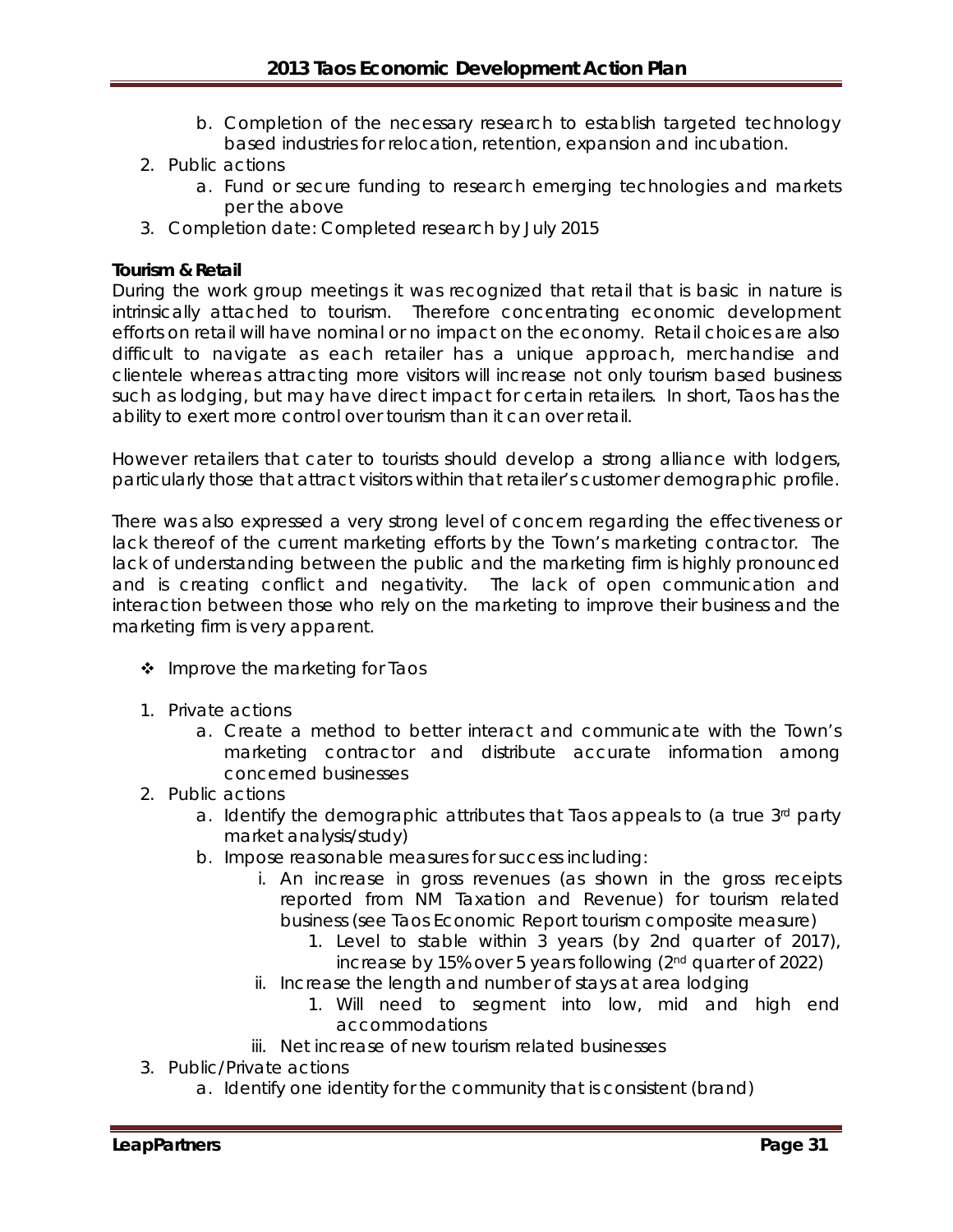- b. Using Taos community characteristics such as the rural and approachable character as a part of the identity
- c. Maintain the character of the community such as its funky, quirky nature
- 4. Completion date(s):
	- a. Completion of the identity (brand) within 2 years (Spring 2015)

#### **Other goals in priority for future action plans**

The following are those other prioritized raw ideas for goals under their respective headings. In order to be useful they will need future refinement through the application of the SMART criteria. They should not be abandoned but instead should be addressed as the other SMART Goals developed and listed above are completed or are stable and ongoing.

#### Business Retention Expansion & Incubation

- 1. Business Education
	- a. Consistent, Quality & Coordinated Business Training Both Expansion & Retention
	- b. Mentorship
- 2. Incubation Establish a center for entrepreneurship at UNM Taos
- 3. Relationship of Public & Private Sectors
	- a. Infrastructure maintenance needs to be done equitable
	- b. Equal/equitable application of ordinances by Government
	- c. Tax Breaks for Technology & E-Commerce Companies
	- d. Task force to investigate how Town/County can really help: eminent domain, tax abatements for favorable investments, coordinate communication with residents and investors

#### Creative Industries

- 1. Improve business infrastructure
	- a. Business pairings (food and art, business and cause)
	- b. Creative liaison to Chamber
	- c. Tax abatements for large creative projects
	- d. Weekly studio tours
	- e. Business sponsorship/patronage for art
	- f. Create a Clearing House for Classes & Workshops
	- g. Music Production Facility
	- h. Take a look at why so many Creative Industries left! (Poetry Circus, Film Fest)
	- i. Be open consistently
	- j. Go to a Council Meeting once and a while
	- k. Have a welcoming Environment/Entrance
	- l. You have an issue with Town, see if you can resolve it, then seek help with Town
	- m. Business Practices
	- n. Know your Neighbor / Competitors
	- o. Greet locals and visitors with respect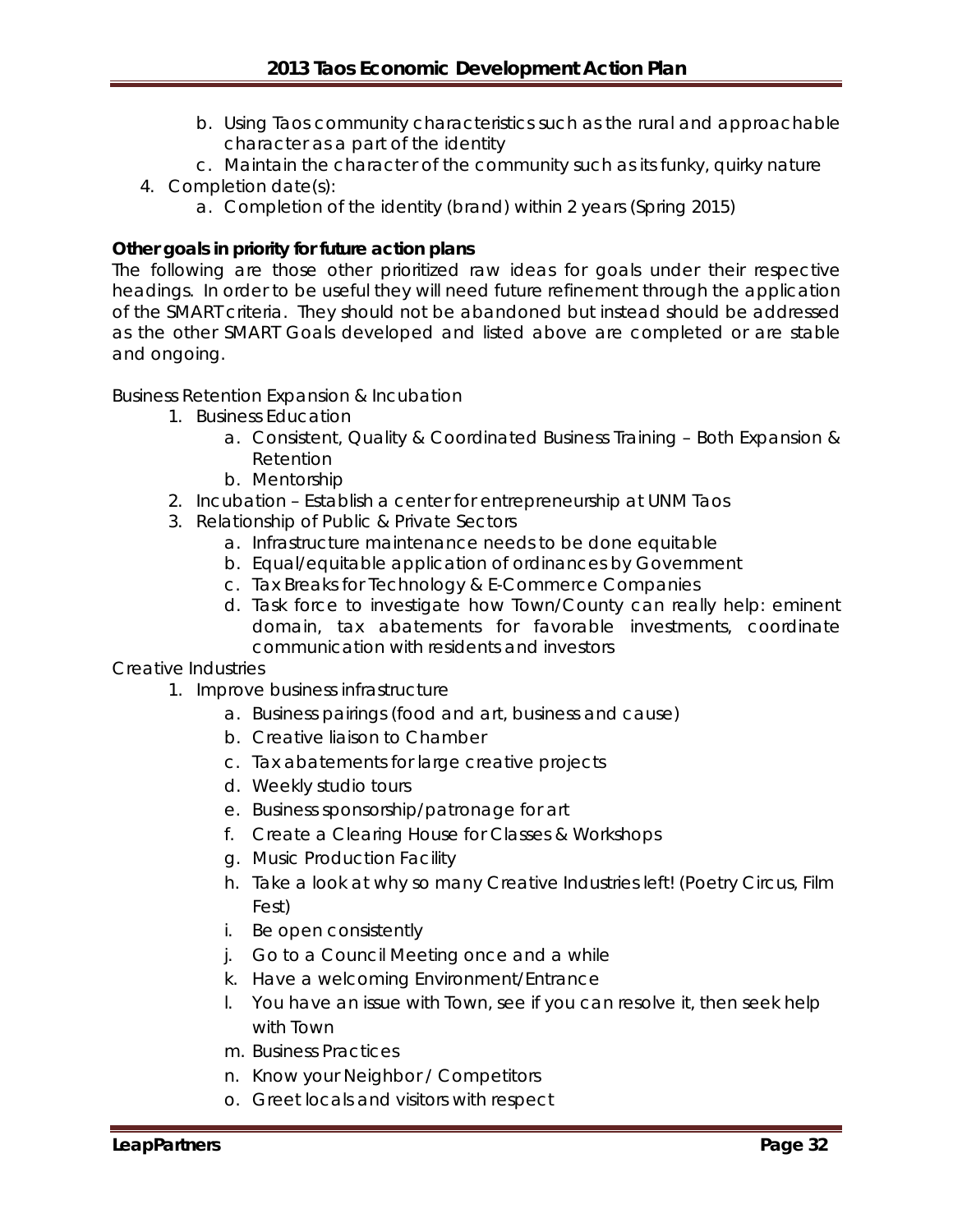- 2. Creativity Support: Make Civic Plaza Drive the Art/Culture/Educational hub
	- a. Bring back visual arts focus with TCA
	- b. National Juried Exhibitions
	- c. Creative Diversity
	- d. Available Grants?
- 3. Reinvigorate the film industry in Taos
	- a. Major motion picture about Taos
	- b. Institute a Taos Film Commission
	- c. Bring back & promote Taos Film Festival

## **Technology**

- 1. Build a state of the art technology education facility
	- a. Develop an entrepreneurial support location with office, conference room, plug and play services for rent
- 2. Clean energy expansion
	- a. Make Taos a sustainable technology center for R&D, education & design/sales in the Southwest
	- b. 100% renewable energy for Taos County
	- c. Affordable Energy Audits & Remediation for all buildings
	- d. Create a Taos "Solar Decathlon" Competition
	- e. Government & Public charging stations for Electric Vehicles

Tourism & Retail

- 1. Create events and activities that appeal to a targeted market
- 2. Improve service and retail "infrastructure" e.g. customer service, operating hours, local appeal, meet local business needs, etc.
- 3. Improve public infrastructure and public services e.g. pedestrian walkways (sidewalks), etc.

# **Conclusion**

LeapPartners firmly believes that in order for our economy to recover and to complete a positive transition away from a tourism based economy, we must unify as a region and actively participate in the development of our economy. To illustrate this we created a conservative projection model under three different scenarios – status quo or no action; moderate action and robust action. We applied positive growth only to those sectors that currently had a positive trend and held all others flat as it is impossible to gauge if these sectors will stabilize, worsen or somehow improve. For those areas that showed positive growth we added 1% compounded per annum to their increase in revenues as a moderate result and 2% for a robust result. The improvement is significant when the result is robust, recovering \$30,200,348 more in revenues over five years than if we do nothing. Robust action will require a Regional Economic Development Organization.

The Enchanted Circle region can no longer rely on the natural evolution of its economy. The economy here is in a fragile period and is changing. This is a time when the economy will make an irreversible shift. If we do nothing and allow our economy to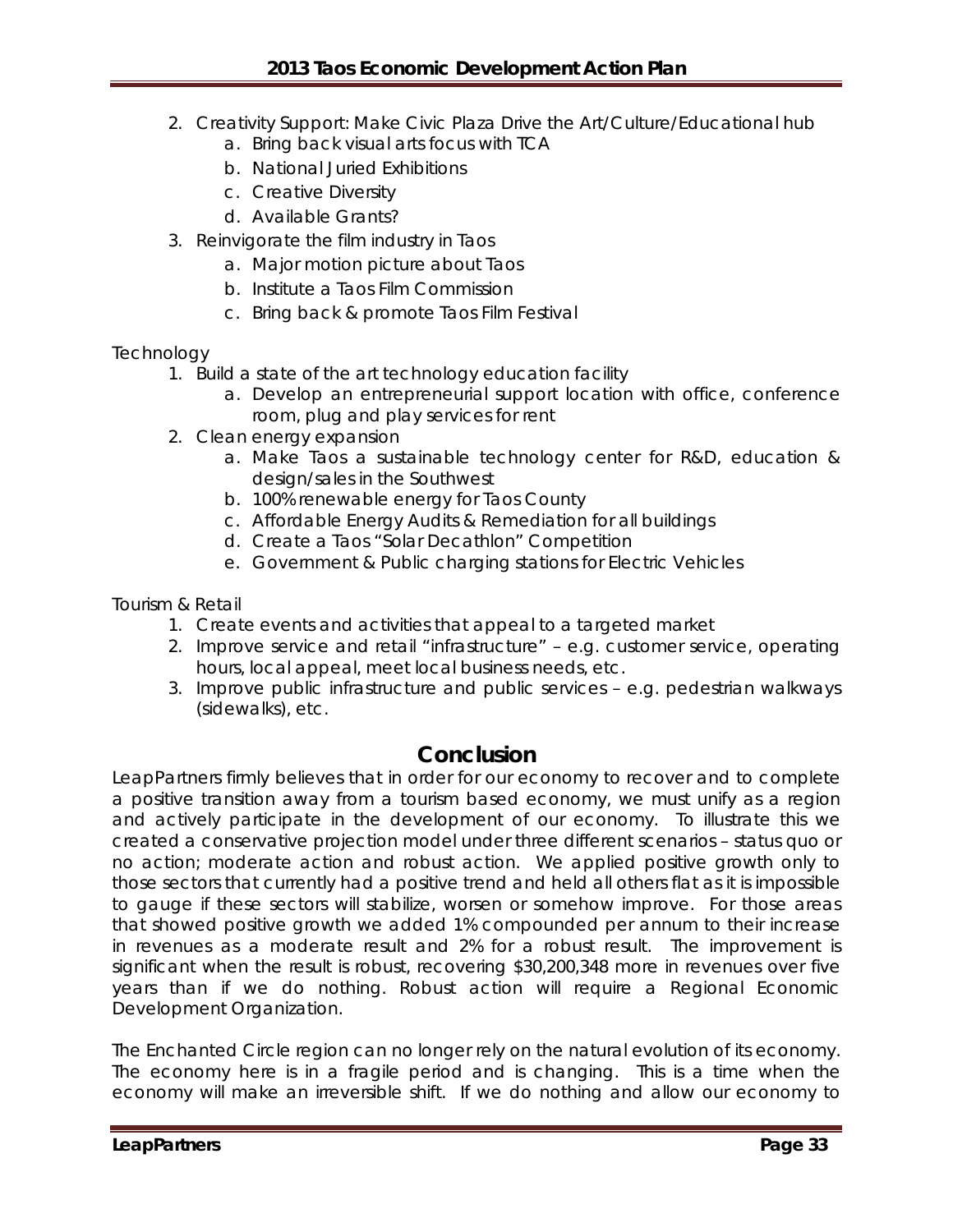continue on its course, we will see a very slow recovery from the recession. The table below shows conservatively what we can expect our economy to look like relative to our efforts:

| Impact     | 2011            | 2016 Projected  | $\%$     | \$ Increase  | Compared to    |
|------------|-----------------|-----------------|----------|--------------|----------------|
|            | <b>Revenues</b> | <b>Revenues</b> | Increase |              | 2006           |
| Status Quo |                 | \$865,936,592   | 3.44%    | \$28,876,027 | (47, 208, 720) |
| Moderate   | \$837,060,565   | \$878,453,458   | 4.94%    | \$41,392,893 | (34,691,854)   |
| Robust     |                 | \$896,136,940   | 7.06%    | \$59,076,375 | (17,008,372)   |

If we do nothing we can anticipate that our economy will see only a very slow recovery that won't even keep up with the consumer price index. If we act, we have a chance to stabilize our economy and eventual spur real growth and successfully transition our economy.

# **Note Regarding Data**

All data used to generate the tables, charts and referred to in the document are available from LeapPartners and are a composite of state and federal data sources. Please contact LeapPartners for any questions or concerns you may have regarding the data used for this document.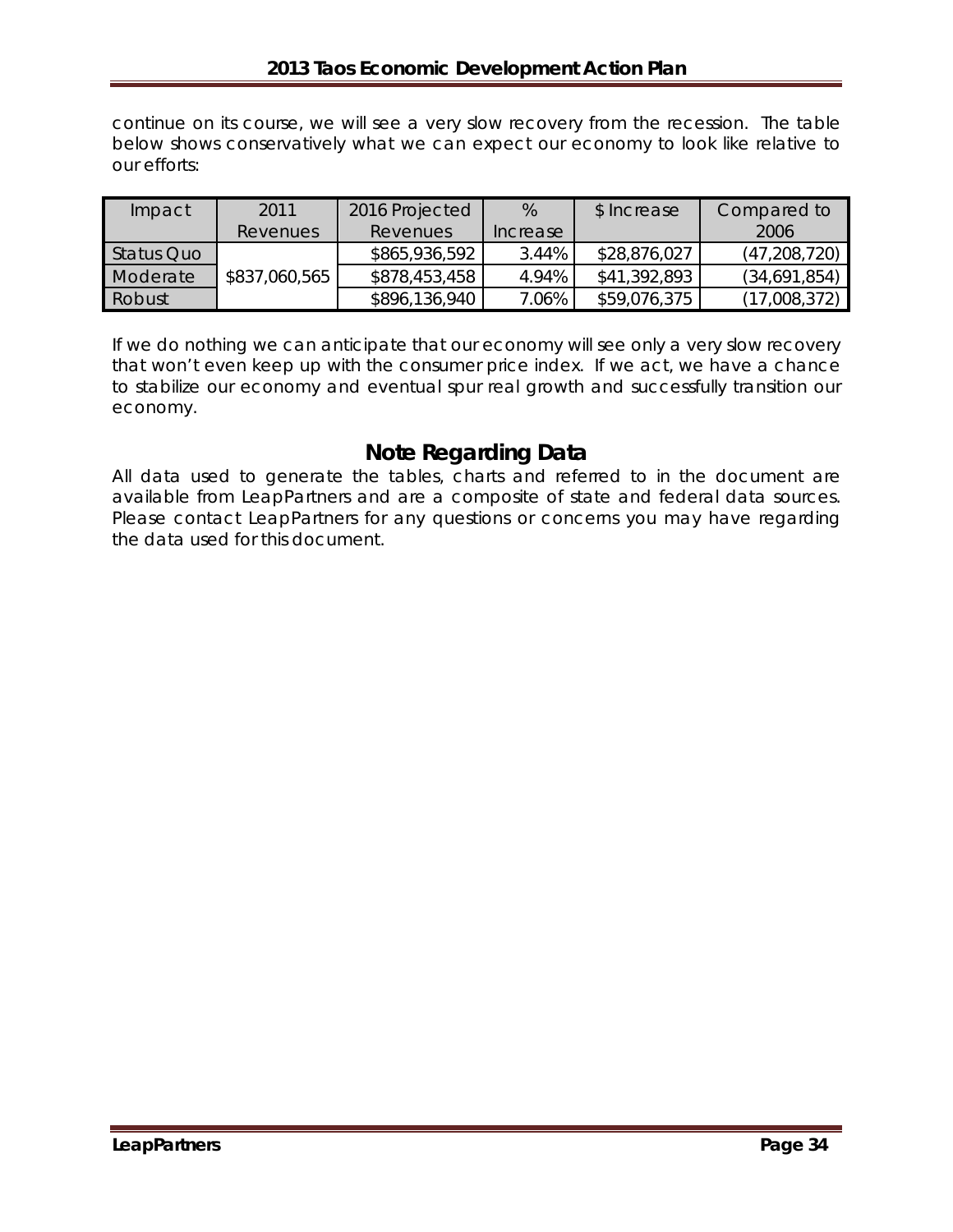# **Definitions**

#### **Community:**

For the purposes of this plan a community is a geographic region that operates as a cohesive unit regardless of governmental divisions and boundaries.

#### **Public:**

Public refers to governmental agencies at all levels.

#### **Private:**

Private refers to any non-governmental entity including the non-profit sector.

#### **Community Income:**

Community income is the income generated from goods and services sold to persons outside of a defined geography. This is sometimes referred to as community wealth or a gross domestic product. This is the measure of the wealth generation of the community's basic industries overall.

#### **Personal income:**

This is the wealth of an individual regardless of source. Personal income is what drives the non-basic economic sector and local goods and services. While it does not generate community wealth it does create personal wealth and is another measure of a standard of living for a community.

#### **Basic Economic Activities:**

A basic economic activity is one that produces a good or a service that is mostly consumed by people from outside of a region/community. These businesses are "net importers of community income" and are the basis for the economic growth and income generation of a community. Two examples of basic economic activities are manufacturing a personal care product that is shipped out of the region for sale or a hotel that provides lodging services to visitors.

#### **Non-basic Economic Activities:**

A non-basic industry provides goods and services primarily consumed by the local community. A grocery store sells the majority of its goods to local citizens; a hospital provides much needed health care services to the local community; etc. These businesses tend to recycle the personal income generated by basic industries and their demand is proportional to the health of the basic industries in the community. Most retail and non-tourism related services are non-basic industries. Art sales in galleries, however, tend to be basic sales but are one of the few exceptions among retail sales, along with catalog sales, internet based sales, etc. that sell the majority of their goods to people outside of the community. Non-profit industries are also non-basic; despite receiving grant funding from outside of the community they do not generate, by definition, profit other than paying expenses and occasionally limited salaries for executives and staff.

#### **Quasi-basic Economic Activities:**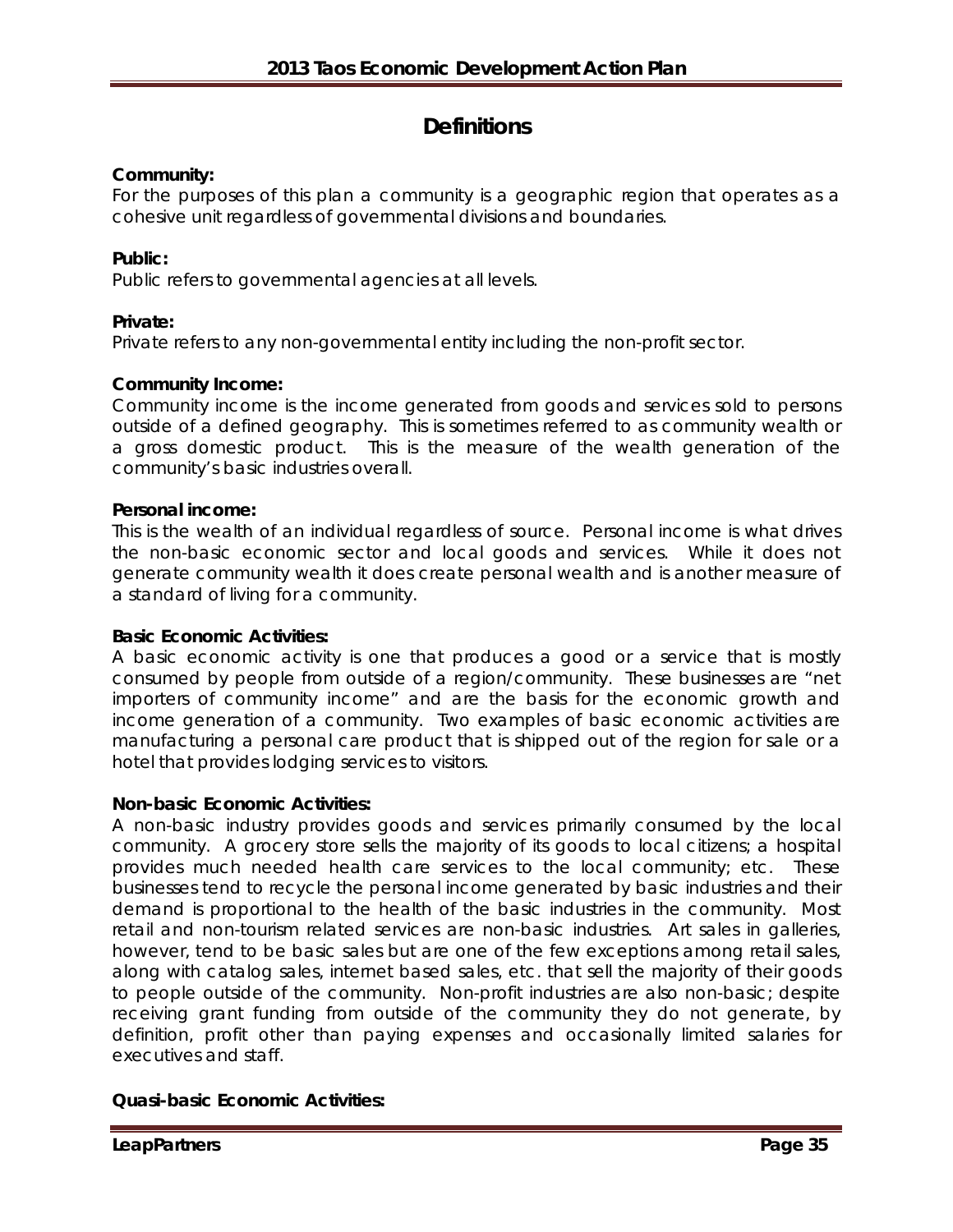A quasi-basic industry is one that blurs the line between basic and non-basic industries. Restaurants are sometimes an example of this type of industry where their sales are made to both visitors and community members and are nearly proportional overall. Until recently, residential development could be considered a quasi-basic industry given the former power of the second home market in Taos.

## **Community Development:**

This is the development of the support structure and quality of life provided to members of the community. This includes businesses that provide healthcare, childcare, nonprofit services (CAV, Non-Violence Works, Stray Hearts, etc.) and most retail sales and other such activities that simply recycle personal income derived from basic economic activities. This is the development of non-basic economic activities which is equally important as economic development and is heavily intertwined with basic economic activities.

## **Economic Development:**

This is the development of basic economic activities and "imports" community money. Basic economic activities provide economic growth and allow a community to provide higher standard of living and quality of life within the community.

## **Community Economic Development:**

Community economic development combines the disciplines of community development and economic development into a single activity. This is based on the observation that the two frequently separated disciplines are really inseparably intertwined economic forces; the results of community development, which most specifically addresses quality of life issues and non-basic economic activities, affects the results of economic development which focuses on basic economic activities

#### **Geographical Assets/Advantages:**

A factor in the measurement of quality of life is dependent on the geographic assets/advantages of a community. For example a town in Arizona may be able to boast that they have 360 days of sunshine while Taos can claim large open spaces, four seasons, beautiful mountain vistas, access to pristine public lands and a small town atmosphere. These geographical advantages typically cannot be manufactured and in some cases require protective measures to ensure their continuation.

#### **Quality of Life:**

Quality of life is a measure of opportunity above the standard of living within a community. Quality of life measures include things such as recreational activities, educational opportunities, cultural events and activities, etc. that give added value to citizens above and beyond the standard of living. These can be both public and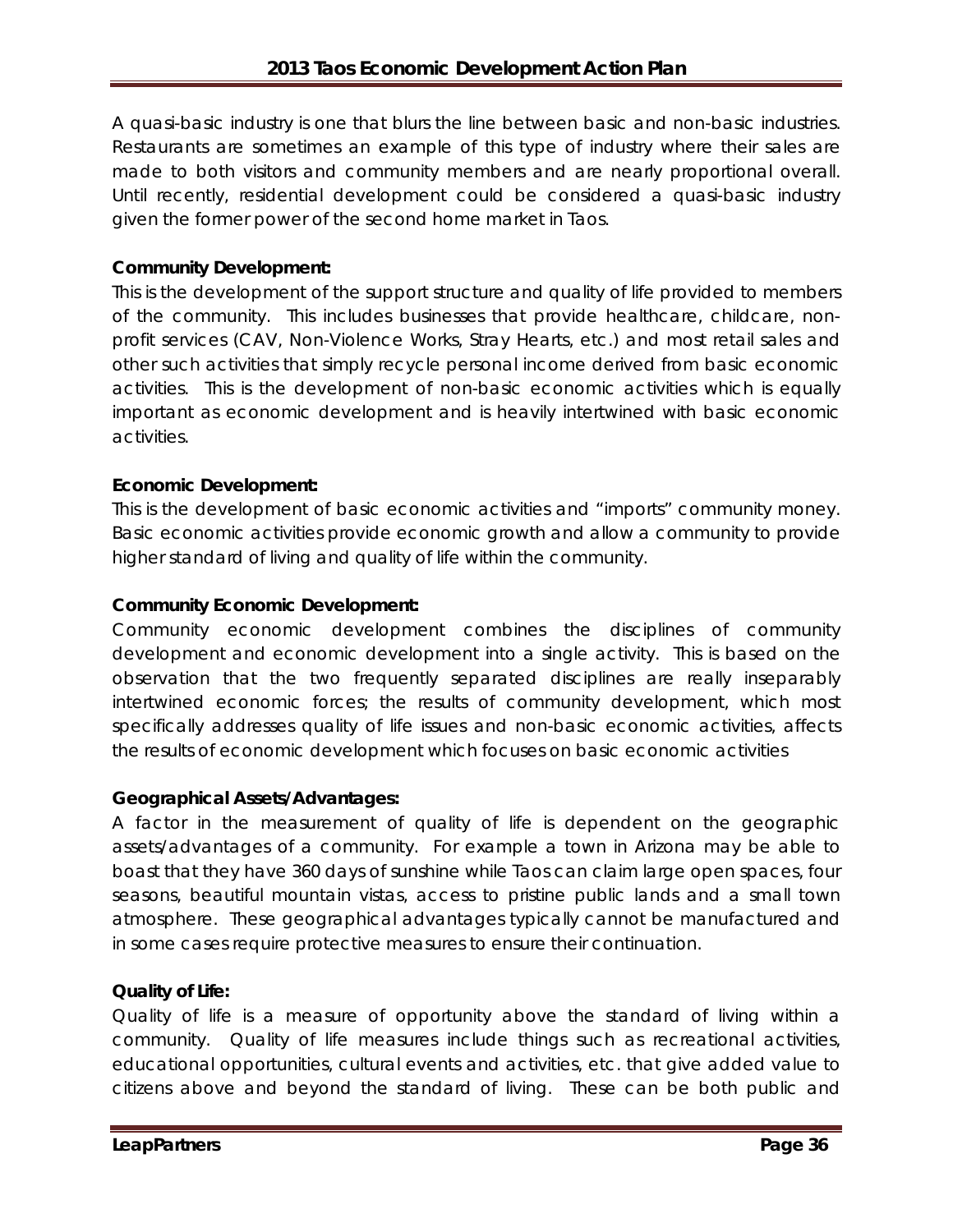private services and goods that are made available due to high community wealth. As a public good they carry a user fee or purchase price.

#### **Standard of Living:**

The standard of living refers to two things: the median wage and the baseline services available in a community. Education quality and access, library services, recreation services, street conditions, water quality and other generally public goods available in the community which is proportional to the available tax base. The standard of living is what is seen as the baseline economic condition of local citizens. Standard of living goods and services do not carry a user fee or purchase price.

#### **Public Goods and Services:**

Public goods and services are those things that cannot be provided by the private sector because their production is not profitable and is necessary for the community to function. Roads, utilities, police and fire services are a few examples of public goods and services.

#### **Private Sector**

The private sector is composed of any non-governmental entity that is classified as forprofit or non-profit in the goods and services they provide. A rule of thumb is that if the entity is required to report its activities to the Internal Revenue Service or is otherwise regulated by a government, it is considered a part of the private sector.

#### **Private Goods and Services:**

Private goods and services are those that are provided by the private sector because they yield profit/income. Some formerly public goods have been successfully privatized.

#### **Non-Profit Goods and Services:**

The non-profit sector of the economy provides public goods and services that either the public entities cannot provide or that are more efficiently provided by the private sector entity. Non-profit entities do not produce income but do provide goods and services that add to the measure of a community's quality of life and in some cases standard of living.

#### **Business/Industry Cluster:**

Industry clusters are groups of businesses that use similar workforce, infrastructure, and support services and also provide a certain synergy and collegial environment that can lead to new business ventures and collaborations.

#### **Business Attraction:**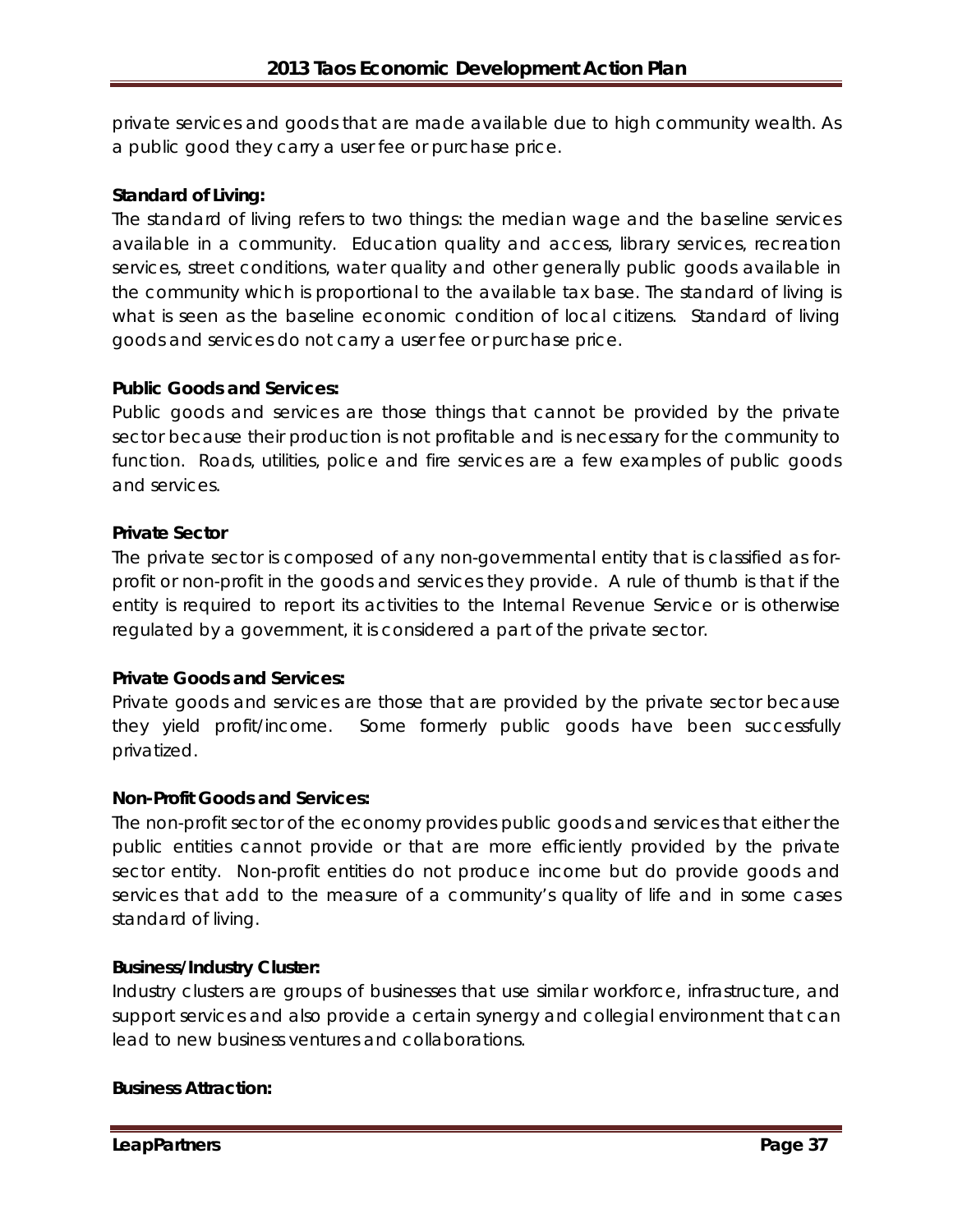Business attraction is the act of enticing a business to expand into or relocate to community. This is usually accomplished by using one or more attraction tools. Business attraction is often criticized for being very expensive and sometimes being more focused on the competition than on the benefits.

#### **Business Retention and Expansion:**

Business retention and expansion (BRE) activities focus on businesses present in the community. While BRE gets less press and political fanfare than business attraction it is generally less expensive and more effective. In addition BRE investments tend to improve the business climate in the community and improve the quality of life in the community which in turn makes the community more attractive to businesses in the same business/industry cluster.

#### **Strategic Planning:**

Strategic planning, at its core, has some basic elements and tools that, if properly applied, result in a realistic, implementable and measurable plan. The most basic tool in strategic planning is the SWOT analysis and the essential elements are a vision statement, mission statement, SMART goals, objectives and actions. If crafted correctly a strategic plan creates accountability, responsibility and uses objective measurements to show progress or lack thereof.

#### **SWOT Analysis:**

A standard and useful tool in strategic planning is to perform a SWOT analysis, or Strengths, Weaknesses, Opportunities, and Threats analysis that succinctly provide a snapshot of the likely environment for any undertaking.

#### **Vision Statement:**

A vision statement is an unconstrained projection of a future condition. For example a person may have the vision of being a law enforcement officer. It is often a simple statement that is general in nature; it is the finger that points at the moon; a big idea; something to achieve and aspire to.

#### **Mission Statement:**

A properly crafted mission statement is a short, succinct declaration of how a vision will be achieved. The real purpose of a mission statement is to be able to say in a single sentence what a person or organization does to achieve the vision. If used properly a mission statement keeps one on task, prevents scope creep and lets one tell other what they don't do.

#### **SMART Goals:**

Goals developed for a true strategic plan must be SMART; Specific, Measurable, Attainable, Relevant, and Timely. This prevents the use of goals that are simply ideas. A